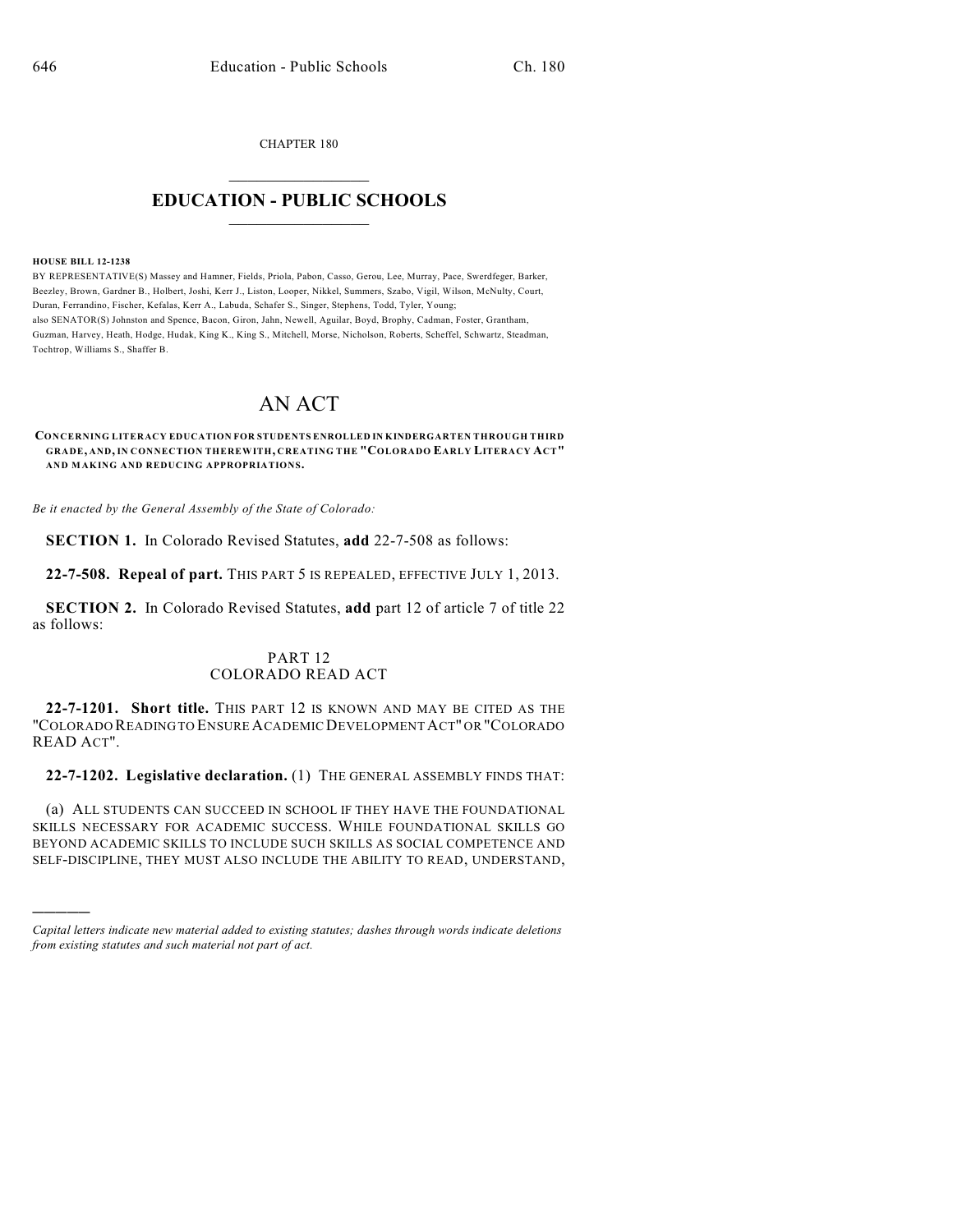### INTERPRET, AND APPLY INFORMATION.

(b) COLORADO HAS PRIORITIZED EARLY LEARNING THROUGH ITS INVESTMENTS IN THE COLORADO PRESCHOOL PROGRAM, ESTABLISHED IN 1988, AND FULL-DAY KINDERGARTEN, AND THE GENERAL ASSEMBLY RECOGNIZES THAT THESE INVESTMENTS CAN BEST BE LEVERAGED BY ADOPTING POLICIES THAT SUPPORT A CONTINUUM OF LEARNING FROM PRESCHOOL THROUGH THIRD GRADE AND BEYOND;

(c) IT IS MORE COST-EFFECTIVE TO INVEST IN EFFECTIVE EARLY LITERACY EDUCATION RATHER THAN TO ABSORB COSTS FOR REMEDIATION IN MIDDLE SCHOOL, HIGH SCHOOL, AND BEYOND;

(d) A COMPREHENSIVE APPROACH TO EARLY LITERACY EDUCATION CAN IMPROVE STUDENT ACHIEVEMENT, REDUCE THE NEED FOR COSTLY SPECIAL EDUCATION SERVICES, AND PRODUCE A BETTER EDUCATED, MORE SKILLED, AND MORE COMPETITIVE WORKFORCE;

(e) AN IMPORTANT PARTNERSHIP BETWEEN A PARENT AND CHILD BEGINS BEFORE THE CHILD ENTERS KINDERGARTEN, WHEN THE PARENT HELPS THE CHILD DEVELOP RICH LINGUISTIC EXPERIENCES, INCLUDING LISTENING COMPREHENSION AND SPEAKING, THAT HELP FORM THE FOUNDATION FOR READING AND WRITING, WHICH ARE THE MAIN VEHICLES FOR CONTENT ACQUISITION;

(f) THE GREATEST IMPACT FOR ENSURING STUDENT SUCCESS LIES IN A PRODUCTIVE COLLABORATION AMONG PARENTS, TEACHERS, AND SCHOOLS IN PROVIDING A CHILD'S EDUCATION, SO IT IS PARAMOUNT THAT PARENTS ARE INFORMED ABOUT THE STATUS OF THEIR CHILDREN'S EDUCATIONAL PROGRESS AND THAT TEACHERS AND SCHOOLS RECEIVE THE FINANCIAL RESOURCES AND OTHER RESOURCES AND SUPPORT THEY NEED, INCLUDING VALID ASSESSMENTS, INSTRUCTIONAL PROGRAMMING THAT IS PROVEN TO BE EFFECTIVE, AND TRAINING AND PROFESSIONAL DEVELOPMENT PROGRAMS, TO EFFECTIVELY TEACH THE SCIENCE OF READING, ASSESS STUDENTS' ACHIEVEMENT, AND ENABLE EACH STUDENT TO ACHIEVE THE GRADE LEVEL EXPECTATIONS FOR READING; AND

(g) THE STATE RECOGNIZES THAT THE PROVISIONS OF THIS PART 12 ARE NOT A COMPREHENSIVE SOLUTION TO ENSURING THAT ALL STUDENTS GRADUATE FROM HIGH SCHOOL READY TO ENTER THE WORKFORCE OR POSTSECONDARY EDUCATION, BUT THEY ASSIST LOCAL EDUCATION PROVIDERS IN SETTING A SOLID FOUNDATION FOR STUDENTS' ACADEMIC SUCCESS AND WILL REQUIRE THE ONGOING COMMITMENT OF FINANCIAL AND OTHER RESOURCES FROM BOTH THE STATE AND LOCAL LEVELS.

(2) IT IS THEREFORE THE INTENT OF THE GENERAL ASSEMBLY THAT EACH LOCAL EDUCATION PROVIDER THAT ENROLLS STUDENTS IN KINDERGARTEN OR FIRST, SECOND, OR THIRD GRADE WILL WORK CLOSELY WITH THE PARENTS AND TEACHERS OF THESE STUDENTS TO PROVIDE THE STUDENTS THE INSTRUCTIONAL PROGRAMMING, INTERVENTION INSTRUCTION, AND SUPPORT, AT HOME AND IN SCHOOL, NECESSARY TO ENSURE THAT STUDENTS, BY THE COMPLETION OF THIRD GRADE, CAN DEMONSTRATE A LEVEL OF COMPETENCY IN READING SKILLS THAT IS NECESSARY TO SUPPORT THEM IN ACHIEVING THE ACADEMIC STANDARDS AND EXPECTATIONS APPLICABLE TO THE FOURTH-GRADE CURRICULUM.IT IS FURTHER THE INTENT OF THE GENERAL ASSEMBLY THAT EACH LOCAL EDUCATION PROVIDER ADOPT A POLICY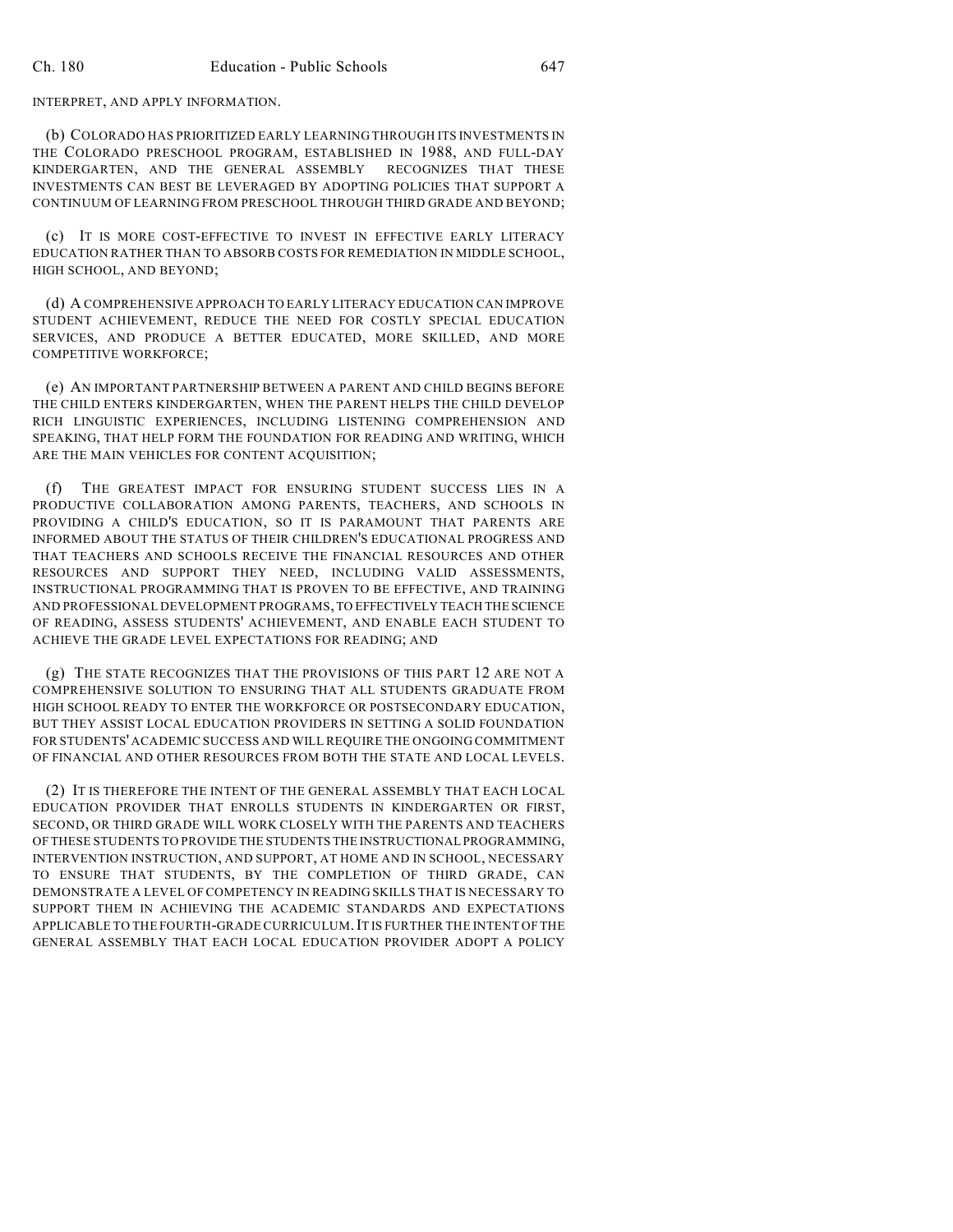WHEREBY, IF A STUDENT HAS A SIGNIFICANT READING DEFICIENCY AT THE END OF ANY SCHOOL YEAR PRIOR TO FOURTH GRADE, THE STUDENT'S PARENT AND TEACHER AND OTHER PERSONNEL OF THE LOCAL EDUCATION PROVIDER DECIDE WHETHER THE STUDENT SHOULD OR SHOULD NOT ADVANCE TO THE NEXT GRADE LEVEL BASED ON WHETHER THE STUDENT, DESPITE HAVING A SIGNIFICANT READING DEFICIENCY, IS ABLE TO MAINTAIN ADEQUATE ACADEMIC PROGRESS AT THE NEXT GRADE LEVEL.

**22-7-1203. Definitions.** AS USED IN THIS PART 12, UNLESS THE CONTEXT OTHERWISE REQUIRES:

(1) "BODY OF EVIDENCE" MEANS A COLLECTION OF INFORMATION ABOUT A STUDENT'S ACADEMIC PERFORMANCE WHICH, WHEN CONSIDERED IN ITS ENTIRETY, DOCUMENTS THE LEVEL OF A STUDENT'S ACADEMIC PERFORMANCE. A BODY OF EVIDENCE, AT A MINIMUM, SHALL INCLUDE SCORES ON FORMATIVE OR INTERIM ASSESSMENTS AND WORK THAT A STUDENT INDEPENDENTLY PRODUCES IN A CLASSROOM,INCLUDINGBUT NOT LIMITED TO THE SCHOOL READINESS ASSESSMENTS ADOPTED PURSUANT TO SECTION 22-7-1004 (2) (a). A BODY OF EVIDENCE MAY INCLUDE SCORES ON SUMMATIVE ASSESSMENTS IF A LOCAL EDUCATION PROVIDER DECIDES THAT SUMMATIVE ASSESSMENTS ARE APPROPRIATE AND USEFUL IN MEASURING STUDENTS' LITERACY SKILLS.

(2) "DEPARTMENT" MEANS THE DEPARTMENT OF EDUCATION CREATED AND EXISTING PURSUANT TO SECTION 24-1-115, C.R.S.

(3) "DISTRICT CHARTER SCHOOL" MEANS A CHARTER SCHOOL AUTHORIZED BY A SCHOOL DISTRICT PURSUANT TO PART 1 OF ARTICLE 30.5 OF THIS TITLE.

(4) "EVIDENCE BASED" MEANS THE INSTRUCTION OR ITEM DESCRIBED ISBASED ON RELIABLE, TRUSTWORTHY, AND VALID EVIDENCE AND HAS DEMONSTRATED A RECORD OF SUCCESS IN ADEQUATELY INCREASINGSTUDENTS'READING COMPETENCY IN THE AREAS OF PHONEMIC AWARENESS, PHONICS, VOCABULARY DEVELOPMENT, READING FLUENCY, INCLUDING ORAL SKILLS, AND READING COMPREHENSION.

(5) "INSTITUTE CHARTER SCHOOL" MEANS A CHARTER SCHOOL AUTHORIZED BY THE STATE CHARTER SCHOOL INSTITUTE PURSUANT TO PART 5 OF ARTICLE 30.5 OF THIS TITLE.

(6) "LOCAL EDUCATION PROVIDER" MEANS A SCHOOL DISTRICT, A BOARD OF COOPERATIVE SERVICES, A DISTRICT CHARTER SCHOOL, OR AN INSTITUTE CHARTER SCHOOL.

(7) "MASTER SETTLEMENT AGREEMENT" MEANS THE MASTER SETTLEMENT AGREEMENT, THE SMOKELESS TOBACCO MASTER SETTLEMENT AGREEMENT, AND THE CONSENT DECREE APPROVED AND ENTERED BY THE COURT IN THE CASE DENOMINATED *STATE OF COLORADO, EX REL. GALE A. NORTON, ATTORNEY GENERAL* V. R.J. REYNOLDS TOBACCO CO.; AMERICAN TOBACCO CO., INC.; BROWN & WILLIAMSON TOBACCO CORP.; LIGGETT & MYERS, INC.; LORILLARD TOBACCO CO., *INC.;PHILIP MORRIS,INC.;UNITED STATESTOBACCO CO.;B.A.T.INDUSTRIES,P.L.C.; THECOUNCILFOR TOBACCO RESEARCH--U.S.A.,INC.; AND TOBACCO INSTITUTE,INC.,* CASE NO. 97 CV 3432, IN THE DISTRICT COURT FOR THE CITY AND COUNTY OF DENVER.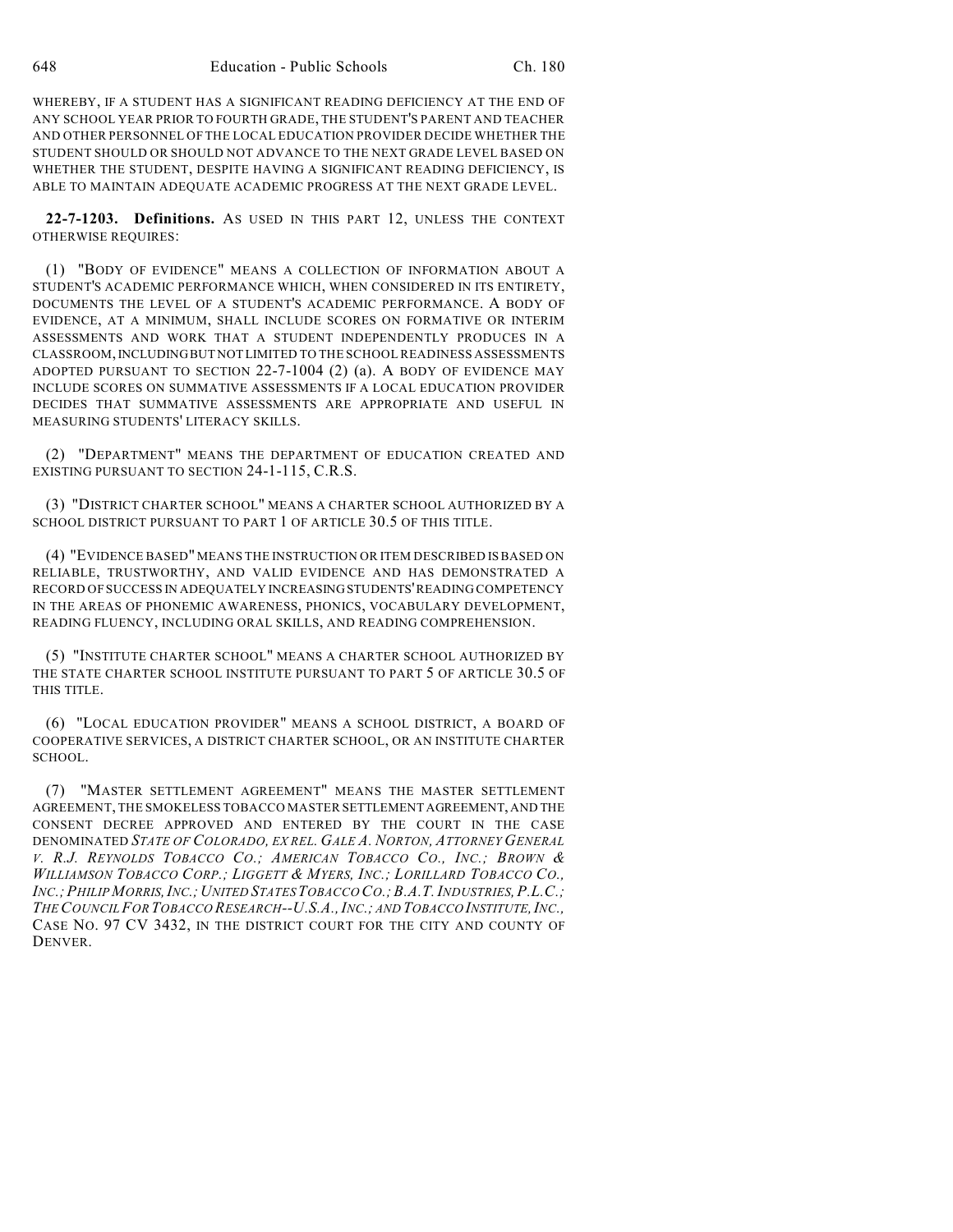(8) (a) "PARENT" MEANS A STUDENT'S BIOLOGICAL OR ADOPTIVE PARENT, STEPPARENT, FOSTER PARENT, OR LEGAL GUARDIAN.

(b) AS PROVIDED IN SECTION 2-4-102, C.R.S., THE SINGULAR USE OF "PARENT" INCLUDES THE PLURAL, AND LOCAL EDUCATION PROVIDERS SHALL, TO THE EXTENT PRACTICABLE, INVOLVE BOTH OF A STUDENT'S PARENTS, AS DEFINED IN THIS SUBSECTION (8), IN IMPLEMENTING THE PROVISIONS OF THIS PART 12.

(9) "PER-PUPIL INTERVENTION MONEYS" MEANS THE MONEYS CALCULATED AND DISTRIBUTED TO LOCAL EDUCATION PROVIDERS PURSUANT TO SECTION 22-7-1210  $(5)$ .

(10) "READING COMPETENCY" MEANS A STUDENT MEETS THE GRADE LEVEL EXPECTATIONS IN READING ADOPTED BY THE STATE BOARD.

(11) "READING TO ENSURE ACADEMIC DEVELOPMENT PLAN" OR "READ PLAN" MEANS AN INTERVENTION PLAN CREATED PURSUANT TO SECTION 22-7-1206 TO REMEDIATE A STUDENT'S SIGNIFICANT READING DEFICIENCY.

(12) "RESPONSE TO INTERVENTION FRAMEWORK" MEANS A SYSTEMIC PREVENTIVE APPROACH THAT ADDRESSES THE ACADEMIC AND SOCIAL-EMOTIONAL NEEDS OF ALL STUDENTS AT THE UNIVERSAL, TARGETED, AND INTENSIVE LEVELS. THROUGH THE RESPONSE TO INTERVENTION FRAMEWORK, A TEACHER PROVIDES HIGH-QUALITY, SCIENTIFICALLY BASED OR EVIDENCE-BASED INSTRUCTION AND INTERVENTION THAT IS MATCHED TO STUDENT NEEDS; USES A METHOD OF MONITORING PROGRESS FREQUENTLY TO INFORM DECISIONS ABOUT INSTRUCTION AND GOALS; AND APPLIES THE STUDENT'S RESPONSE DATA TO IMPORTANT EDUCATIONAL DECISIONS.

(13) "SCHOOL DISTRICT" MEANS A SCHOOL DISTRICT, OTHER THAN A JUNIOR COLLEGE DISTRICT, ORGANIZED AND EXISTING PURSUANT TO LAW.

(14) "SCIENTIFICALLY BASED" MEANS THAT THE INSTRUCTION OR ITEM DESCRIBED IS BASED ON RESEARCH THAT APPLIES RIGOROUS, SYSTEMATIC, AND OBJECTIVE PROCEDURES TO OBTAIN VALID KNOWLEDGE THAT IS RELEVANT TO READING DEVELOPMENT, READING INSTRUCTION, AND READING DIFFICULTIES.

(15) "SIGNIFICANT READING DEFICIENCY" MEANS THAT A STUDENT DOES NOT MEET THE MINIMUM SKILL LEVELS FOR READING COMPETENCY IN THE AREAS OF PHONEMIC AWARENESS, PHONICS, VOCABULARY DEVELOPMENT, READING FLUENCY, INCLUDING ORAL SKILLS, AND READING COMPREHENSION ESTABLISHED BY THE STATE BOARD PURSUANT TO SECTION 22-7-1209 FOR THE STUDENT'S GRADE LEVEL.

(16) "STATE BOARD" MEANS THE STATE BOARD OF EDUCATION CREATED PURSUANT TO SECTION 1 OF ARTICLE IX OF THE STATE CONSTITUTION.

(17) "TEACHER" MEANS THE EDUCATOR WHO IS THE MAIN INSTRUCTOR FOR A CLASS OF STUDENTS OR AN EDUCATOR WHO PROVIDES SPECIFIC LITERACY INSTRUCTION TO SELECTED STUDENTS.

**22-7-1204. Early literacy education.** EACH LOCAL EDUCATION PROVIDER THAT ENROLLS STUDENTS IN KINDERGARTEN OR FIRST, SECOND, OR THIRD GRADE SHALL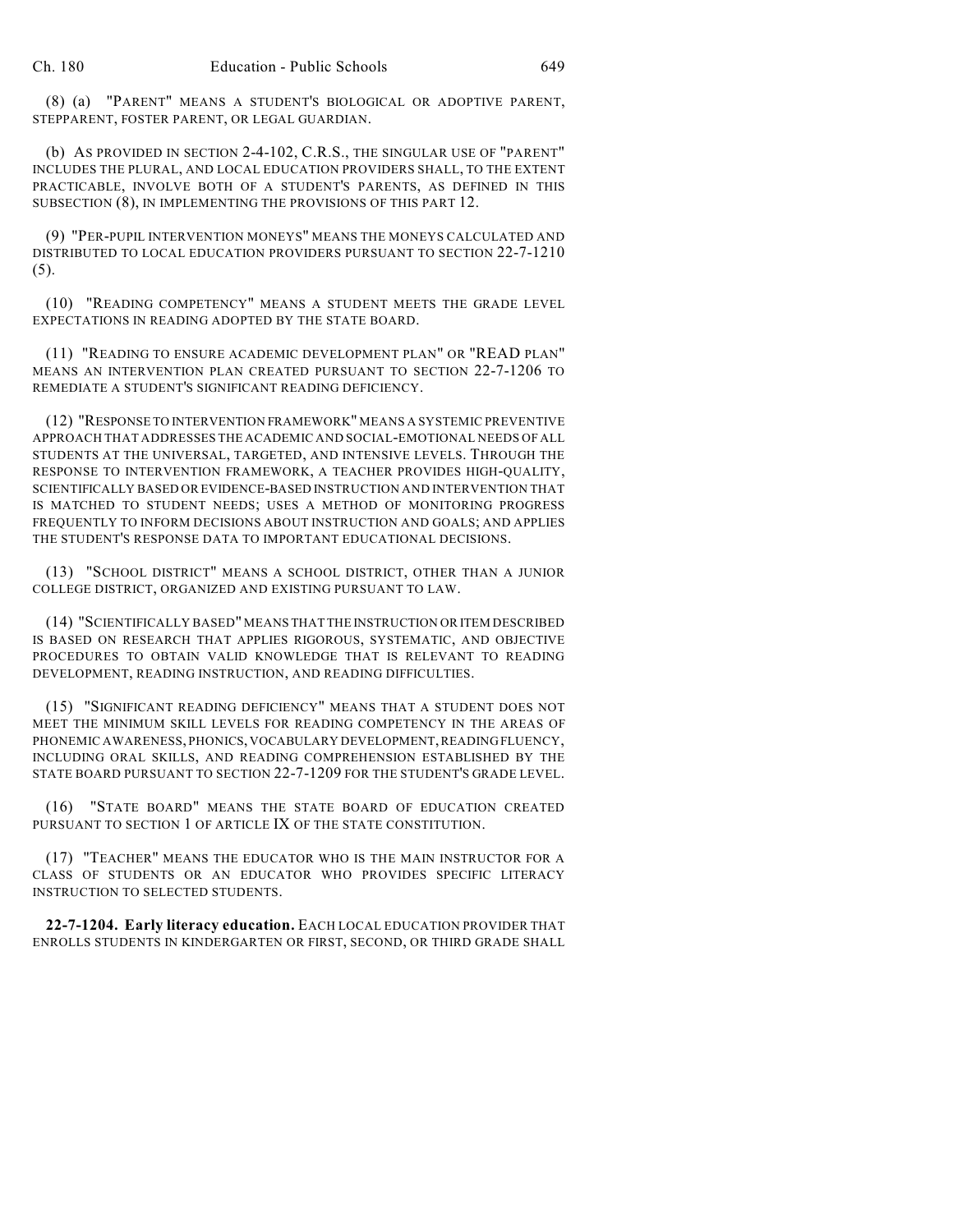PROVIDE TO THE STUDENTS ENROLLED IN SAID GRADES THE INSTRUCTIONAL PROGRAMMING AND SERVICES NECESSARY TO ENSURE TO THE GREATEST EXTENT POSSIBLE THAT STUDENTS, AS THEY PROGRESS THROUGH KINDERGARTEN, FIRST, SECOND, AND THIRD GRADE, DEVELOP THE NECESSARY READING SKILLS TO ENABLE THEM TO MASTER THE ACADEMIC STANDARDS AND EXPECTATIONS APPLICABLE TO THE FOURTH-GRADE CURRICULUM AND BEYOND.

**22-7-1205. Reading competency - assessments - READ plan creation parental involvement.** (1) (a) EACH LOCAL EDUCATION PROVIDER THAT ENROLLS STUDENTS IN KINDERGARTEN OR FIRST, SECOND, OR THIRD GRADE SHALL ENSURE THAT TEACHERS MEASURE EACH STUDENT'S READING COMPETENCY USING INTERIM READING ASSESSMENTS AT LEAST ONCE DURING THE SPRING SEMESTER OF THE 2012-13 SCHOOL YEAR AND THROUGHOUT THE YEAR IN SUBSEQUENT SCHOOL YEARS. A LOCAL EDUCATION PROVIDER MAY ALSO ADMINISTER A SUMMATIVE ASSESSMENT TO MEASURE STUDENTS' READING COMPETENCY AT THE CONCLUSION OF KINDERGARTEN, FIRST, AND SECOND GRADES.EACH LOCAL EDUCATION PROVIDER SHALL SELECT FROM THE LIST OF APPROVED ASSESSMENTS ADOPTED BY RULE OFTHE STATE BOARD PURSUANT TO SECTION 22-7-1209 (1) THOSE ASSESSMENTS IT SHALL USE TO MEASURE A STUDENT'S READING COMPETENCY. A LOCAL EDUCATION PROVIDER MAY CHOOSE TO USE OTHER READING ASSESSMENTS IN ADDITION TO BUT NOT IN LIEU OF THE APPROVED ASSESSMENTS.

(b) IF A TEACHER FINDS, BASED ON A STUDENT'S SCORES ON THE APPROVED READING ASSESSMENTS, THAT THE STUDENT MAY HAVE A SIGNIFICANT READING DEFICIENCY, THE TEACHER SHALL ADMINISTER TO THE STUDENT ONE OR MORE DIAGNOSTIC ASSESSMENTS TO DETERMINE THE STUDENT'S SPECIFIC READING SKILL DEFICIENCIES. EACH LOCAL EDUCATION PROVIDER SHALL SELECT FROM THE LIST OF APPROVED ASSESSMENTS ADOPTED BY RULE OF THE STATE BOARD PURSUANT TO SECTION 22-7-1209 (1) THOSE ASSESSMENTS IT SHALL USE TO DETERMINE A STUDENT'S SPECIFIC READING SKILL DEFICIENCIES. A LOCAL EDUCATION PROVIDER MAY CHOOSE TO USE OTHER DIAGNOSTIC READING ASSESSMENTS IN ADDITION TO BUT NOT IN LIEU OF THE APPROVED ASSESSMENTS.

(c) BEGINNING WITH THE 2012-13 SCHOOL YEAR, EACH LOCAL EDUCATION PROVIDER SHALL ANNUALLY REPORT TO THE DEPARTMENT THE STATE-ASSIGNED STUDENT IDENTIFIER FOR EACH STUDENT WHO IS IDENTIFIED PURSUANT TO THIS SUBSECTION (1) AS HAVING A SIGNIFICANT READING DEFICIENCY.

(2) (a) BEGINNING NO LATER THAN THE 2013-14 SCHOOL YEAR, UPON FINDING THAT A STUDENT HAS A SIGNIFICANT READING DEFICIENCY, THE LOCAL EDUCATION PROVIDER SHALL ENSURE THAT THE STUDENT RECEIVES A READ PLAN, AS DESCRIBED IN SECTION 22-7-1206. THE TEACHER AND ANY OTHER SKILLED SCHOOL PROFESSIONALS THE LOCAL EDUCATION PROVIDER MAY CHOOSE TO SELECT SHALL, IF POSSIBLE, MEET WITH THE STUDENT'S PARENT TO COMMUNICATE AND DISCUSS THE INFORMATION SPECIFIED IN PARAGRAPH (b) OF THIS SUBSECTION (2) AND JOINTLY CREATE THE STUDENT'S READ PLAN. UPON COMPLETION OF THE MEETING OR AS SOON AS POSSIBLE THEREAFTER, THE TEACHER OR OTHER PERSONNEL OF THE LOCAL EDUCATION PROVIDER SHALL GIVE THE PARENT A WRITTEN EXPLANATION OF THE INFORMATION SPECIFIED IN PARAGRAPH (b) OF THIS SUBSECTION (2) AND A COPY OF THE STUDENT'S READ PLAN. TO THE EXTENT PRACTICABLE, THE TEACHER AND OTHER PERSONNEL SHALL COMMUNICATE WITH THE PARENT, ORALLY AND IN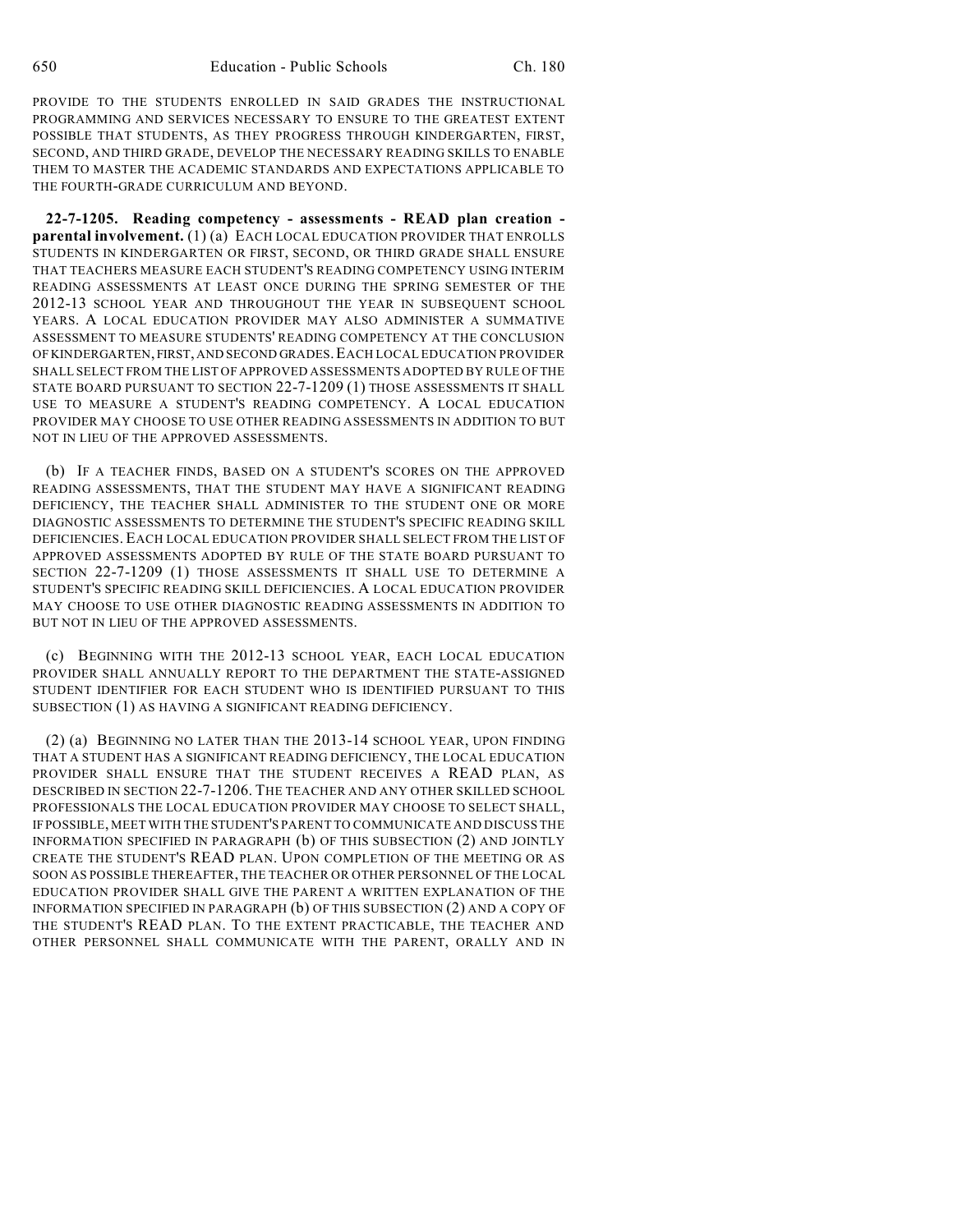WRITING, IN A LANGUAGE THE PARENT UNDERSTANDS.

(b) THE TEACHER AND THE OTHER PERSONNEL SHALL COMMUNICATE AND DISCUSS WITH THE PARENT THE FOLLOWING INFORMATION:

(I) THE STATE'S GOAL IS FOR ALL CHILDREN IN COLORADO TO GRADUATE FROM HIGH SCHOOL HAVING ATTAINED SKILL LEVELS THAT ADEQUATELY PREPARE THEM FOR POSTSECONDARY STUDIES OR FOR THE WORKFORCE, AND RESEARCH DEMONSTRATES THAT ACHIEVING READING COMPETENCY BY THIRD GRADE IS A CRITICAL MILESTONE IN ACHIEVING THIS GOAL;

(II) THE NATURE OF THE STUDENT'S SIGNIFICANT READING DEFICIENCY, INCLUDING A CLEAR EXPLANATION OF WHAT THE SIGNIFICANT READING DEFICIENCY IS AND THE BASIS UPON WHICH THE TEACHER IDENTIFIED THE SIGNIFICANT READING DEFICIENCY;

(III) IF THE STUDENT ENTERS FOURTH GRADE WITHOUT ACHIEVING READING COMPETENCY, HE OR SHE IS SIGNIFICANTLY MORE LIKELY TO FALL BEHIND IN ALL SUBJECT AREAS BEGINNING IN FOURTH GRADE AND CONTINUING IN LATER GRADES. IF THE STUDENT'S READING SKILL DEFICIENCIES ARE NOT REMEDIATED, IT IS LIKELY THAT THE STUDENT WILL NOT HAVE THE SKILLS NECESSARY TO COMPLETE THE COURSE WORK REQUIRED TO GRADUATE FROM HIGH SCHOOL.

(IV) READING SKILLS ARE CRITICAL TO SUCCESS IN SCHOOL. UNDER STATE LAW, THE STUDENT QUALIFIES FOR AND THE LOCAL EDUCATION PROVIDER IS REQUIRED TO PROVIDE TARGETED, SCIENTIFICALLY BASED OR EVIDENCE-BASED INTERVENTIONS TO REMEDIATE THE STUDENT'S SPECIFIC, DIAGNOSED READING SKILL DEFICIENCIES, WHICH INTERVENTIONS ARE DESIGNED TO ENABLE THE STUDENT TO ACHIEVE READING COMPETENCY AND ATTAIN THE SKILLS NECESSARY TO ACHIEVE THE STATE'S ACADEMIC ACHIEVEMENT GOALS;

(V) THE STUDENT'S READ PLAN WILL INCLUDE TARGETED, SCIENTIFICALLY BASED OR EVIDENCE-BASED INTERVENTION INSTRUCTION TO ADDRESS AND REMEDIATE THE STUDENT'S SPECIFIC, DIAGNOSED READING SKILL DEFICIENCIES;

(VI) THE PARENT PLAYS A CENTRAL ROLE IN SUPPORTING THE STUDENT'S EFFORTS TO ACHIEVE READING COMPETENCY, THE PARENT IS STRONGLY ENCOURAGED TO WORK WITH THE STUDENT'S TEACHER IN IMPLEMENTING THE READ PLAN, AND, TO SUPPLEMENT THE INTERVENTION INSTRUCTION THE STUDENT RECEIVES IN SCHOOL, THEREAD PLAN WILL INCLUDE STRATEGIES THE PARENT IS ENCOURAGED TO USE AT HOME TO SUPPORT THE STUDENT'S READING SUCCESS; AND

(VII) THERE ARE SERIOUS IMPLICATIONS TO A STUDENT ENTERING FOURTH GRADE WITH A SIGNIFICANT READING DEFICIENCY AND, THEREFORE, IF THE STUDENT CONTINUES TO HAVE A SIGNIFICANT READING DEFICIENCY AT THE END OF THE SCHOOL YEAR, UNDER STATE LAW, THE PARENT, THE STUDENT'S TEACHER, AND OTHER PERSONNEL OF THE LOCAL EDUCATION PROVIDER ARE REQUIRED TO MEET AND CONSIDER RETENTION AS AN INTERVENTION STRATEGY AND DETERMINE WHETHER THE STUDENT, DESPITE HAVING A SIGNIFICANT READING DEFICIENCY, IS ABLE TO MAINTAIN ADEQUATE ACADEMIC PROGRESS AT THE NEXT GRADE LEVEL.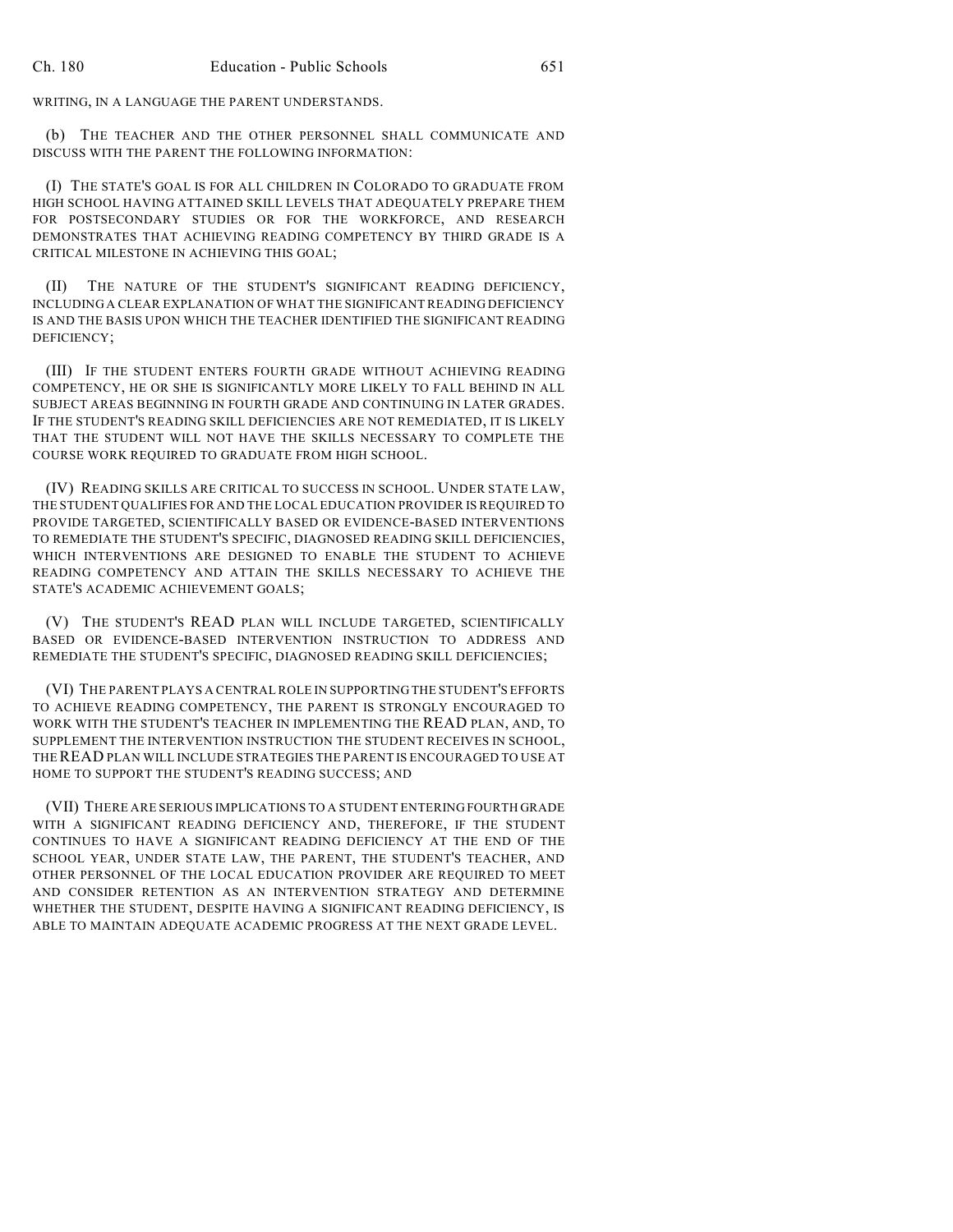(c) IN ADDITION TO THE INFORMATION SPECIFIED IN PARAGRAPH (b) OF THIS SUBSECTION (2), THE TEACHER AND THE OTHER PERSONNEL OF THE LOCAL EDUCATION PROVIDER ARE ENCOURAGED TO COMMUNICATE AND DISCUSS INFORMATION CONCERNING RESOURCES THAT ARE AVAILABLE THROUGH THE LOCAL EDUCATION PROVIDER OR THROUGH OTHER ENTITIES WITHIN THE COMMUNITY THAT MAY SUPPORT THE STUDENT IN ACHIEVING READING COMPETENCY.

(3) (a) IF, AFTER MAKING DOCUMENTED ATTEMPTS, THE TEACHER IS UNABLE TO MEET WITH THE STUDENT'S PARENT TO CREATE THE READ PLAN, THE TEACHER AND ANY OTHER SKILLED SCHOOL PROFESSIONALS THE LOCAL EDUCATION PROVIDER MAY CHOOSE TO SELECT SHALL CREATE THE STUDENT'S READ PLAN AND ENSURE THAT THE STUDENT'S PARENT RECEIVES THE FOLLOWING INFORMATION IN A LANGUAGE THE PARENT UNDERSTANDS, IF PRACTICABLE:

(I) A WRITTEN COPY OF THE READ PLAN WITH A CLEAR, WRITTEN EXPLANATION OF THE SCIENTIFICALLY BASED OR EVIDENCE-BASED READING INSTRUCTIONAL PROGRAMMING AND OTHER READING-RELATED SERVICES THE STUDENT WILL RECEIVE UNDER THE PLAN AND THE STRATEGIES THAT THE PARENT IS ENCOURAGED TO APPLY IN ASSISTING THE STUDENT IN ACHIEVING READING COMPETENCY; AND

(II) A WRITTEN EXPLANATION OF THE INFORMATION SPECIFIED IN PARAGRAPH (b) OF SUBSECTION (2) OF THIS SECTION.

(b) AT A PARENT'S REQUEST, THE TEACHER AND ANY OTHER SKILLED SCHOOL PROFESSIONALS THE LOCAL EDUCATION PROVIDER MAY CHOOSE TO SELECT SHALL MEET WITH THE PARENT TO PROVIDE A VERBAL EXPLANATION OF THE ELEMENTS OF THE READ PLAN.

(4) THE LOCAL EDUCATION PROVIDER SHALL ENSURE THAT THE PARENT OF EACH STUDENT WHO HAS A READ PLAN RECEIVES ONGOING, REGULAR UPDATES FROM THE STUDENT'S TEACHER, WHICH MAY OCCUR THROUGH EXISTING METHODS OF COMMUNICATION, CONCERNING THE RESULTS OF THE INTERVENTION INSTRUCTION DESCRIBED IN THE PLAN AND THE STUDENT'S PROGRESS IN ACHIEVING READING COMPETENCY. THE STUDENT'S TEACHER IS ENCOURAGED TO COMMUNICATE WITH THE PARENT CONCERNING THE PARENT'S PROGRESS IN IMPLEMENTING THE HOME READING STRATEGIES IDENTIFIED IN THE STUDENT'S READ PLAN. TO THE EXTENT PRACTICABLE, THE TEACHER SHALL COMMUNICATE WITH THE PARENT IN A LANGUAGE THE PARENT UNDERSTANDS.

**22-7-1206. Reading to ensure academic development plan - contents implementation.** (1) (a) A TEACHER, AND OTHER SKILLED SCHOOL PROFESSIONALS THAT THE LOCAL EDUCATION PROVIDER MAY CHOOSE TO SELECT, SHALL CREATE A READ PLAN FOR EACH STUDENT WHO HAS A SIGNIFICANT READING DEFICIENCY.THE TEACHER AND ANY OTHER PERSONNEL SHALLCREATE THE PLAN IN COLLABORATION WITH THE STUDENT'S PARENT, IF POSSIBLE, AND AS SOON AS POSSIBLE AFTER THE STUDENT'S SIGNIFICANT READING DEFICIENCY IS IDENTIFIED. THE STUDENT, THE STUDENT'S TEACHER, AND THE STUDENT'S PARENT SHALL CONTINUE IMPLEMENTING THE STUDENT'S READ PLAN UNTIL THE STUDENT DEMONSTRATES READING COMPETENCY.THE STUDENT'S TEACHER SHALLREVIEW THE STUDENT'SREAD PLAN AT LEAST ANNUALLY AND UPDATE OR REVISE THE READ PLAN AS APPROPRIATE TO FACILITATE THE STUDENT'S PROGRESS IN DEMONSTRATING READING COMPETENCY.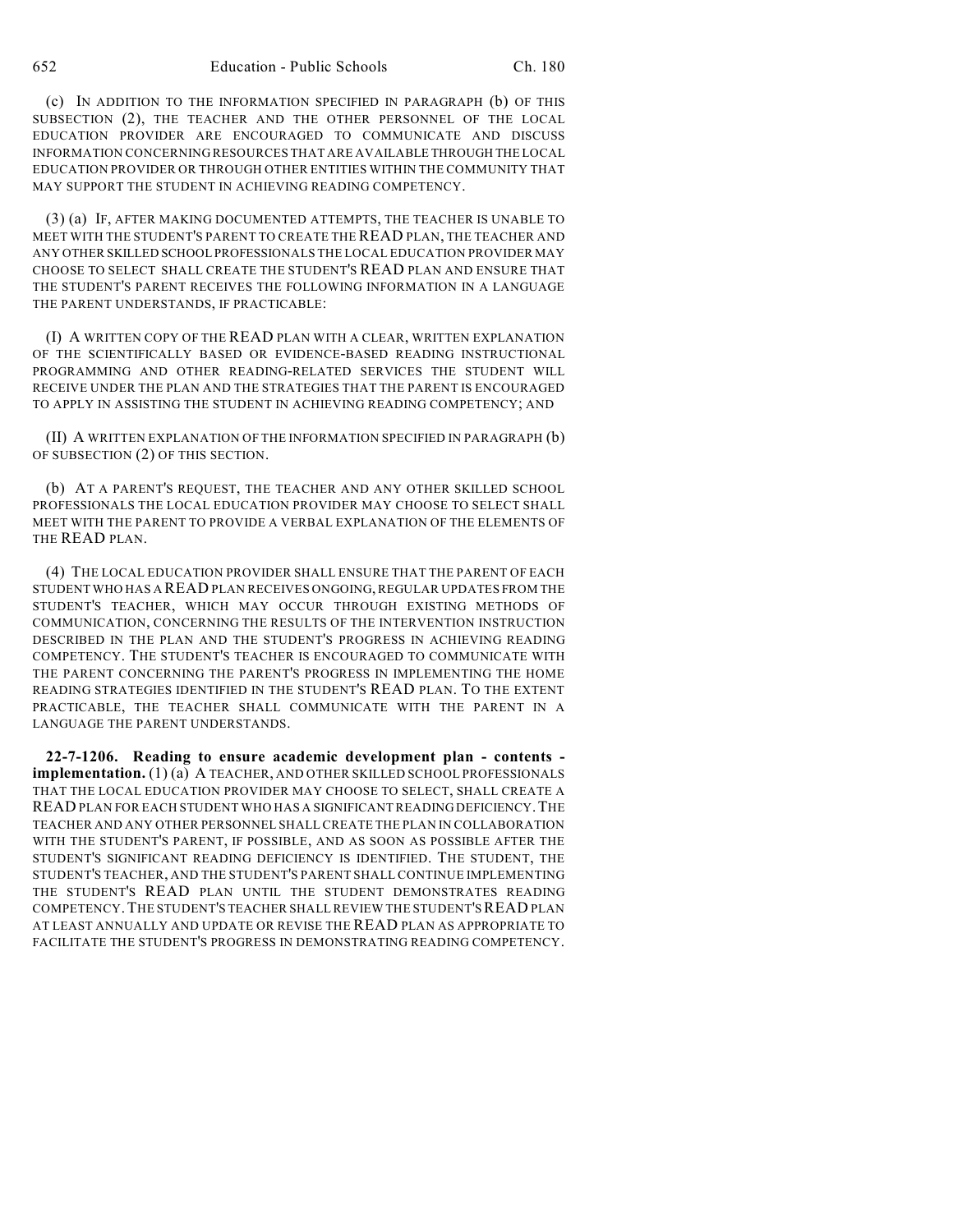(b) EACH LOCAL EDUCATION PROVIDER SHALL ENSURE THAT A STUDENT'S CURRENT READ PLAN, ANY EARLIER VERSIONS OF THE READ PLAN, AND ANY SUPPORTING DOCUMENTATION FOR THE PLAN AND THE BODY OF EVIDENCE THAT DEMONSTRATES A STUDENT'S PROGRESS IN IMPLEMENTING THE PLAN ARE INCLUDED IN THE STUDENT'S PERMANENT ACADEMIC RECORD AND ARE TRANSFERRED IF THE STUDENT SUBSEQUENTLY ENROLLS IN ANOTHER SCHOOL.

(2) (a) IF A STUDENT'S READING SKILLS ARE BELOW GRADE LEVEL EXPECTATIONS, AS ADOPTED BY THE STATE BOARD, BUT THE STUDENT DOES NOT HAVE A SIGNIFICANT READING DEFICIENCY, THE LOCAL EDUCATION PROVIDER SHALL ENSURE THAT THE STUDENT RECEIVES APPROPRIATE INTERVENTIONS THROUGH THE RESPONSE TO INTERVENTION FRAMEWORK OR A COMPARABLE INTERVENTION SYSTEM IMPLEMENTED BY THE LOCAL EDUCATION PROVIDER.

(b) IF A STUDENT HAS A SIGNIFICANTREADING DEFICIENCY, THE STUDENT'SREAD PLAN SHALL INCLUDE THE INTERVENTION INSTRUCTION THAT THE LOCAL EDUCATION PROVIDER PROVIDES THROUGH THE RESPONSE TO INTERVENTION FRAMEWORK OR A COMPARABLE INTERVENTION SYSTEM IMPLEMENTED BY THE LOCAL EDUCATION PROVIDER.

(3) NOTWITHSTANDING ANY PROVISION OF THIS PART 12 TO THE CONTRARY, IF A STUDENT IS IDENTIFIED AS HAVING A DISABILITY THAT IMPACTS THE STUDENT'S PROGRESS IN DEVELOPING READING SKILLS, THE LOCAL EDUCATION PROVIDER SHALL, AS APPROPRIATE, INTEGRATE INTO THE STUDENT'S INDIVIDUALIZED EDUCATION PROGRAM CREATED PURSUANT TO SECTION 22-20-108 INTERVENTION INSTRUCTION AND STRATEGIES TO ADDRESS THE STUDENT'S READING ISSUES IN LIEU OF A READ PLAN.

(4) IF A STUDENT ENROLLED IN KINDERGARTEN IS IDENTIFIED AS HAVING A SIGNIFICANT READINGDEFICIENCY,THE LOCAL EDUCATION PROVIDER SHALL CREATE THE STUDENT'S READ PLAN AS A COMPONENT OF THE STUDENT'S INDIVIDUALIZED READINESS PLAN CREATED PURSUANT TO SECTION 22-7-1014.

(5) EACH READ PLAN SHALL INCLUDE, AT A MINIMUM:

(a) THE STUDENT'S SPECIFIC, DIAGNOSED READING SKILL DEFICIENCIES THAT NEED TO BE REMEDIATED IN ORDER FOR THE STUDENT TO ATTAIN READING COMPETENCY;

(b) THE GOALS AND BENCHMARKS FOR THE STUDENT'S GROWTH IN ATTAINING READING COMPETENCY;

(c) THE TYPE OF ADDITIONAL INSTRUCTIONAL SERVICES AND INTERVENTIONS THE STUDENT WILL RECEIVE IN READING;

(d) THE SCIENTIFICALLY BASED OR EVIDENCE-BASED READING INSTRUCTIONAL PROGRAMMING THE TEACHER WILL USE TO PROVIDE TO THE STUDENT DAILY READING APPROACHES, STRATEGIES, INTERVENTIONS, AND INSTRUCTION, WHICH PROGRAMS AT A MINIMUM SHALL ADDRESS THE AREAS OF PHONEMIC AWARENESS, PHONICS, VOCABULARY DEVELOPMENT, READING FLUENCY, INCLUDING ORAL SKILLS, AND READING COMPREHENSION. THE LOCAL EDUCATION PROVIDER MAY CHOOSE TO SELECT THE PROGRAMS FROM AMONG THOSE INCLUDED ON THE ADVISORY LIST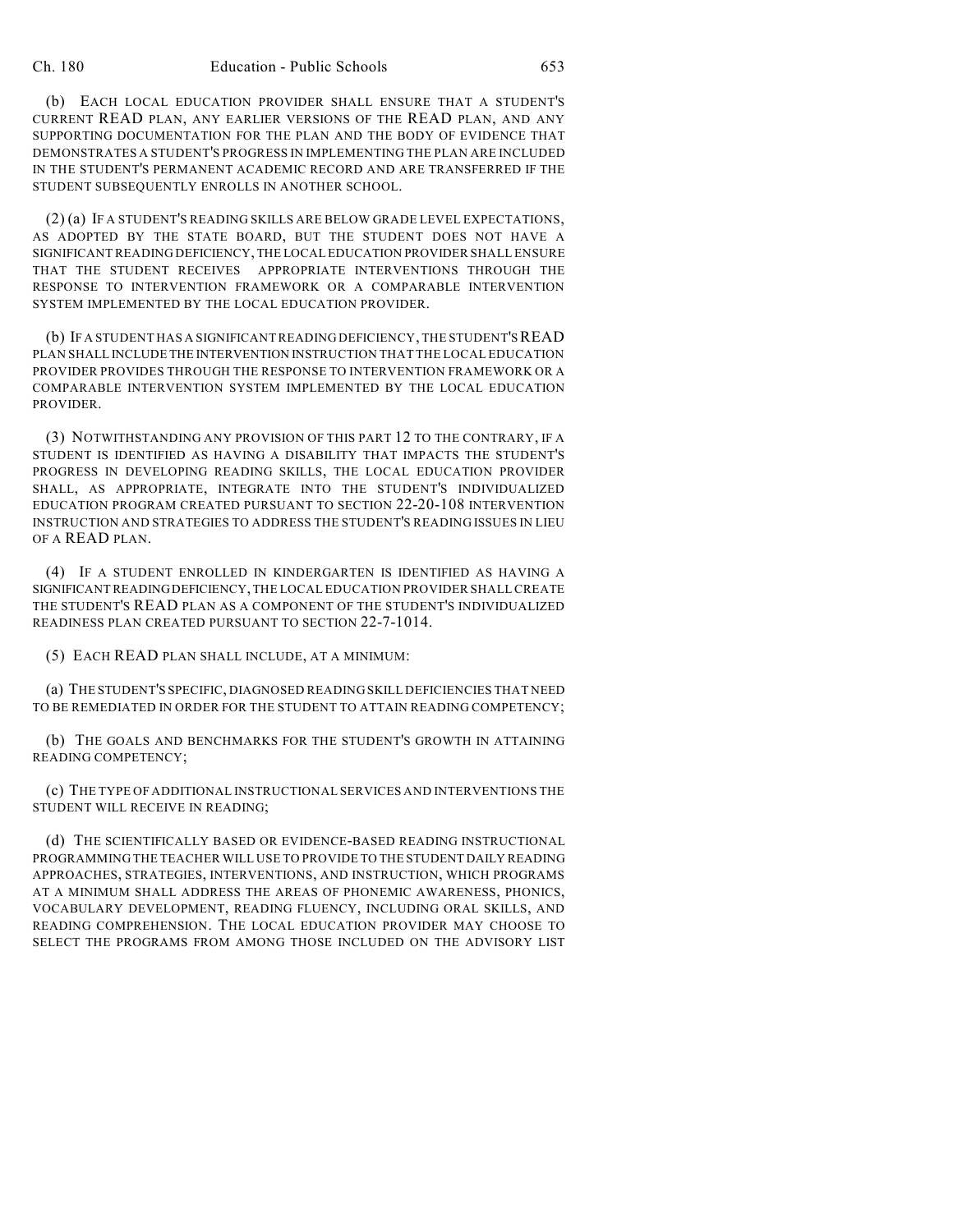PREPARED BY THE DEPARTMENT PURSUANT TO SECTION 22-7-1209;

(e) THE MANNER IN WHICH THE LOCAL EDUCATION PROVIDER WILL MONITOR AND EVALUATE THE STUDENT'S PROGRESS;

(f) THE STRATEGIES THE STUDENT'S PARENT IS ENCOURAGED TO USE IN ASSISTING THE STUDENT TO ACHIEVE READING COMPETENCY THAT ARE DESIGNED TO SUPPLEMENT THE PROGRAMMINGDESCRIBED IN PARAGRAPH (d) OF THIS SUBSECTION (5); AND

(g) ANY ADDITIONAL SERVICES THE TEACHER DEEMS AVAILABLE AND APPROPRIATE TO ACCELERATE THE STUDENT'S READING SKILL DEVELOPMENT.

(6) EACH LOCAL EDUCATION PROVIDER SHALL ENSURE THAT A TEACHER CONTINUES TO REVISE AND IMPLEMENT A STUDENT'S READ PLAN UNTIL THE STUDENT ATTAINS READING COMPETENCY, REGARDLESS OF THE STUDENT'S GRADE LEVEL AND REGARDLESS OF WHETHER THE STUDENT WAS ENROLLED WITH THE LOCAL EDUCATION PROVIDER WHEN THEREAD PLAN WAS ORIGINALLY CREATED OR THE STUDENT TRANSFERRED ENROLLMENT TO THE LOCAL EDUCATION PROVIDER AFTER THE READ PLAN WAS CREATED.

(7) (a) IF A STUDENT IS IDENTIFIED AS HAVING A SIGNIFICANT READING DEFICIENCY FOR A SECOND OR SUBSEQUENT CONSECUTIVE SCHOOL YEAR,THE LOCAL EDUCATION PROVIDER SHALL ENSURE THAT, IN THE SECOND OR SUBSEQUENT CONSECUTIVE SCHOOL YEAR:

(I) THE STUDENT'S TEACHER REVISES THE STUDENT'S READ PLAN TO INCLUDE ADDITIONAL, MORE RIGOROUS STRATEGIES AND INTERVENTION INSTRUCTION TO ASSIST THE STUDENT IN ATTAINING READING COMPETENCY, INCLUDING INCREASED DAILY TIME IN SCHOOL FOR READING INSTRUCTION;

(II) THE PRINCIPAL OF THE SCHOOL IN WHICH THE STUDENT IS ENROLLED ENSURES THAT THE STUDENT RECEIVES READING INSTRUCTION IN CONJUNCTION WITH AND SUPPORTED THROUGH THE OTHER SUBJECTS IN WHICH THE STUDENT RECEIVES INSTRUCTION DURING THE SCHOOL DAY; AND

(III) IF PRACTICABLE, THE STUDENT RECEIVES READING INSTRUCTION FROM A TEACHER WHO IS IDENTIFIED AS EFFECTIVE OR HIGHLY EFFECTIVE IN HIS OR HER MOST RECENT PERFORMANCE EVALUATION AND HAS EXPERTISE IN TEACHING READING.

(b) IN ADDITION, WITH THE APPROVAL OF THE STUDENT'S PARENT, THE LOCAL EDUCATION PROVIDER MAY PROVIDE TO THE STUDENT MENTAL HEALTH SUPPORT FROM THE SCHOOL PSYCHOLOGIST, SCHOOL SOCIAL WORKER, OR SCHOOL COUNSELOR.

**22-7-1207. Advancement - decision - parental involvement.** (1) BEGINNING NO LATER THAN THE 2013-14 SCHOOL YEAR, IF, WITHIN FORTY-FIVE DAYS BEFORE THE END OF ANY SCHOOL YEAR PRIOR TO A STUDENT'S FOURTH-GRADE YEAR, A TEACHER FINDS THAT A STUDENT HAS A SIGNIFICANT READING DEFICIENCY, PERSONNEL OF THE LOCAL EDUCATION PROVIDER SHALL PROVIDE TO THE STUDENT'S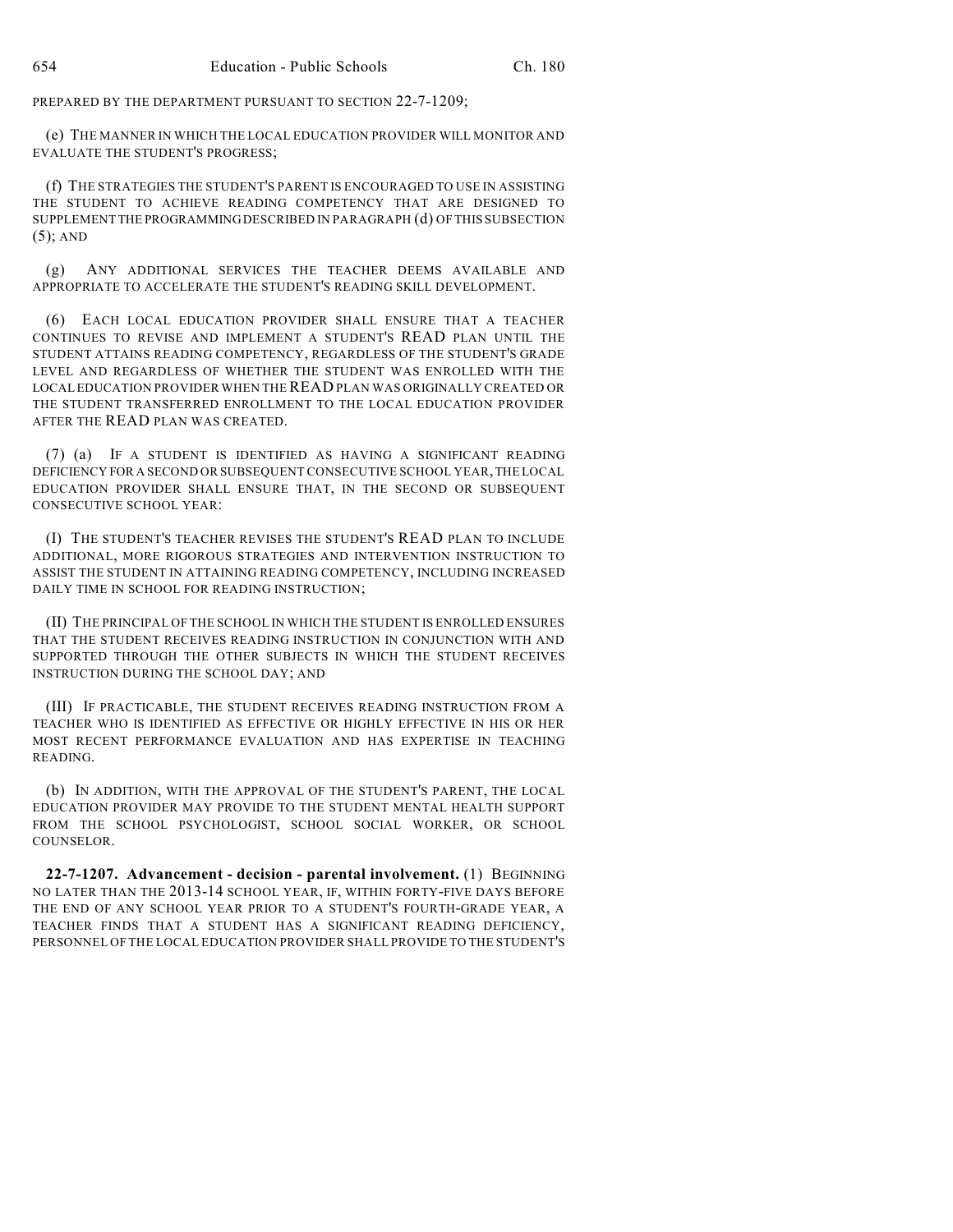PARENT THE WRITTEN NOTICE DESCRIBED IN SUBSECTION (2) OF THIS SECTION; EXCEPT THAT THE PROVISIONS OF THIS SECTION SHALL NOT APPLY IF:

(a) THE STUDENT IS A STUDENT WITH A DISABILITY WHO IS ELIGIBLE TO TAKE THE ALTERNATIVE STATEWIDE ASSESSMENT, OR THE STUDENT IS IDENTIFIED AS HAVING A DISABILITY THAT SUBSTANTIALLY IMPACTS THE STUDENT'S PROGRESS IN DEVELOPING READING SKILLS, RESULTING IN THE STUDENT'S SIGNIFICANT READING DEFICIENCY;

(b) THE STUDENT IS A STUDENT WITH LIMITED ENGLISH PROFICIENCY, AS DEFINED IN SECTION 22-24-103, AND THE STUDENT'S SIGNIFICANT READING DEFICIENCY IS DUE PRIMARILY TO THE STUDENT'S LANGUAGE SKILLS; OR

(c) THE STUDENT IS COMPLETING THE SECOND SCHOOL YEAR AT THE SAME GRADE LEVEL.

(2) THE WRITTEN NOTICE THAT THE PERSONNEL PROVIDES TO A PARENT PURSUANT TO SUBSECTION (1) OF THIS SECTION AT A MINIMUM SHALL STATE THAT:

(a) THERE ARE SERIOUS IMPLICATIONS TO A STUDENT ENTERING FOURTH GRADE WITH A SIGNIFICANTREADING DEFICIENCY AND, THEREFORE, UNDER STATE LAW, THE PARENT, THE STUDENT'S TEACHER, AND OTHER PERSONNEL OF THE LOCAL EDUCATION PROVIDER ARE REQUIRED TO MEET AND CONSIDER RETENTION AS AN INTERVENTION STRATEGY AND DETERMINE WHETHER THE STUDENT, DESPITE HAVING A SIGNIFICANT READING DEFICIENCY, IS ABLE TO MAINTAIN ADEQUATE ACADEMIC PROGRESS AT THE NEXT GRADE LEVEL;

(b) PERSONNEL OF THE STUDENT'S SCHOOL WILL WORK WITH THE PARENT TO SCHEDULE A DATE, TIME, AND PLACE FOR THE MEETING; AND

(c) IF THE PARENT DOES NOT ATTEND THE MEETING, THE TEACHER AND PERSONNEL OF THE LOCAL EDUCATION PROVIDER WILL DECIDE WHETHER THE STUDENT WILL ADVANCE TO THE NEXT GRADE LEVEL IN THE NEXT SCHOOL YEAR.

(3) AFTER SENDING THE WRITTEN NOTICE, PERSONNEL OF THE STUDENT'S SCHOOL SHALL CONTACT THE PARENT TO SCHEDULE THE MEETING TO DECIDE WHETHER THE STUDENT WILL ADVANCE TO THE NEXT GRADE LEVEL. IF, AFTER MAKING DOCUMENTED ATTEMPTS TO SCHEDULE THE MEETING WITH THE PARENT, PERSONNEL OF THE STUDENT'S SCHOOL ARE UNABLE TO SCHEDULE THE MEETING, OR IF THE PARENT DOES NOT ATTEND THE SCHEDULED MEETING, THE TEACHER AND PERSONNEL SELECTED BY THE LOCAL EDUCATION PROVIDER SHALL DECIDE, BASED ON THE STUDENT'S BODY OF EVIDENCE, WHETHER THE STUDENT WILL ADVANCE TO THE NEXT GRADE LEVEL FOR THE NEXT SCHOOL YEAR.

(4) (a) AT THE MEETING REQUIRED BY THIS SECTION, THE TEACHER AND ANY OTHER PERSONNEL SELECTED BY THE LOCAL EDUCATION PROVIDER SHALL, AT A MINIMUM, COMMUNICATE TO AND DISCUSS WITH THE PARENT THE FOLLOWING INFORMATION:

(I) THAT THERE ARE SERIOUS IMPLICATIONS TO A STUDENT ENTERING FOURTH GRADE WITH A SIGNIFICANT READING DEFICIENCY AND, THEREFORE, UNDER STATE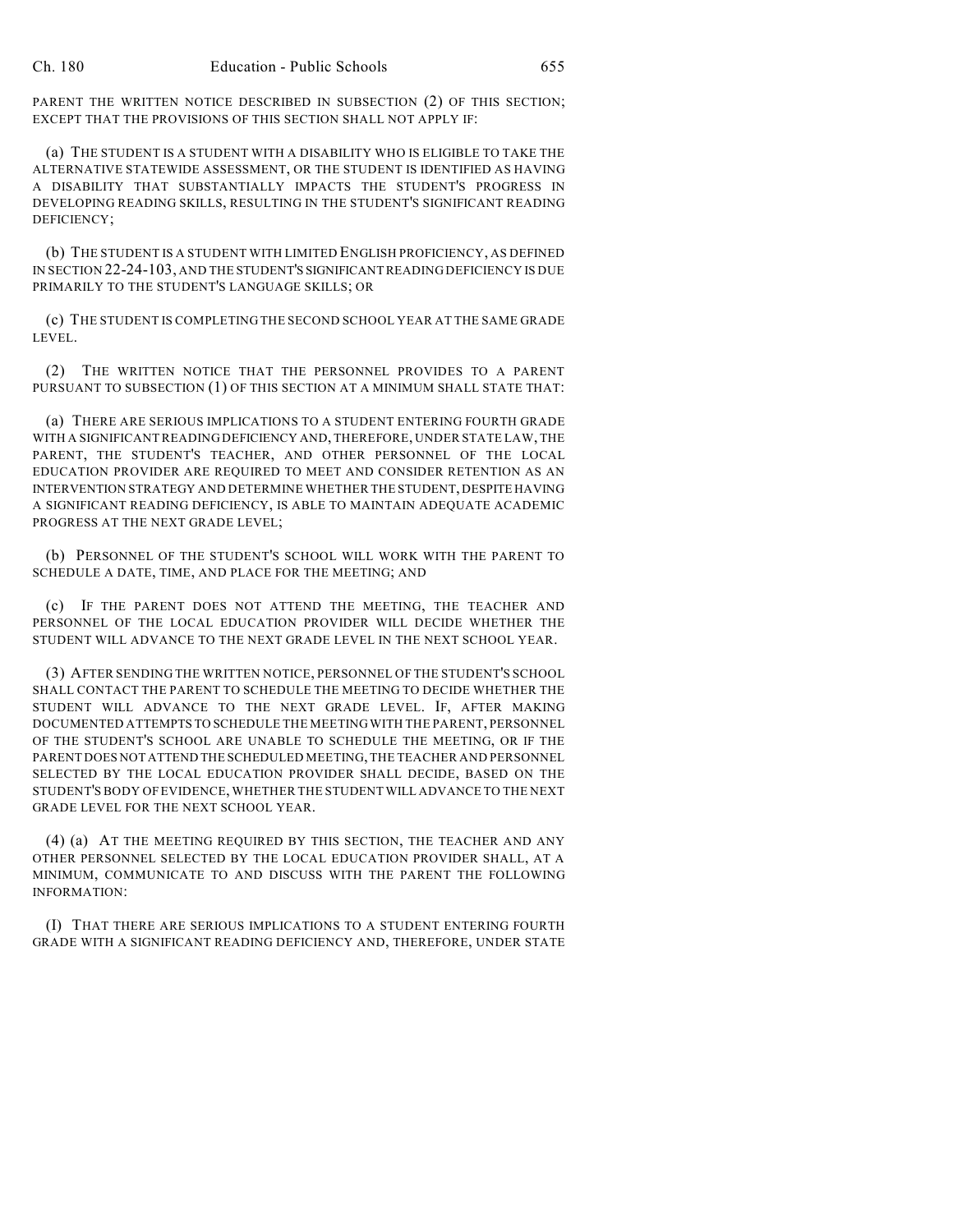LAW, THE PARENT, THE STUDENT'S TEACHER, AND OTHER PERSONNEL OF THE LOCAL EDUCATION PROVIDER ARE REQUIRED TO MEET AND CONSIDER RETENTION AS AN INTERVENTION STRATEGY AND DETERMINE WHETHER THE STUDENT, DESPITE HAVING A SIGNIFICANT READING DEFICIENCY, IS ABLE TO MAINTAIN ADEQUATE ACADEMIC PROGRESS AT THE NEXT GRADE LEVEL;

(II) THE IMPORTANCE OF ACHIEVING READING COMPETENCY BY THE END OF THIRD GRADE, BECAUSE STUDENTS WHO ACHIEVE READING COMPETENCY BY THE END OF THIRD GRADE ARE MORE LIKELY TO GRADUATE FROM HIGH SCHOOL AND ATTAIN A POSTSECONDARY CREDENTIAL;

(III) THE STUDENT'S BODY OF EVIDENCE AND THE LIKELIHOOD THAT THE STUDENT, DESPITE HAVING A SIGNIFICANT READING DEFICIENCY, WILL BE ABLE TO MAINTAIN ADEQUATE ACADEMIC PROGRESS AT THE NEXT GRADE LEVEL;

(IV) THE INCREASED LEVEL OF INTERVENTION INSTRUCTION THE STUDENT WILL RECEIVE IN THE NEXT SCHOOL YEAR REGARDLESS OF WHETHER THE STUDENT ADVANCES TO THE NEXT GRADE LEVEL; AND

(V) THE POTENTIAL EFFECTS ON THE STUDENT IF HE OR SHE DOES NOT ADVANCE TO THE NEXT GRADE LEVEL.

(b) AFTER DISCUSSING THE ISSUES SPECIFIED IN PARAGRAPH (a) OF THIS SUBSECTION (4), THE PARENT, THE TEACHER, AND THE OTHER PERSONNEL SHALL DECIDE WHETHER THE STUDENT WILL ADVANCE TO THE NEXT GRADE LEVEL IN THE NEXT SCHOOL YEAR. IF THE PARENT, TEACHER, AND OTHER PERSONNEL ARE NOT IN AGREEMENT, THE PARENT SHALL DECIDE WHETHER THE STUDENT WILL ADVANCE TO THE NEXT GRADE LEVEL UNLESS OTHERWISE SPECIFIED IN THE POLICY ADOPTED BY THE LOCAL EDUCATION PROVIDER.

(5) AS SOON AS POSSIBLE AFTER THE DECISION IS MADE PURSUANT TO SUBSECTION (3) OF THIS SECTION OR AT THE CONCLUSION OF THE MEETING DESCRIBED IN SUBSECTION (4) OF THIS SECTION, THE PERSONNEL OF THE LOCAL EDUCATION PROVIDER SHALL PROVIDE TO THE PARENT A WRITTEN STATEMENT THAT THE STUDENT WILL OR WILL NOT ADVANCE TO THE NEXT GRADE LEVEL IN THE NEXT SCHOOL YEAR AND THE BASIS FOR THE DECISION. THE PERSONNEL SHALL ALSO PROVIDE A COPY OF THE STATEMENT TO THE SCHOOL DISTRICT SUPERINTENDENT, IF THE STUDENT IS ENROLLED IN A PUBLIC SCHOOL OF A SCHOOL DISTRICT THAT IS NOT A CHARTER SCHOOL, OR TO THE SCHOOL PRINCIPAL, IF THE STUDENT IS ENROLLED IN A DISTRICT CHARTER SCHOOL, AN INSTITUTE CHARTER SCHOOL, OR A PUBLIC SCHOOL OPERATED BY A BOARD OF COOPERATIVE SERVICES. THE LOCAL EDUCATION PROVIDER SHALL INCLUDE THE STATEMENT IN THE STUDENT'S PERMANENT ACADEMIC RECORD AND SHALL REMOVE THE STATEMENT FROM THE STUDENT'S PERMANENT ACADEMIC RECORD WHEN THE STUDENT ACHIEVES READING COMPETENCY.

(6) NOTWITHSTANDING ANY PROVISION OF PARAGRAPH (b) SUBSECTION (4) OF THIS SECTION TO THE CONTRARY, BEGINNING WITH THE 2016-17 SCHOOL YEAR, IF A STUDENT IS COMPLETING THIRD GRADE AND THE STUDENT'S TEACHER AND OTHER PERSONNEL DECIDE PURSUANT TO SUBSECTION (3) OF THIS SECTION OR THE STUDENT'S PARENT DECIDES PURSUANT TO SUBSECTION (4) OF THIS SECTION THAT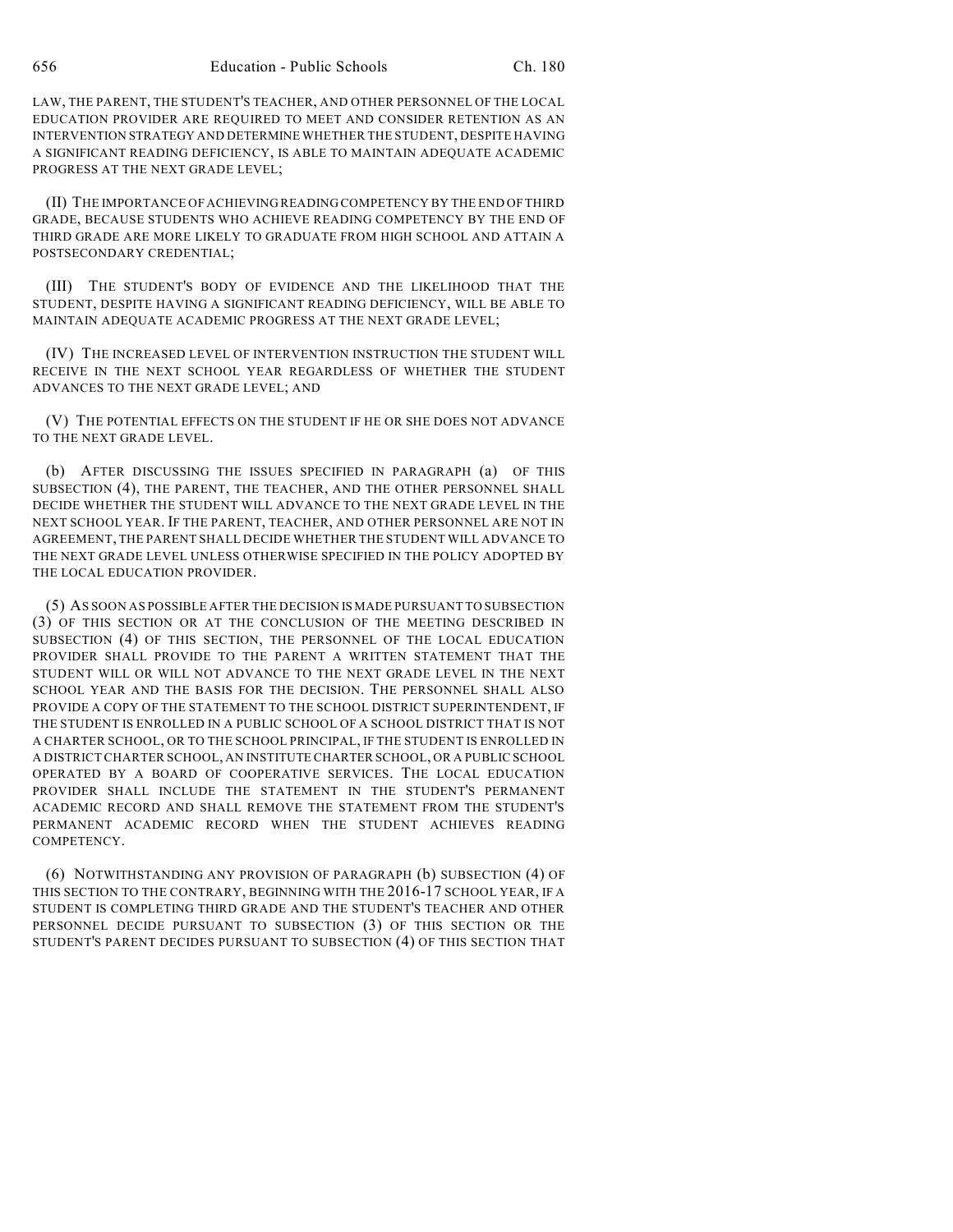THE STUDENT WILL ADVANCE TO FOURTH GRADE EVEN THOUGH THE STUDENT HAS A SIGNIFICANT READING DEFICIENCY, THE DECISION TO ADVANCE THE STUDENT IS SUBJECT TO APPROVAL OF THE SCHOOL DISTRICT SUPERINTENDENT OR THE SUPERINTENDENT'S DESIGNEE, IF THE STUDENT IS ENROLLED IN A PUBLIC SCHOOL OF A SCHOOL DISTRICT THAT IS NOT A CHARTER SCHOOL, OR SUBJECT TO APPROVAL OF THE SCHOOL PRINCIPAL, IF THE STUDENT IS ENROLLED IN A DISTRICT CHARTER SCHOOL, AN INSTITUTE CHARTER SCHOOL, OR A PUBLIC SCHOOL OPERATED BY A BOARD OF COOPERATIVE SERVICES. IF THE SUPERINTENDENT, OR HIS OR HER DESIGNEE, OR THE PRINCIPAL, WHICHEVER IS APPLICABLE, DOES NOT APPROVE THE DECISION TO ADVANCE THE STUDENT, THE STUDENT SHALL NOT ADVANCE TO FOURTH GRADE IN THE NEXT SCHOOL YEAR. AS SOON AS POSSIBLE, THE LOCAL EDUCATION PROVIDER SHALL PROVIDE A WRITTEN STATEMENT TO THE PARENT CONCERNING THE DECISION OF THE SUPERINTENDENT OR DESIGNEE OR THE PRINCIPAL AND THE BASIS FOR THE DECISION. THE LOCAL EDUCATION PROVIDER SHALL INCLUDE THE STATEMENT IN THE STUDENT'S PERMANENT ACADEMIC RECORD AND SHALL REMOVE THE STATEMENT FROM THE STUDENT'S PERMANENT ACADEMIC RECORD WHEN THE STUDENT ACHIEVES READING COMPETENCY.

(7) EACH LOCAL EDUCATION PROVIDER SHALL ENSURE THAT, TO THE EXTENT PRACTICABLE, ALL OFTHE ORAL AND WRITTEN COMMUNICATIONS TO A PARENT THAT ARE REQUIRED IN THIS SECTION ARE DELIVERED IN A LANGUAGE THE PARENT UNDERSTANDS.

(8) THE PROVISIONS OF THIS SECTION SPECIFY THE CIRCUMSTANCES UNDER WHICH A LOCAL EDUCATION PROVIDER, IN COLLABORATION WITH A STUDENT'S TEACHER AND PARENT, IS REQUIRED TO DECIDE WHETHER A STUDENT WHO HAS A SIGNIFICANT READING DEFICIENCY SHOULD ADVANCE TO THE NEXT GRADE LEVEL. THE PROVISIONS OF THIS PART 12 DO NOT LIMIT THE ABILITY OF A LOCAL EDUCATION PROVIDER TO DECIDE, IN ACCORDANCE WITH POLICIES AND PROCEDURES OF THE LOCAL EDUCATION PROVIDER, THAT A STUDENT AT ANY GRADE LEVEL SHOULD NOT ADVANCE TO THE NEXT GRADE LEVEL FOR ANY REASON DEEMED SUFFICIENT BY THE LOCAL EDUCATION PROVIDER.

**22-7-1208. Local education providers - procedures.** (1) EACH LOCAL EDUCATION PROVIDER SHALL ADOPT THE PROCEDURES NECESSARY TO COMPLY WITH THE REQUIREMENTS SPECIFIED IN THIS PART 12.IN ADOPTING PROCEDURES, A LOCAL EDUCATION PROVIDER SHALL COMPLY WITH AND MAY EXCEED THE REQUIREMENTS OF THIS PART 12. PROCEDURES MAY INCLUDE, BUT NEED NOT BE LIMITED TO, PROCEDURES FOR:

(a) CREATING A READ PLAN AND THE CONTENTS OF A READ PLAN;

(b) EFFECTIVELY COMMUNICATING WITH PARENTS CONCERNING THE CREATION, CONTENTS, AND IMPLEMENTATION OF READ PLANS; AND

(c) DETERMINING WHETHER A STUDENT WHO HAS A SIGNIFICANT READING DEFICIENCY WILL ADVANCE TO THE NEXT GRADE LEVEL.

(2) A LOCAL EDUCATION PROVIDER IS NOT REQUIRED TO START A READ PLAN OR CONVERT AN INDIVIDUAL LITERACY PLAN TO A READ PLAN FOR A STUDENT WHO IS ENROLLED IN FOURTH GRADE OR HIGHER AS OF THE 2013-14 SCHOOL YEAR.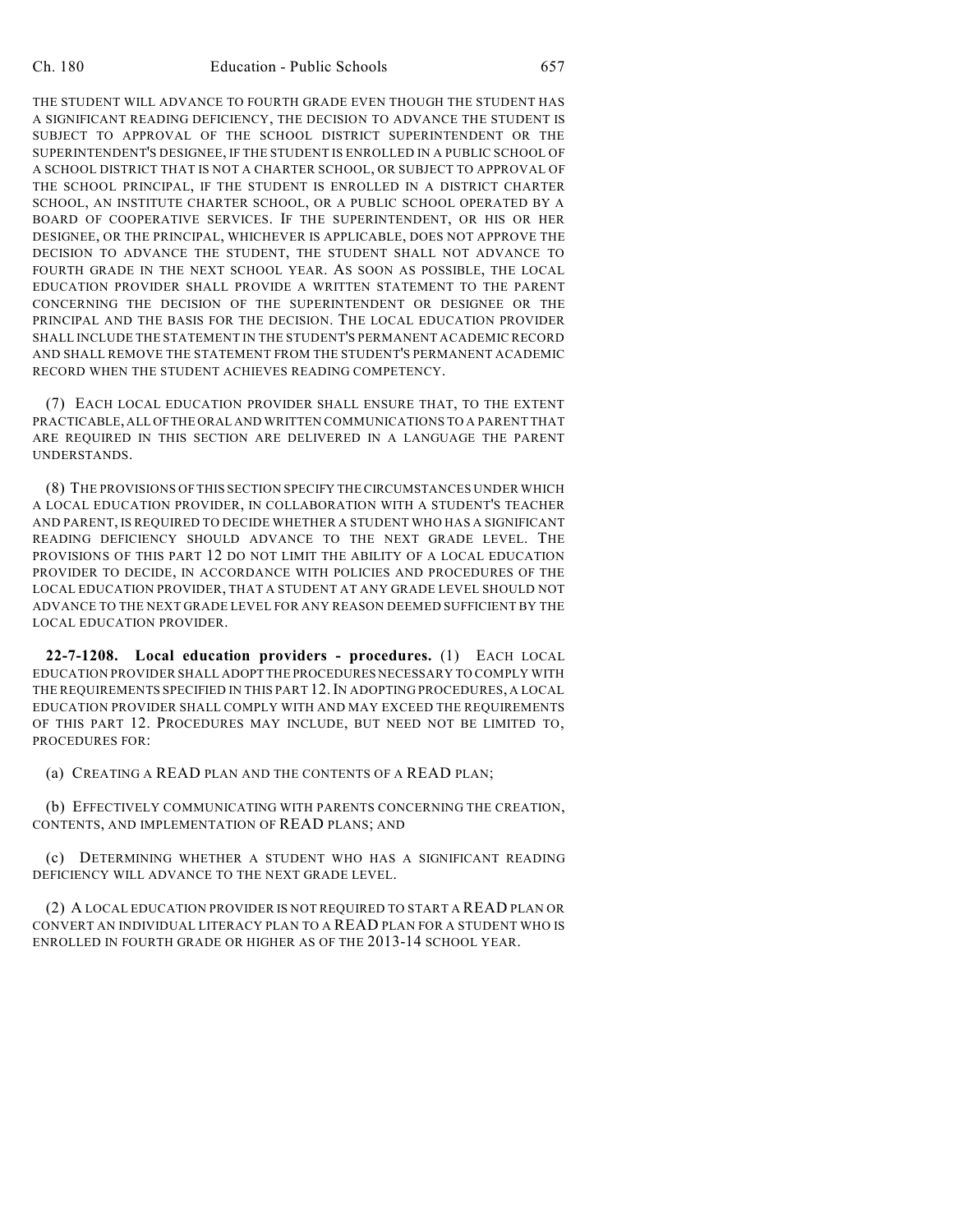(3) EACH LOCAL EDUCATION PROVIDER IS ENCOURAGED TO REPORT TO THE DEPARTMENT THE STRATEGIES AND INTERVENTION INSTRUCTION THAT THE LOCAL EDUCATION PROVIDER FINDS EFFECTIVE IN ASSISTING STUDENTS TO ATTAIN READING COMPETENCY AND TO PROVIDE COPIES OF EFFECTIVE MATERIALS TO THE DEPARTMENT TO ASSIST THE DEPARTMENT IN SHARING WITH LOCAL EDUCATION PROVIDERS BEST PRACTICES IN ASSISTING STUDENTS TO ATTAIN READING COMPETENCY.

(4) LOCAL EDUCATION PROVIDERS ARE ENCOURAGED TO PROVIDE PARENTS OPPORTUNITIES TO PARTICIPATE IN PARENT READING WORKSHOPS THROUGHOUT THE SCHOOL YEAR TO ASSIST PARENTS IN DEVELOPING THEIR OWN READING SKILLS AND IN DEVELOPING THE SKILLS NECESSARY TO ASSIST THEIR CHILDREN IN READING.

**22-7-1209. State board - rules - department - duties.** (1) THE STATE BOARD SHALL PROMULGATE RULES IN ACCORDANCE WITH THE "STATE ADMINISTRATIVE PROCEDURE ACT", ARTICLE 4 OF TITLE 24, C.R.S., AS NECESSARY TO IMPLEMENT THE PROVISIONS OF THIS PART 12, WHICH RULES SHALL INCLUDE, BUT NEED NOT BE LIMITED TO:

(a) THE MINIMUM READING COMPETENCY SKILL LEVELS IN THE AREAS OF PHONEMIC AWARENESS, PHONICS, VOCABULARY DEVELOPMENT, READING FLUENCY, INCLUDING ORAL SKILLS, AND READING COMPREHENSION FOR KINDERGARTEN AND FIRST, SECOND, AND THIRD GRADES. THE STATE BOARD SHALL BASE THE MINIMUM SKILL LEVELS FOR SECOND AND THIRD GRADES PRIMARILY ON SCORES ATTAINED ON THE ASSESSMENTS APPROVED BY THE STATE BOARD PURSUANT TO PARAGRAPH (b) OF THIS SUBSECTION (1). THE STATE BOARD SHALL DESCRIBE THE MINIMUM SKILL LEVELS FOR STUDENTS AS THEY COMPLETE KINDERGARTEN AND FIRST GRADE USING MATRICES OF APPROPRIATE INDICATORS, WHICH INDICATORS MAY INCLUDE MEASURES OF STUDENTS' SOCIAL AND EMOTIONAL DEVELOPMENT, PHYSICAL DEVELOPMENT, LANGUAGE AND COMPREHENSION DEVELOPMENT, AND COGNITION AND GENERAL KNOWLEDGE.THE STATE BOARD SHALL ADOPT THE RULES DESCRIBED IN THIS PARAGRAPH (a) BY MARCH 31, 2013.

(b) THE LIST OF APPROVED READING ASSESSMENTS, BASED ON THE RECOMMENDATIONS OFTHE DEPARTMENT, THAT LOCAL EDUCATION PROVIDERS MAY USE TO MEET THE REQUIREMENTS SPECIFIED IN SECTION 22-7-1205. THE STATE BOARD SHALL ADOPT THE LIST OF APPROVED READING ASSESSMENTS BY MARCH 31, 2013.

(c) RULES FOR APPROVING ONE OR MORE INDEPENDENT THIRD-PARTY EVALUATORS TO REVIEW READING ASSESSMENTS FOR INCLUSION ON THE APPROVED LIST OF ASSESSMENTS AND TO REVIEW INSTRUCTIONAL PROGRAMMING AND PROFESSIONAL DEVELOPMENT PROGRAMS FOR INCLUSION ON THE ADVISORY LISTS CREATED BY THE DEPARTMENT PURSUANT TO SUBSECTIONS (2) AND (3) OF THIS SECTION;

(d) RULES TO PROVIDE NOTICE AND AN APPEALS PROCESS, WHICH MAY BE A PROCESS FOR WRITTEN APPEALS, FOR PUBLISHERS WHO SUBMIT MATERIALS FOR INCLUSION ON THE LIST OF APPROVED ASSESSMENTS AND THE ADVISORY LISTS OF INSTRUCTIONAL PROGRAMMING AND PROFESSIONAL DEVELOPMENT PROGRAMS;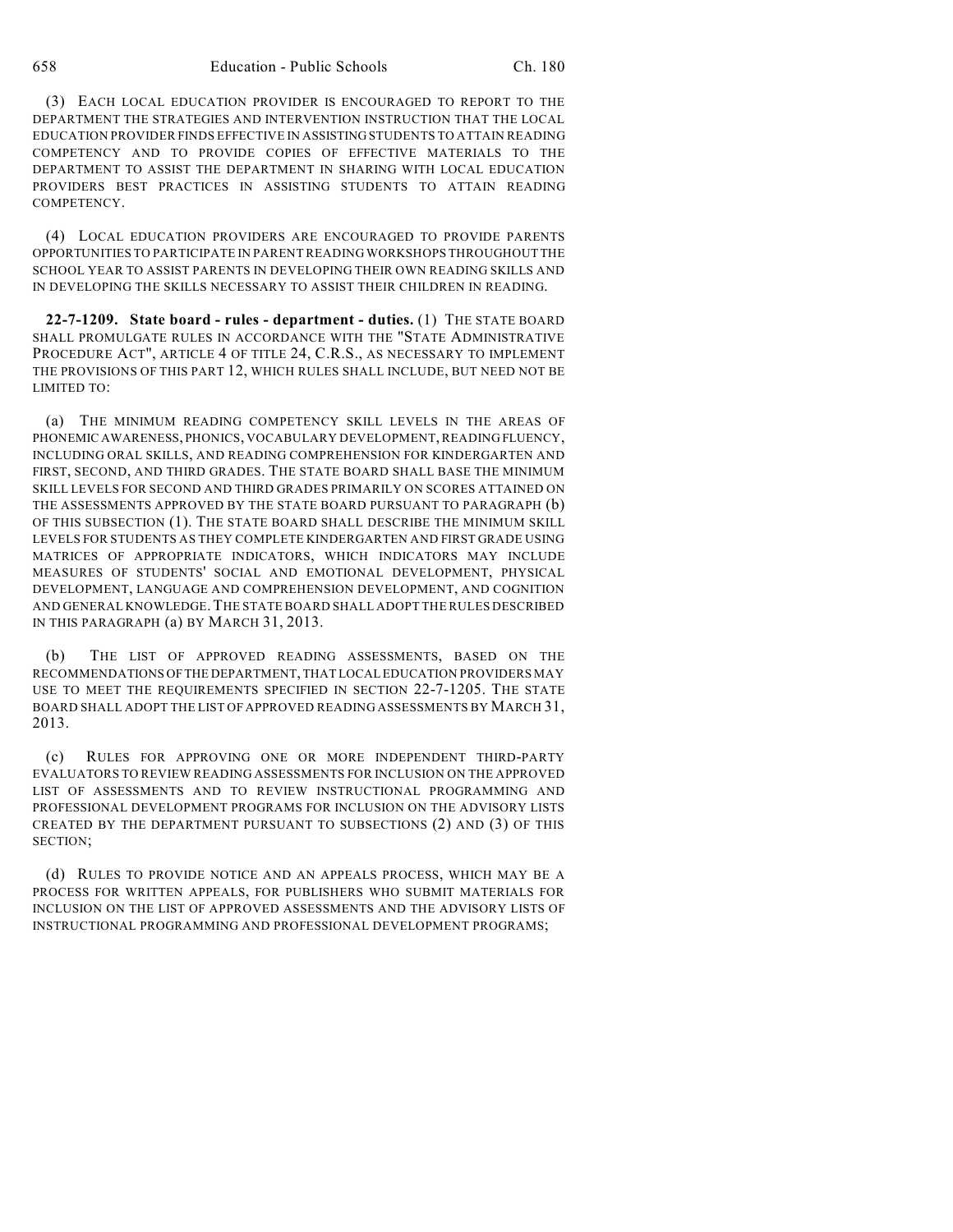(e) THE TIME FRAMES AND PROCEDURES FOR REPORTING INFORMATION CONCERNING STUDENTS'READING SKILLS AS DESCRIBED IN SECTION 22-7-1213; AND

(f) RULES FOR IMPLEMENTING THE EARLY LITERACY GRANT PROGRAM PURSUANT TO SECTION 22-7-1211.

(2) (a) (I) USING THE PROCEDURE DEVELOPED PURSUANT TO SUBSECTION (3) OF THIS SECTION, THE DEPARTMENT SHALL REVIEW AND RECOMMEND TO THE STATE BOARD READING ASSESSMENTS,INCLUDING INTERIM, SUMMATIVE, AND DIAGNOSTIC ASSESSMENTS, FOR KINDERGARTEN AND FIRST, SECOND, AND THIRD GRADES THAT, AT A MINIMUM, MEET THE CRITERIA SPECIFIED IN SUBPARAGRAPH (II) OF THIS PARAGRAPH (a). FOLLOWING ACTION BY THE STATE BOARD TO APPROVE READING ASSESSMENTS PURSUANT TO PARAGRAPH (b) OF SUBSECTION (1) OF THIS SECTION, THE DEPARTMENT SHALL CREATE A LIST OF THE APPROVED READING ASSESSMENTS FOR KINDERGARTEN AND FIRST, SECOND, AND THIRD GRADES FOR USE BY LOCAL EDUCATION PROVIDERS.

(II) THE DEPARTMENT SHALL ENSURE THAT:

(A) EACH OF THE RECOMMENDED READING ASSESSMENTS IS SCIENTIFICALLY BASED; EXCEPT THAT THE DEPARTMENT MAY RECOMMEND AND THE STATE BOARD MAY, UNTIL JULY 1, 2016, INCLUDE ON THE APPROVED LIST OF ASSESSMENTS ANY READING ASSESSMENT APPROVED BY THE STATE BOARD PRIOR TO JULY 1, 2012, REGARDLESS OF WHETHER IT IS SCIENTIFICALLY BASED;

(B) EACH OF THE RECOMMENDED READING ASSESSMENTS IS VALID AND RELIABLE AND PROVEN TO EFFECTIVELY AND ACCURATELY MEASURE STUDENTS' READING SKILLS IN THE AREAS OF PHONEMIC AWARENESS; PHONICS; VOCABULARY DEVELOPMENT; READING FLUENCY, INCLUDING ORAL SKILLS; AND READING COMPREHENSION;

(C) EACH OF THE RECOMMENDED READING DIAGNOSTICS IS PROVEN TO ACCURATELY IDENTIFY STUDENTS' SPECIFIC READING SKILL DEFICIENCIES; AND

(D) AT LEAST ONE OF THE RECOMMENDED READING ASSESSMENTS FOR KINDERGARTEN AND FIRST, SECOND, AND THIRD GRADES IS NORMED FOR THE PERFORMANCE OF STUDENTS WHO SPEAK SPANISH AS THEIR NATIVE LANGUAGE, WHICH ASSESSMENT IS AVAILABLE IN BOTH ENGLISH AND SPANISH.

(b) USING THE PROCEDURE DEVELOPED PURSUANT TO SUBSECTION (3) OF THIS SECTION, THE DEPARTMENT SHALL CREATE AN ADVISORY LIST OF SCIENTIFICALLY BASED OR EVIDENCE-BASED INSTRUCTIONAL PROGRAMMING IN READING THAT LOCAL EDUCATION PROVIDERS ARE ENCOURAGED TO USE.THE ADVISORY LIST SHALL INCLUDE ONLY PROGRAMMING THAT, AT A MINIMUM:

(I) HAS BEEN PROVEN TO ACCELERATE STUDENT PROGRESS IN ATTAINING READING COMPETENCY;

(II) PROVIDES EXPLICIT AND SYSTEMATIC SKILL DEVELOPMENT IN THE AREAS OF PHONEMIC AWARENESS; PHONICS; VOCABULARY DEVELOPMENT;READINGFLUENCY, INCLUDING ORAL SKILLS; AND READING COMPREHENSION;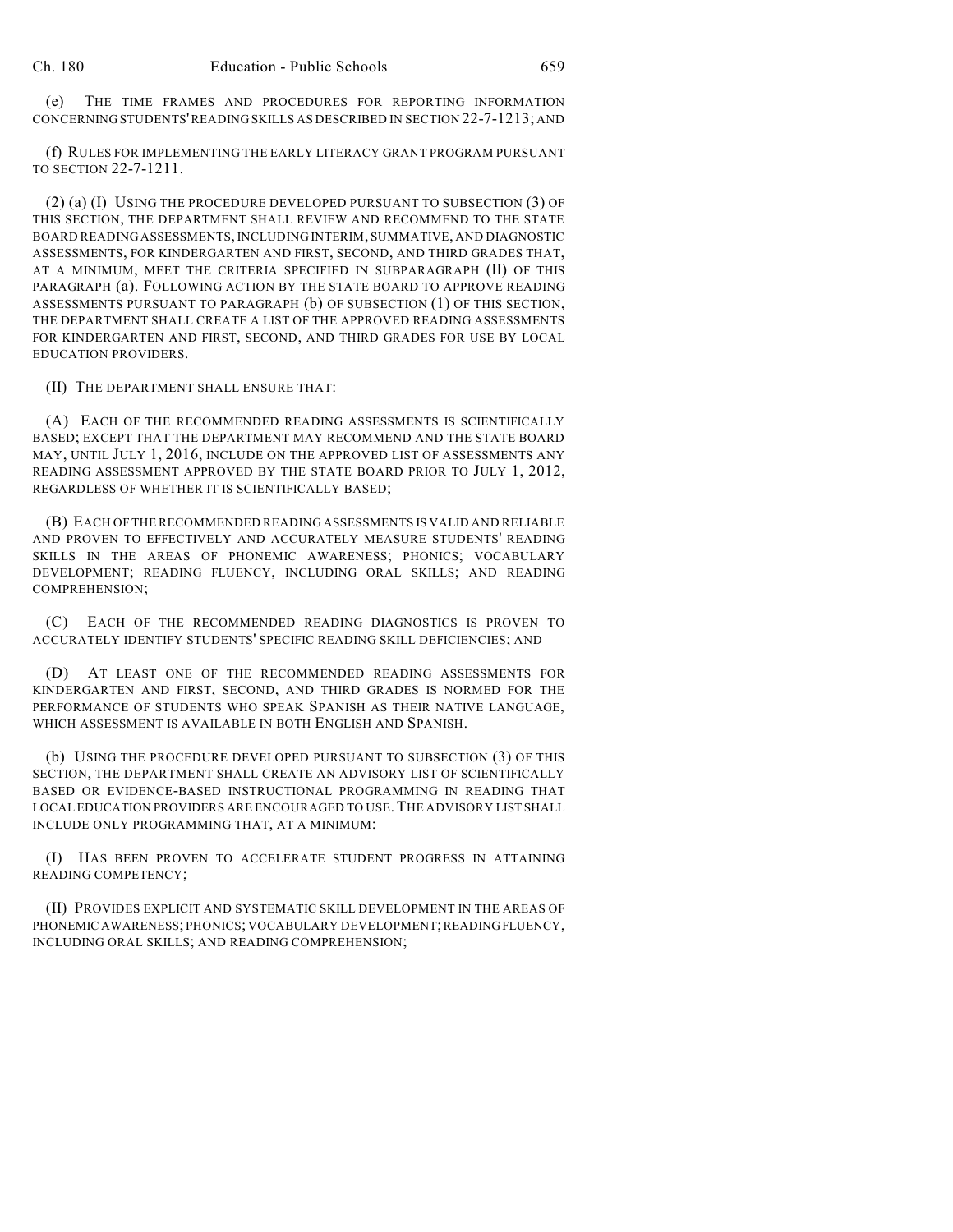(III) INCLUDES SCIENTIFICALLY BASED AND RELIABLE ASSESSMENTS;

(IV) PROVIDES INITIAL AND ONGOING ANALYSIS OF THE STUDENT'S PROGRESS IN ATTAINING READING COMPETENCY; AND

(V) INCLUDES TEXTS ON CORE ACADEMIC CONTENT TO ASSIST THE STUDENT IN MAINTAINING OR MEETING GRADE-APPROPRIATE PROFICIENCY LEVELS IN ACADEMIC SUBJECTS IN ADDITION TO READING.

(c) USING THE PROCEDURE DEVELOPED PURSUANT TO SUBSECTION (3) OF THIS SECTION, THE DEPARTMENT SHALL CREATE AN ADVISORY LIST OF PROFESSIONAL DEVELOPMENT PROGRAMS THAT ARE RELATED TO ADDRESSING SIGNIFICANT READING DEFICIENCIES AND TO APPLYING INTERVENTION INSTRUCTION AND STRATEGIES, IN ADDITION TO PROGRAMSRELATED TO TEACHING GENERAL LITERACY, THAT LOCAL EDUCATION PROVIDERS ARE ENCOURAGED TO USE.

(d) THE DEPARTMENT SHALL MAKE THE APPROVED LIST OF ASSESSMENTS AVAILABLE ON THE DEPARTMENT WEB SITE ON OR BEFORE APRIL 1, 2013, AND THE ADVISORY LISTS OF INSTRUCTIONAL PROGRAMMING AND PROFESSIONAL DEVELOPMENT PROGRAMS AVAILABLE ON THE DEPARTMENT WEB SITE ON OR BEFORE JULY 1, 2013. THE DEPARTMENT IS NOT REQUIRED TO PROVIDE COPIES OF ANY READING ASSESSMENTS, INSTRUCTIONAL PROGRAMMING, OR PROFESSIONAL DEVELOPMENT PROGRAMS THAT ARE INCLUDED ON THE LISTS. IF THE DEPARTMENT DOES PROVIDE COPIES OF ANY MATERIALS THAT IT ACQUIRES BY PURCHASE OF A LICENSE FOR USE BY LOCAL EDUCATION PROVIDERS, SAID MATERIALS MAY BE USED ONLY IN ACCORDANCE WITH THE LICENSE.

(e) EACH LOCAL EDUCATION PROVIDER SHALL SELECT FROM THE LIST OF APPROVED READING ASSESSMENTS THOSE READING ASSESSMENTS THAT IT WILL ADMINISTER TO STUDENTS IN KINDERGARTEN AND FIRST, SECOND, AND THIRD GRADES. EACH LOCAL EDUCATION PROVIDER IS ENCOURAGED TO USE THE INSTRUCTIONAL PROGRAMMING IN READING AND PROFESSIONAL DEVELOPMENT PROGRAMS INCLUDED ON THE ADVISORY LISTS.THE DEPARTMENT AND EACH LOCAL EDUCATION PROVIDER,IN USINGTHE ASSESSMENTS, INSTRUCTIONAL PROGRAMMING IN READING, AND PROFESSIONAL DEVELOPMENT PROGRAMS THAT ARE INCLUDED ON THE LISTS SHALL COMPLY WITH THE FEDERAL COPYRIGHT LAWS, 17 U.S.C. SEC. 101 ET SEQ.

(3) THE DEPARTMENT SHALL DEVELOP AND IMPLEMENT A PROCEDURE FOR IDENTIFYINGTHE READING ASSESSMENTS ITRECOMMENDS TO THE STATE BOARD FOR THE APPROVED LIST OF READING ASSESSMENTS DESCRIBED IN PARAGRAPH (a) OF SUBSECTION (2) OF THIS SECTION AND FOR CREATING THE ADVISORY LISTS OF INSTRUCTIONAL PROGRAMMING AND PROFESSIONAL DEVELOPMENT PROGRAMS DESCRIBED IN PARAGRAPHS (b) AND (c) OF SUBSECTION (2) OF THIS SECTION. AT A MINIMUM, THE PROCEDURE SHALL INCLUDE:

(a) PERIODICALLY SOLICITING THROUGH PUBLIC NOTICE, ACCEPTING, AND PROMPTLY REVIEWING ASSESSMENTS, INSTRUCTIONAL PROGRAMMING, AND PROFESSIONAL DEVELOPMENT PROGRAMS FROM EACH LOCAL EDUCATION PROVIDER AND FROM PUBLISHERS;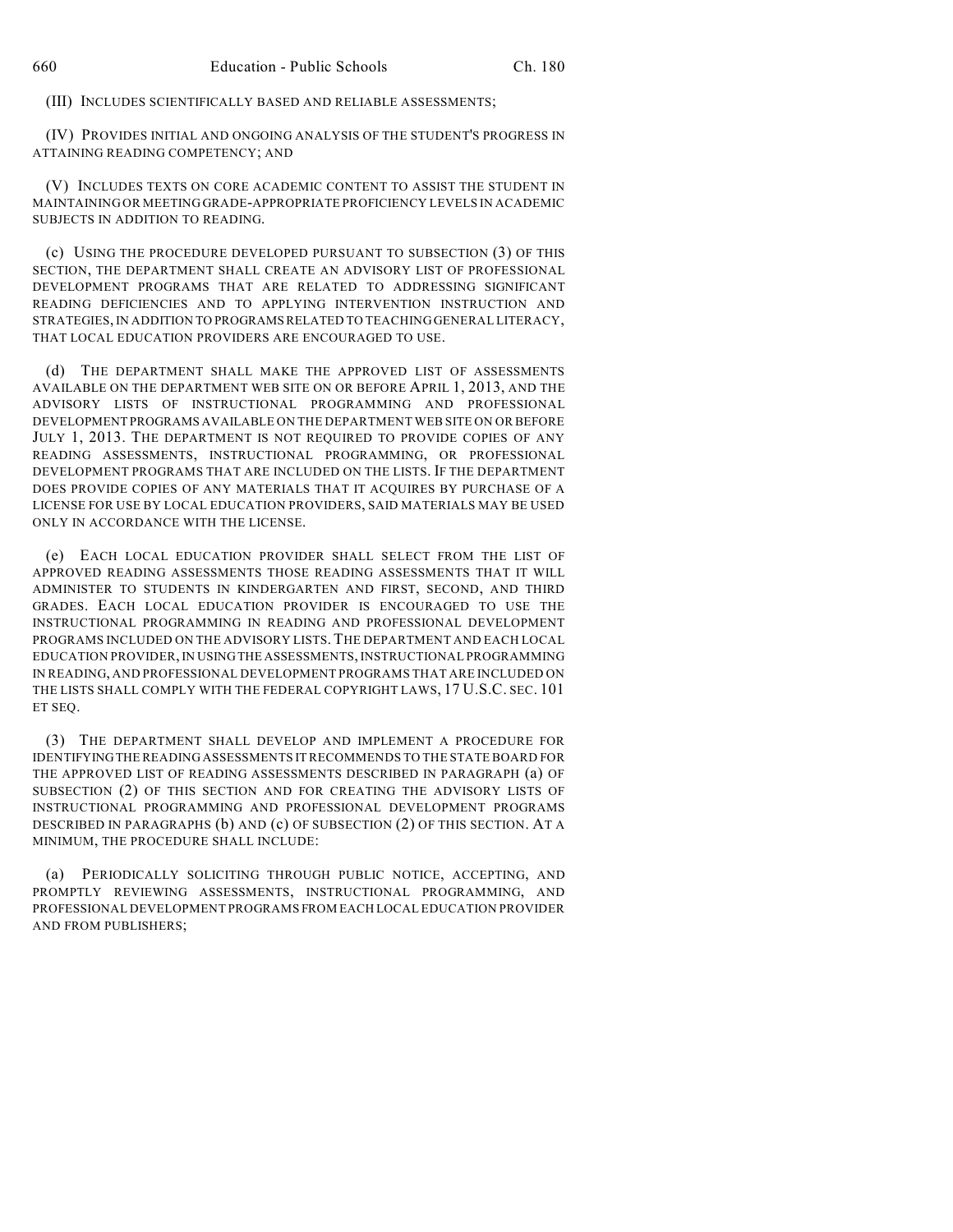(b) EVALUATING THE ASSESSMENTS, INSTRUCTIONAL PROGRAMMING, AND PROFESSIONAL DEVELOPMENT PROGRAMS THAT THE DEPARTMENT IDENTIFIES OR RECEIVES, WHICH EVALUATION IS BASED ON THE CRITERIA SPECIFIED IN SUBSECTION (2) OF THIS SECTION AND ANY ADDITIONAL CRITERIA THE STATE BOARD MAY ADOPT BY RULE. THE DEPARTMENT MAY CONTRACT WITH AN INDEPENDENT, THIRD-PARTY EVALUATOR APPROVED BY THE STATE BOARD TO EVALUATE THE MATERIALS. THE DEPARTMENT SHALL RECOMMEND TO THE STATE BOARD THE READINGASSESSMENTS THAT MEET THE REQUIREMENTS SPECIFIED IN PARAGRAPH (a) OF SUBSECTION (2) OF THIS SECTION.

(c) PERIODICALLY REVIEWING THE LIST OF APPROVED ASSESSMENTS AND THE ADVISORY LISTS TO UPDATE THE LISTS AND ADD ADDITIONAL ITEMS, WHEN APPROPRIATE; AND

(d) PUBLISHING ON THE DEPARTMENT'S WEBSITE THE INITIAL AND UPDATED APPROVED LIST OF READING ASSESSMENTS AND ADVISORY LISTS OF INSTRUCTIONAL PROGRAMMING AND PROFESSIONAL DEVELOPMENT PROGRAMS.

(4) THE DEPARTMENT SHALL SPECIFY THE INFORMATION THAT LOCAL EDUCATION PROVIDERS SHALL SUBMIT PURSUANT TO SECTION 22-7-1213 AND SHALL ANALYZE THE INFORMATION AS NECESSARY TO MAKE THE DETERMINATIONS SPECIFIED IN SECTION 22-7-1213. IF ANOTHER RULE OR STATUTE REQUIRES LOCAL EDUCATION PROVIDERS TO SUBMIT ANY PORTION OF THE SPECIFIED INFORMATION, THE DEPARTMENT SHALL NOT REQUIRE LOCAL EDUCATION PROVIDERS TO RESUBMIT THE INFORMATION, BUT SHALL APPLY THE INFORMATION RECEIVED PURSUANT TO THE OTHER RULE OR STATUTE IN PREPARING THE ANALYSIS REQUIRED IN SECTION 22-7-1213.

(5) THE DEPARTMENT SHALL MAKE AVAILABLE TO LOCAL EDUCATION PROVIDERS ANY INFORMATION AND MATERIALS IT RECEIVES PURSUANT TO SECTION 22-7-1208 (3) CONCERNING STRATEGIES AND INTERVENTION INSTRUCTION THAT LOCAL EDUCATION PROVIDERS FIND EFFECTIVE IN ASSISTING STUDENTS TO ACHIEVE READING COMPETENCY,INCLUDING COPIES OF ANY EFFECTIVE MATERIALS THAT THE DEPARTMENT RECEIVES.

(6) THE DEPARTMENT, UPON REQUEST, MAY PROVIDE TECHNICAL ASSISTANCE TO A LOCAL EDUCATION PROVIDER IN IMPLEMENTING THE PROVISIONS OF THIS PART 12.

**22-7-1210. Early literacy fund - created - repeal.** (1) THE EARLY LITERACY FUND IS HEREBY CREATED IN THE STATE TREASURY AND IS REFERRED TO IN THIS SECTION AS THE "FUND". THE FUND SHALL CONSIST OF:

(a) ANY MONEYS REMAINING IN THE READ-TO-ACHIEVE CASH FUND AS OF JUNE 30, 2012;

(b) MONEYS TRANSFERRED TO THE FUND PURSUANT TO SUBSECTION (3) OF THIS SECTION;

(c) MONEYS TRANSFERRED TO THE FUND PURSUANT TO SECTION 22-41-102 (3) (c); AND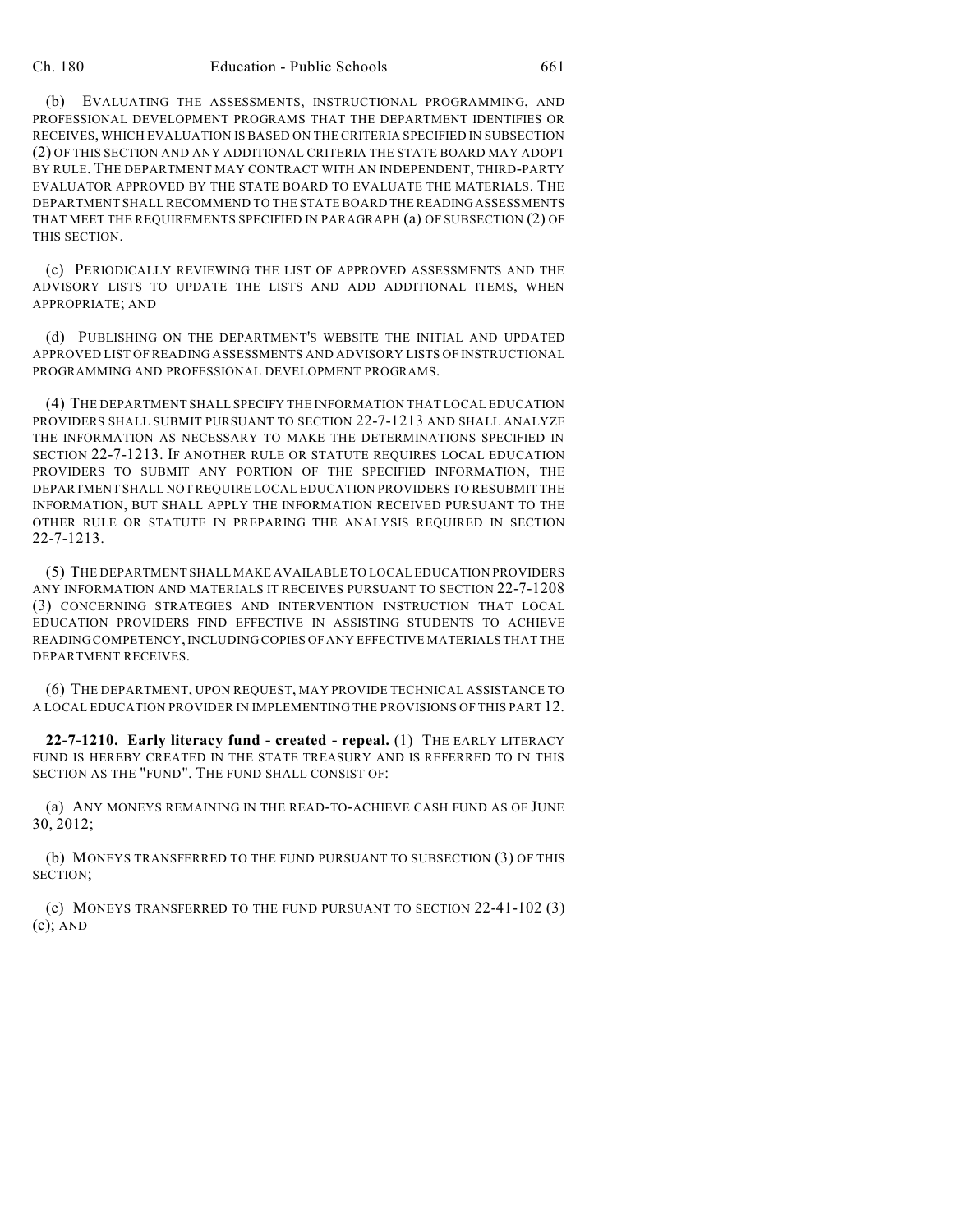(d) ANY OTHER MONEYS THAT THE GENERAL ASSEMBLY MAY APPROPRIATE OR TRANSFER TO THE FUND.

(2) THE STATE TREASURER MAY INVEST ANY MONEYS IN THE FUND NOT EXPENDED FOR THE PURPOSES SPECIFIED IN SUBSECTION (4) OF THIS SECTION AS PROVIDED BY LAW. THE STATE TREASURER SHALL CREDIT ALL INTEREST AND INCOME DERIVED FROM THE INVESTMENT AND DEPOSIT OF MONEYS IN THE FUND TO THE FUND. ANY AMOUNT REMAINING IN THE FUND AT THE END OF ANY FISCAL YEAR SHALL REMAIN IN THE FUND AND SHALL NOT BE CREDITED OR TRANSFERRED TO THE GENERAL FUND OR TO ANY OTHER FUND.

(3) EXCEPT AS OTHERWISE PROVIDED IN SECTION  $24-75-1104.5$  (1) (h) AND (5), C.R.S., BEGINNING WITH THE 2012-13 FISCAL YEAR, AND FOR EACH FISCAL YEAR THEREAFTER SO LONG AS THE STATE RECEIVES MONEYS PURSUANT TO THE MASTER SETTLEMENT AGREEMENT, THE STATE TREASURER SHALL ANNUALLY TRANSFER TO THE FUND FIVE PERCENT OF THE AMOUNT OF MONEYS RECEIVED BY THE STATE IN ACCORDANCE WITH THE MASTER SETTLEMENT AGREEMENT, OTHER THAN ATTORNEY FEES AND COSTS, FOR THE PRECEDING FISCAL YEAR; EXCEPT THAT THE AMOUNT SO TRANSFERRED TO THE FUND IN ANY FISCAL YEAR SHALL NOT EXCEED EIGHT MILLION DOLLARS. THE STATE TREASURER SHALL TRANSFER THE AMOUNT SPECIFIED IN THIS SUBSECTION (3) FROM MONEYSCREDITED TO THE TOBACCO LITIGATION SETTLEMENT CASH FUND CREATED IN SECTION 24-22-115, C.R.S.

(4) THE MONEYS IN THE FUND ARE SUBJECT TO ANNUAL APPROPRIATION BY THE GENERAL ASSEMBLY TO THE DEPARTMENT. THE DEPARTMENT SHALL ANNUALLY EXPEND THE MONEYS IN THE FUND AS FOLLOWS:

(a) (I) FOR THE 2012-13 BUDGET YEAR:

(A) THE DEPARTMENT SHALL USE THE MONEYS IN THE FUND TO PAY THE GRANTS THAT WERE AWARDED FROM THE READ-TO-ACHIEVE CASH FUND PURSUANT TO PART 9 OF THIS ARTICLE AS IT EXISTED PRIOR TO JULY 1, 2012, AND ARE NOT FULLY DISTRIBUTED AS OF JUNE 30, 2012; EXCEPT THAT ANY PORTION OF ANY OF SAID GRANTS THAT THE GRANTEE IS REQUIRED TO USE IN PAYMENT FOR DEPARTMENT CONSULTANTS IS RESCINDED, EFFECTIVE JULY 1, 2012; AND

(B) THE DEPARTMENT MAY USE ANY AMOUNT REMAINING AFTER THE PAYMENTS DESCRIBED IN SUB-SUBPARAGRAPH (A) OF THIS SUBPARAGRAPH (I) TO PROVIDE LITERACY SUPPORT ON A REGIONAL BASIS TO LOCAL EDUCATION PROVIDERS TO ASSIST THEM IN IMPLEMENTING THE REQUIREMENTS OF THIS PART 12.

(II) THIS PARAGRAPH (a) IS REPEALED, EFFECTIVE JULY 1, 2013.

(b) BEGINNING IN THE 2013-14 BUDGET YEAR AND FOR BUDGET YEARS THEREAFTER:

(I) THE DEPARTMENT SHALL USE ONE MILLION DOLLARS TO PROVIDE LITERACY SUPPORT IN THE FORM OF PROFESSIONAL DEVELOPMENT DELIVERED BY EXPERTS IN LITERACY ON A REGIONAL BASIS TO LOCAL EDUCATION PROVIDERS TO ASSIST THEM IN IMPLEMENTING THE REQUIREMENTS OF THIS PART 12;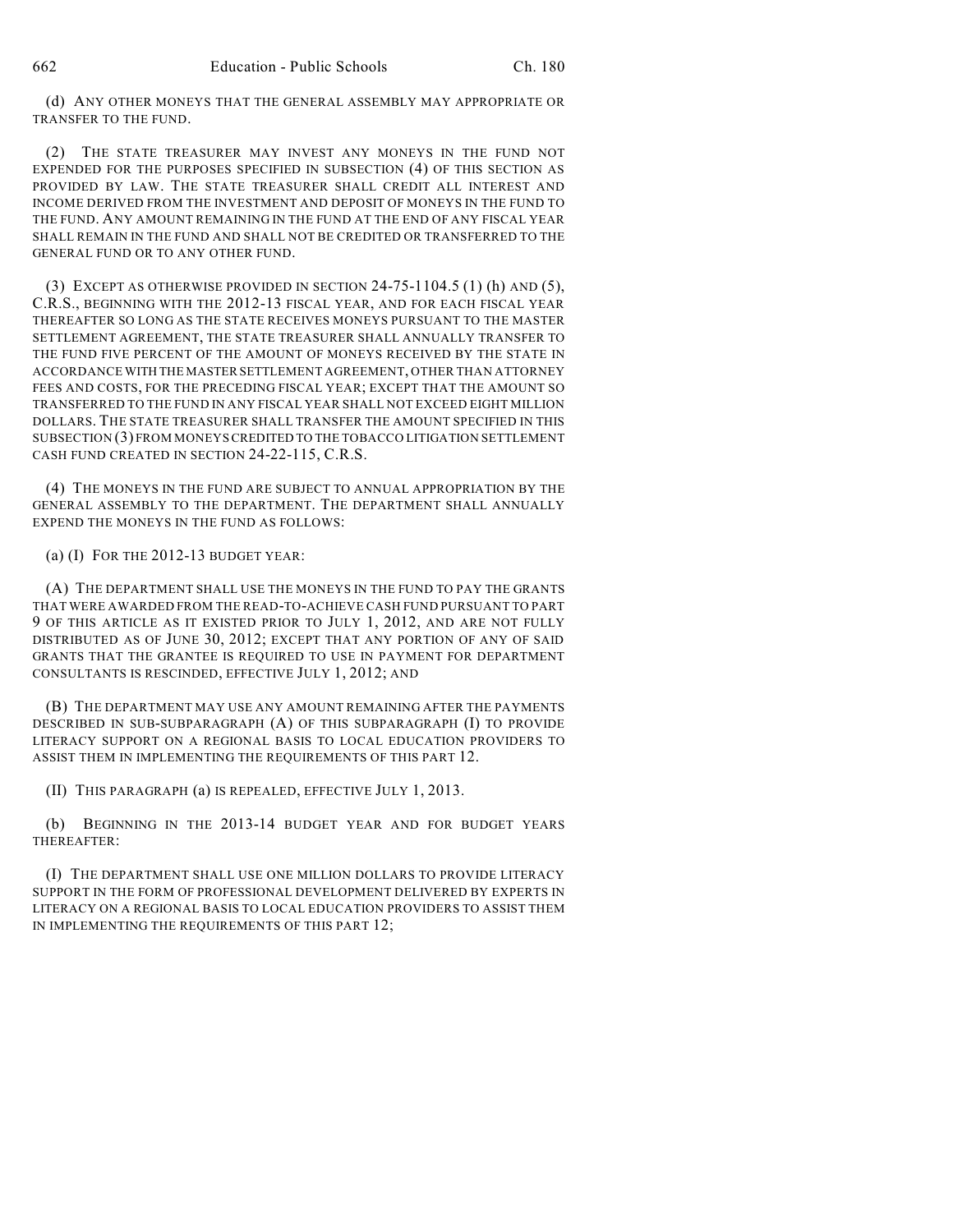(II) THE DEPARTMENT SHALL USE FOUR MILLION DOLLARS FOR GRANTS AWARDED THROUGH THE EARLY LITERACY GRANT PROGRAM CREATED IN SECTION 22-7-1211;

(III) THE DEPARTMENT MAY USE UP TO ONE PERCENT OF THE MONEYS ANNUALLY APPROPRIATED FROM THE FUND TO OFFSET THE COSTS OF ADMINISTERING THIS PART 12; AND

(IV) THE DEPARTMENT SHALL ALLOCATE THE REMAINING MONEYS ANNUALLY CREDITED TO THE FUND TO THE LOCAL EDUCATION PROVIDERS AS PER-PUPIL INTERVENTION MONEYS CALCULATED PURSUANT TO SUBSECTION (5) OF THIS **SECTION** 

(5) (a) (I) THE DEPARTMENT SHALL ALLOCATE THE PER-PUPIL INTERVENTION MONEYS TO THE LOCAL EDUCATION PROVIDERS AS REQUIRED IN SUBPARAGRAPH (IV) OF PARAGRAPH (b) OF SUBSECTION (4) OF THIS SECTION BY FIRST DIVIDING THE AMOUNT OF MONEYS AVAILABLE BY THE TOTAL NUMBER OF STUDENTS ENROLLED IN KINDERGARTEN AND FIRST, SECOND, AND THIRD GRADES IN PUBLIC SCHOOLS IN THE STATE WHO WERE IDENTIFIED AS HAVING SIGNIFICANT READING DEFICIENCIES AND RECEIVED INSTRUCTIONAL SERVICES PURSUANT TO READ PLANS IN THE BUDGET YEAR PRECEDING THE YEAR IN WHICH THE MONEYS ARE ALLOCATED. THE DEPARTMENT SHALL THEN ALLOCATE TO EACH LOCAL EDUCATION PROVIDER AN AMOUNT EQUAL TO SAID PER-PUPIL AMOUNT MULTIPLIED BY THE NUMBER OF STUDENTS ENROLLED IN KINDERGARTEN AND FIRST, SECOND, AND THIRD GRADES IN PUBLIC SCHOOLS OPERATED BY THE LOCAL EDUCATION PROVIDER WHO WERE IDENTIFIED AS HAVING SIGNIFICANT READING DEFICIENCIES AND RECEIVED INSTRUCTIONAL SERVICES PURSUANT TO READ PLANS IN THE BUDGET YEAR PRECEDING THE YEAR IN WHICH THE MONEYS ARE ALLOCATED.

(II) (A) NOTWITHSTANDING THE PROVISIONS OF SUBPARAGRAPH (I) OF THIS PARAGRAPH (a), FOR THE 2013-14 BUDGET YEAR, THE DEPARTMENT SHALL ALLOCATE THE PER-PUPIL INTERVENTION MONEYS TO THE LOCAL EDUCATION PROVIDERS AS REQUIRED IN SUBPARAGRAPH (IV) OF PARAGRAPH (b) OF SUBSECTION (4) OF THIS SECTION BY FIRST DIVIDING THE AMOUNT OF MONEYS AVAILABLE BY THE TOTAL NUMBER OF STUDENTS ENROLLED IN KINDERGARTEN AND FIRST, SECOND, AND THIRD GRADES IN PUBLIC SCHOOLS IN THE STATE WHO ARE IDENTIFIED AS HAVING SIGNIFICANT READING DEFICIENCIES IN THE 2012-13 BUDGET YEAR. THE DEPARTMENT SHALL THEN ALLOCATE TO EACH LOCAL EDUCATION PROVIDER AN AMOUNT EQUAL TO SAID PER-PUPIL AMOUNT MULTIPLIED BY THE NUMBER OF STUDENTS ENROLLED IN KINDERGARTEN AND FIRST, SECOND, AND THIRD GRADES IN PUBLIC SCHOOLS OPERATED BY THE LOCAL EDUCATION PROVIDER WHO ARE IDENTIFIED AS HAVING SIGNIFICANT READING DEFICIENCIES IN THE 2012-13 BUDGET YEAR.

(B) THIS SUBPARAGRAPH (II) IS REPEALED, EFFECTIVE JULY 1, 2014.

(b) A LOCAL EDUCATION PROVIDER MAY USE THE PER-PUPIL INTERVENTION MONEYS ONLY AS FOLLOWS:

(I) TO PROVIDE FULL-DAY KINDERGARTEN SERVICES TO STUDENTS ENROLLED IN ONE OR MORE OF THE PUBLIC SCHOOLS OPERATED BY THE LOCAL EDUCATION PROVIDER;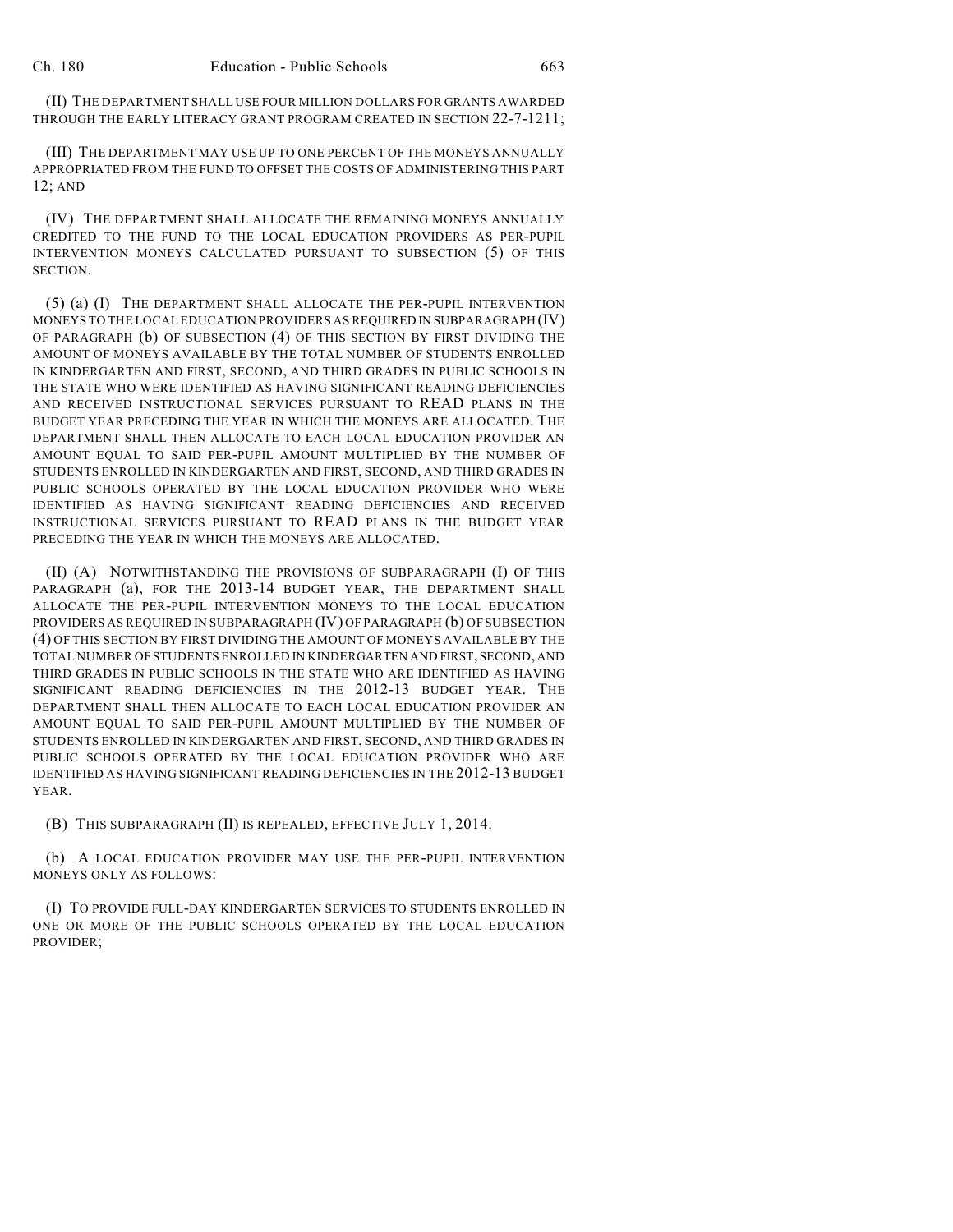(II) TO OPERATE A SUMMER SCHOOL LITERACY PROGRAM AS DESCRIBED IN SECTION 22-7-1212;

(III) TO PURCHASE TUTORING SERVICES IN READING FOR STUDENTS WITH SIGNIFICANT READING DEFICIENCIES; OR

(IV) TO PROVIDE OTHER TARGETED, SCIENTIFICALLY BASED OR EVIDENCE-BASED INTERVENTION SERVICES TO STUDENTS WITH SIGNIFICANT READING DEFICIENCIES, WHICH SERVICES ARE APPROVED BY THE DEPARTMENT.

(c) EACH BUDGET YEAR, PRIOR TO RECEIVING PER-PUPIL INTERVENTION MONEYS, EACH LOCAL EDUCATION PROVIDER SHALL SUBMIT TO THE DEPARTMENT, FOR INFORMATIONAL PURPOSES, AN EXPLANATION OF THE MANNER IN WHICH IT WILL USE THE MONEYS IN THE COMING BUDGET YEAR AND THE NUMBER OF STUDENTS FOR WHICH THE LOCAL EDUCATION PROVIDER MAY RECEIVE PER-PUPIL INTERVENTION MONEYS. IF THE LOCAL EDUCATION PROVIDER INTENDS TO PROVIDE A SERVICE DESCRIBED IN SUBPARAGRAPH (IV) OF PARAGRAPH (b) OF THIS SUBSECTION (5), THE DEPARTMENT SHALL REVIEW THE SERVICE AND PROVIDE THE PER-PUPIL INTERVENTION MONEYS FOR THE SERVICE ONLY IF THE SERVICE MEETS THE REQUIREMENTS SPECIFIED IN SAID SUBPARAGRAPH (IV).

(d) IN USING THE PER-PUPIL INTERVENTION MONEYS ALLOCATED PURSUANT TO THIS SUBSECTION (5), EACH LOCAL EDUCATION PROVIDER SHALL ENSURE THAT SOME TYPE OF INTERVENTION, AS DESCRIBED IN PARAGRAPH (b) OF THIS SUBSECTION (5), IS AVAILABLE TO EACH STUDENT WHO IS IDENTIFIED AS HAVING A SIGNIFICANT READING DEFICIENCY AND WHO IS ENROLLED IN KINDERGARTEN OR FIRST, SECOND, OR THIRD GRADE IN A SCHOOL OPERATED BY THE LOCAL EDUCATION PROVIDER.

**22-7-1211. Early literacy grant program - created.** (1) THERE IS HEREBY CREATED IN THE DEPARTMENT THE EARLY LITERACY GRANT PROGRAM TO PROVIDE MONEYS TO LOCAL EDUCATION PROVIDERS TO IMPLEMENT LITERACY SUPPORT AND INTERVENTION INSTRUCTION PROGRAMS, INCLUDING BUT NOT LIMITED TO RELATED PROFESSIONAL DEVELOPMENT PROGRAMS, TO ASSIST STUDENTS IN KINDERGARTEN AND FIRST, SECOND, AND THIRD GRADES TO ACHIEVE READING COMPETENCY. THE STATE BOARD BY RULE SHALL ESTABLISH THE APPLICATION TIMELINES AND THE INFORMATION TO BE INCLUDED IN EACH GRANT APPLICATION. A LOCAL EDUCATION PROVIDER MAY APPLY INDIVIDUALLY OR AS PART OF A GROUP OF LOCAL EDUCATION PROVIDERS. A RURAL SCHOOL DISTRICT THAT IS A MEMBER OF A BOARD OF COOPERATIVE SERVICES MAY SEEK ASSISTANCE IN WRITING THE GRANT APPLICATION FROM THE BOARD OF COOPERATIVE SERVICES.

(2) THE DEPARTMENT SHALL REVIEW EACH GRANT APPLICATION RECEIVED AND RECOMMEND TO THE STATE BOARD WHETHER TO AWARD THE GRANT AND THE DURATION AND AMOUNT OF EACH GRANT. IN MAKING RECOMMENDATIONS, THE DEPARTMENT SHALL CONSIDER THE FOLLOWING FACTORS:

(a) THE PERCENTAGE OF KINDERGARTEN AND FIRST-, SECOND-, AND THIRD-GRADE STUDENTS ENROLLED BY THE APPLYING LOCAL EDUCATION PROVIDER OR GROUP OF LOCAL EDUCATION PROVIDERS WHO HAVE SIGNIFICANT READING DEFICIENCIES;

(b) THE INSTRUCTIONAL PROGRAM THAT THE APPLYING LOCAL EDUCATION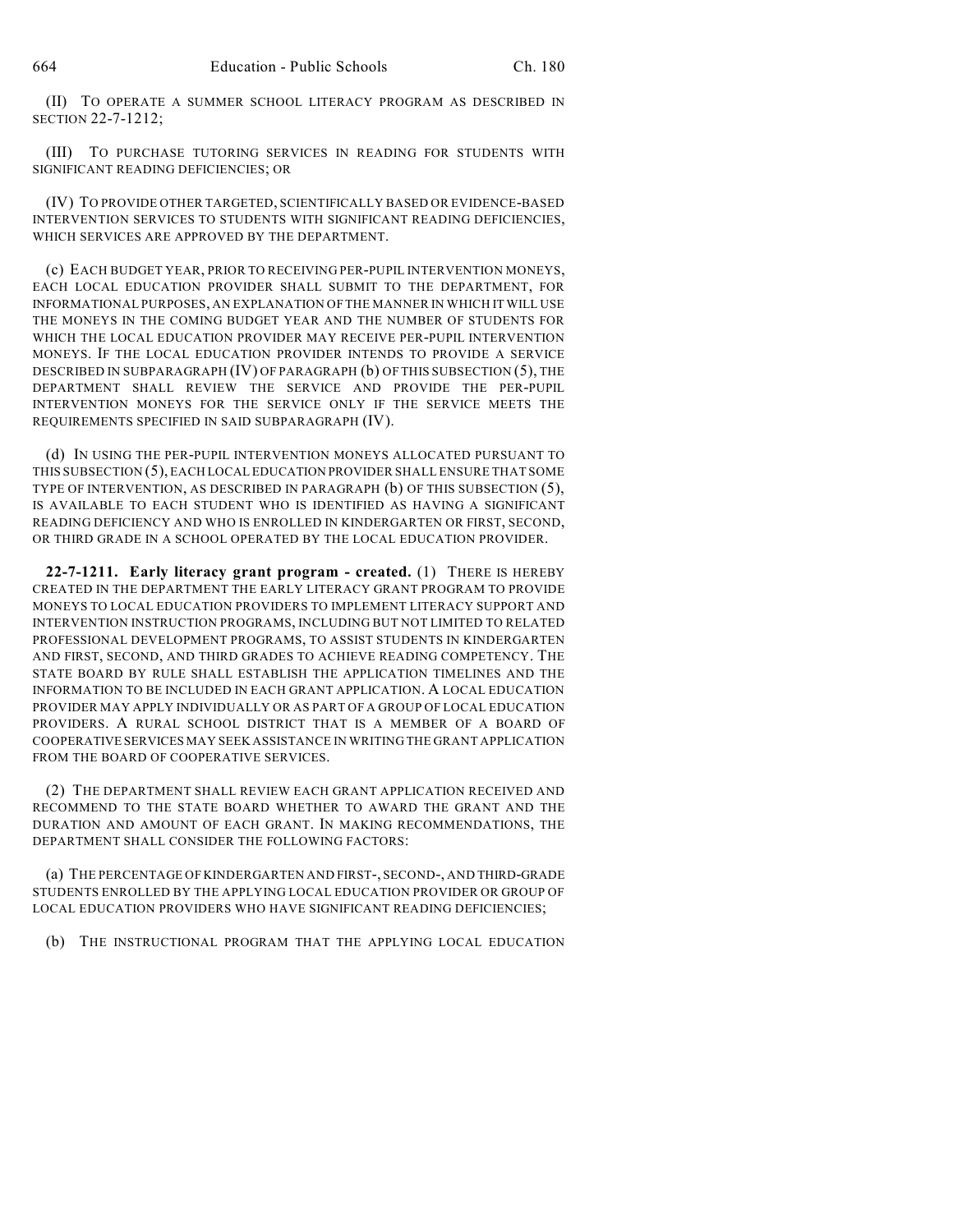PROVIDER OR GROUP OF LOCAL EDUCATION PROVIDERS PLANS TO IMPLEMENT USING THE GRANT MONEYS AND WHETHER IT IS AN EVIDENCE-BASED PROGRAM THAT IS PROVEN TO BE SUCCESSFUL IN OTHER PUBLIC SCHOOLS IN THE COUNTRY;

(c) THE COST OF THE INSTRUCTIONAL PROGRAM THAT THE APPLYING LOCAL EDUCATION PROVIDER OR GROUP OF LOCAL EDUCATION PROVIDERS PLANS TO IMPLEMENT USING THE GRANT MONEYS; AND

(d) ANY ADDITIONAL FACTORS THE STATE BOARD MAY REQUIRE BY RULE.

(3) BASED ON THE RECOMMENDATIONS OF THE DEPARTMENT, THE STATE BOARD SHALL AWARD GRANTS TO APPLYING LOCAL EDUCATION PROVIDERS OR GROUPS OF LOCAL EDUCATION PROVIDERS, WHICH GRANTS ARE PAID FROM MONEYS IN THE EARLY LITERACY FUND CREATED IN SECTION 22-7-1210.

**22-7-1212. Summer school literacy programs.** (1) A LOCAL EDUCATION PROVIDER MAY CHOOSE TO USE PER-PUPIL INTERVENTION MONEYS TO PROVIDE AN EVIDENCE-BASED SUMMER SCHOOL LITERACY PROGRAM TO ASSIST STUDENTS WHO ARE ENROLLED IN KINDERGARTEN OR FIRST, SECOND, OR THIRD GRADE AND WHO HAVE SIGNIFICANT READING DEFICIENCIES TO ACHIEVE READING COMPETENCY. A LOCAL EDUCATION PROVIDER MAY ALLOW STUDENTS WHO ARE BELOW GRADE LEVEL EXPECTATIONS IN READING, BUT WHO DO NOT HAVE SIGNIFICANT READING DEFICIENCIES, TO PARTICIPATE IN A SUMMER SCHOOL LITERACY PROGRAM OPERATED PURSUANT TO THIS SECTION IF CAPACITY REMAINS AFTER SERVING ALL OF THE STUDENTS WITH SIGNIFICANT READING DEFICIENCIES WHO CHOOSE TO PARTICIPATE.

(2) A LOCAL EDUCATION PROVIDER THAT INTENDS TO USE PER-PUPIL INTERVENTION MONEYS TO OPERATE A SUMMER SCHOOL LITERACY PROGRAM SHALL ANNUALLY PROVIDE TO THE DEPARTMENT INFORMATION CONCERNING THE SUMMER SCHOOL LITERACY PROGRAM THE LOCAL EDUCATION PROVIDER INTENDS TO OPERATE. THE LOCAL EDUCATION PROVIDER SHALL ENSURE THAT THE PROGRAM:

(a) SERVES ONLY STUDENTS ENROLLED IN KINDERGARTEN OR FIRST, SECOND, OR THIRD GRADE WHO HAVE SIGNIFICANT READING DEFICIENCIES, EXCEPT AS SPECIFICALLY ALLOWED IN SUBSECTION (1) OF THIS SECTION FOR STUDENTS WHO ARE BELOW GRADE LEVEL EXPECTATIONS IN READING; AND

(b) USES SCIENTIFICALLY BASED OR EVIDENCE-BASED INSTRUCTIONAL PROGRAMMING IN READING THAT:

(I) HAS BEEN PROVEN TO ACCELERATE STUDENT PROGRESS IN ATTAINING READING COMPETENCY;

(II) PROVIDES EXPLICIT AND SYSTEMATIC SKILL DEVELOPMENT IN THE AREAS OF PHONEMIC AWARENESS; PHONICS; VOCABULARY DEVELOPMENT; READING FLUENCY, INCLUDING ORAL SKILLS; AND READING COMPREHENSION;

(III) INCLUDES SCIENTIFICALLY BASED AND RELIABLE ASSESSMENTS; AND

(IV) PROVIDES INITIAL AND ON-GOING ANALYSIS OF THE STUDENT'S PROGRESS IN ATTAINING READING COMPETENCY.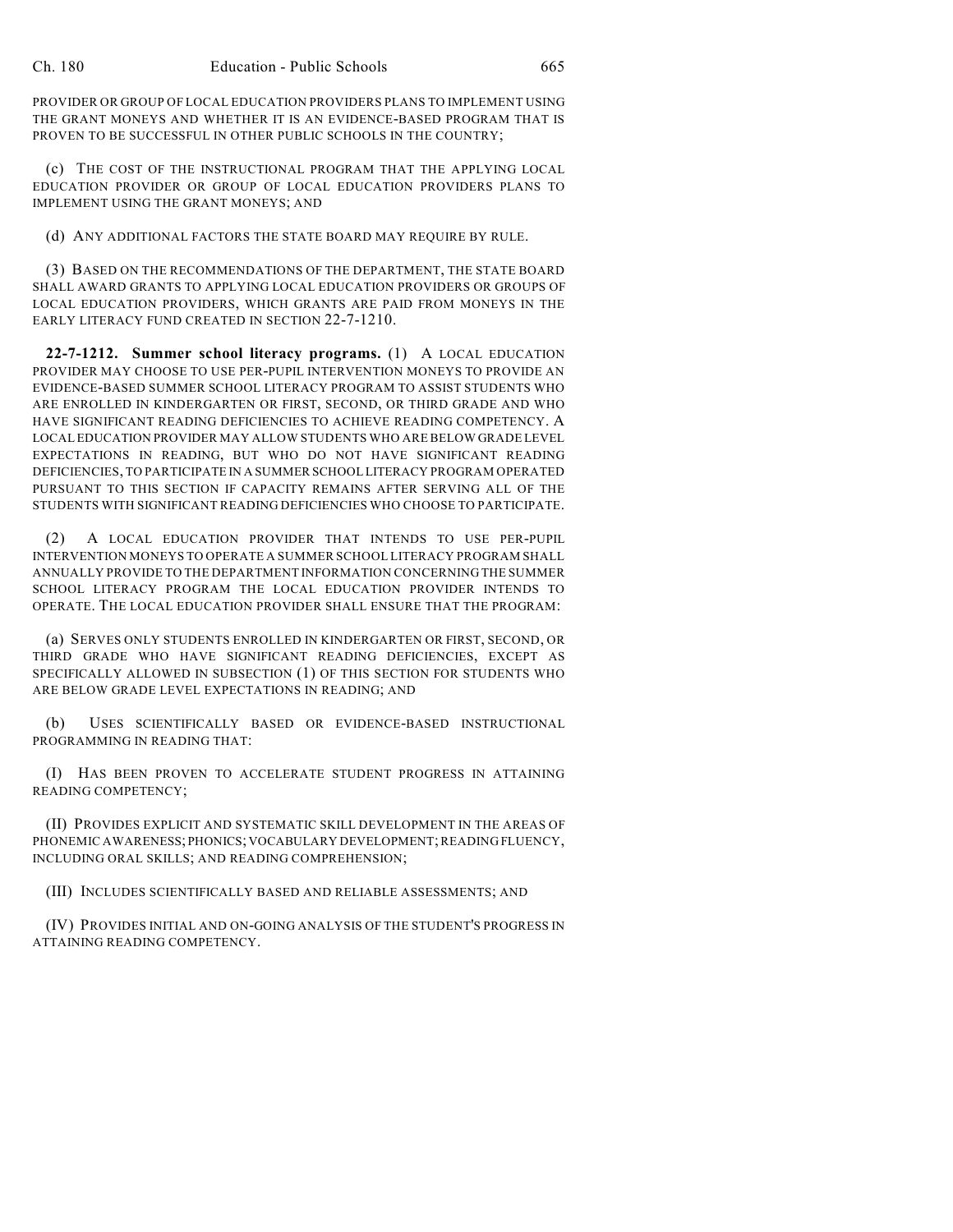**22-7-1213. Reporting requirements.** (1) EACH LOCAL EDUCATION PROVIDER SHALL ANNUALLY REPORT TO THE DEPARTMENT INFORMATION NECESSARY TO DETERMINE:

(a) THE PREVALENCE OF SIGNIFICANT READING DEFICIENCIES AMONG STUDENTS IN KINDERGARTEN AND FIRST THROUGH THIRD GRADES;

(b) WHETHER STUDENTS WHO HAVE SIGNIFICANT READING DEFICIENCIES AND WHO ADVANCE TO THE NEXT GRADE LEVEL ATTAIN READING COMPETENCY AND, IF SO, AT WHAT GRADE LEVEL;

(c) WHETHER STUDENTS WHO HAVE SIGNIFICANT READING DEFICIENCIES AND WHO DO NOT ADVANCE TO THE NEXT GRADE LEVEL ATTAIN READING COMPETENCY WITHIN THE SCHOOL YEAR DURING WHICH THEY DO NOT ADVANCE;

(d) WHETHER STUDENTS WHO HAVE SIGNIFICANT READING DEFICIENCIES AND WHO DO NOT ADVANCE TO THE NEXT GRADE LEVEL ATTAIN READING COMPETENCY AT A LOWER GRADE LEVEL THAN STUDENTS WHO DO ADVANCE; AND

(e) WHETHER STUDENTS WHO HAVE SIGNIFICANT READING DEFICIENCIES CONTINUE TO ADVANCE TO THE NEXT GRADE LEVEL DESPITE HAVING A CONTINUING SIGNIFICANT READING DEFICIENCY AND THE DEGREE TO WHICH LOCAL EDUCATION PROVIDERS ARE RECOMMENDING THAT SAID STUDENTS DO NOT ADVANCE.

(2) EACH LOCAL EDUCATION PROVIDER THAT RECEIVES AN EARLY LITERACY GRANT PURSUANT TO SECTION 22-7-1211 OR PER-PUPIL INTERVENTION MONEYS SHALL, AT THE CONCLUSION OF EACH BUDGET YEAR IN WHICH IT RECEIVES THE GRANT OR PER-PUPIL INTERVENTION MONEYS, SUBMIT TO THE DEPARTMENT INFORMATION DESCRIBING:

(a) THE INSTRUCTIONAL PROGRAMS, FULL-DAY KINDERGARTEN PROGRAM, SUMMER SCHOOL LITERACY PROGRAM, TUTORING SERVICES, OR OTHER INTERVENTION SERVICES FOR WHICH THE LOCAL EDUCATION PROVIDER USED THE GRANT OR PER-PUPIL INTERVENTION MONEYS;

(b) THE NUMBER AND GRADE LEVELS OF STUDENTS WHO PARTICIPATED IN EACH OF THE TYPES OF PROGRAMS OR SERVICES PROVIDED; AND

(c) THE PROGRESS MADE BY PARTICIPATING STUDENTS IN ACHIEVING READING COMPETENCY.

(3) (a) THE DEPARTMENT SHALL ANNUALLY ANALYZE THE INFORMATION RECEIVED PURSUANT TO SUBSECTION (1) OF THIS SECTION AND MAKE THE DETERMINATIONS DESCRIBED IN SUBSECTION (1) OF THIS SECTION.

(b) THE DEPARTMENT SHALL ANNUALLY SUBMIT TO THE STATE BOARD, THE GOVERNOR, THE PRESIDENT OF THE SENATE, THE SPEAKER OF THE HOUSE OF REPRESENTATIVES, AND THE EDUCATION COMMITTEES OF THE HOUSE OF REPRESENTATIVES AND THE SENATE, OR ANY SUCCESSOR COMMITTEES, AND SHALL POST ON THE DEPARTMENT WEB SITE A REPORT THAT SUMMARIZES: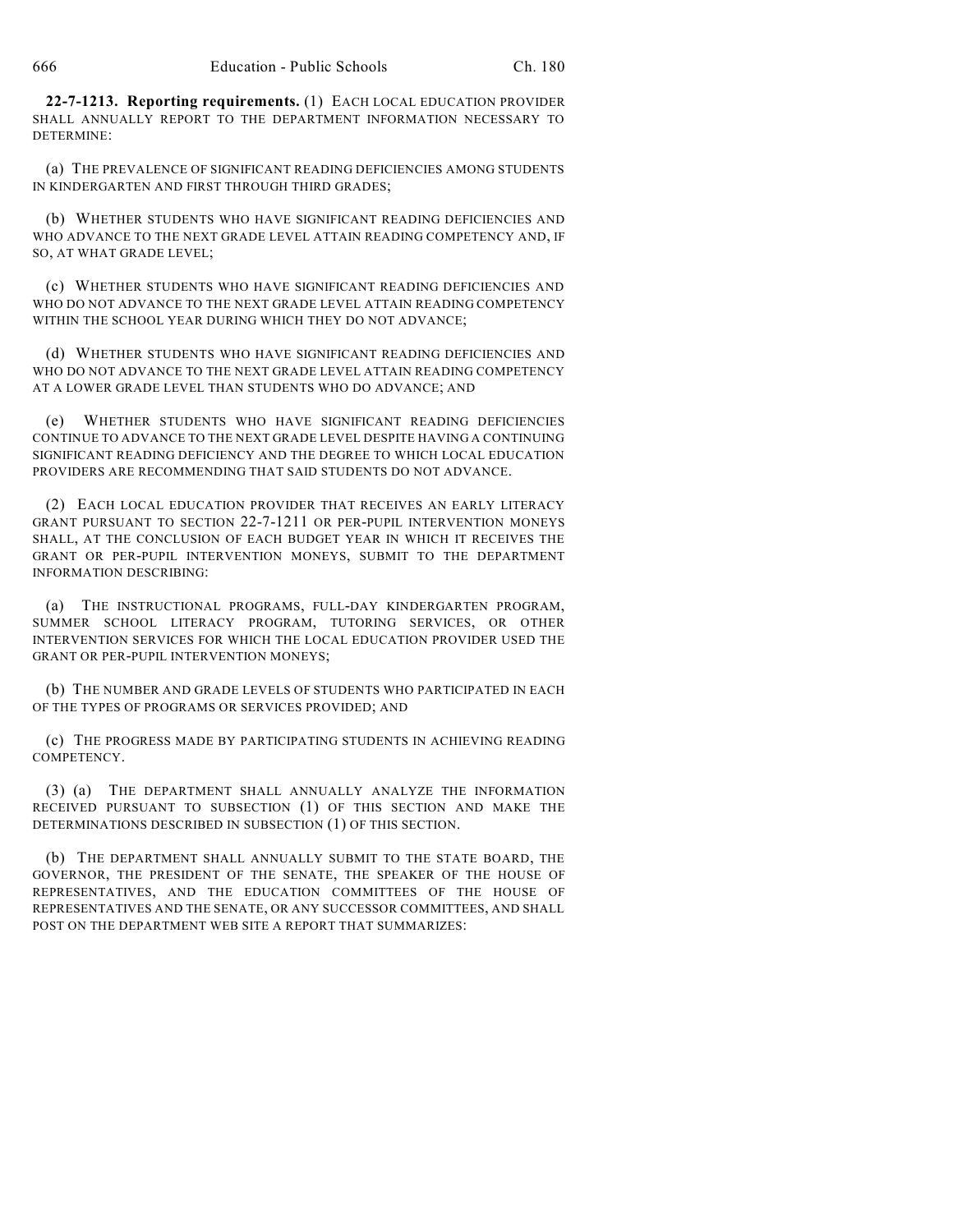(I) THE INFORMATION RECEIVED PURSUANT TO SUBSECTION (1) OF THIS SECTION AND THE DETERMINATIONS MADE BY THE DEPARTMENT BASED ON THE INFORMATION;

(II) THE IMPLEMENTATION OF THE EARLY LITERACY GRANT PROGRAM IN THE PRECEDING BUDGET YEAR, INCLUDING THE NUMBER OF GRANTS, THE LOCAL EDUCATION PROVIDERS THAT RECEIVED GRANTS, AND THE AMOUNT OF EACH GRANT; AND

(III) THE INFORMATION RECEIVED BY THE DEPARTMENT PURSUANT TO SUBSECTION (2) OF THIS SECTION.

(c) THE DEPARTMENT MAY PROVIDE THE REPORT DESCRIBED IN PARAGRAPH (b) OF THIS SUBSECTION (3) TO COMMITTEES OF THE GENERAL ASSEMBLY IN CONJUNCTION WITH THE REPORT REQUIRED IN SECTION 2-7-203, C.R.S.

(4) THE INFORMATION PROVIDED IN THE REPORT DESCRIBED IN THIS SECTION IS INTENDED TO ASSIST THE DEPARTMENT, THE STATE BOARD, THE GOVERNOR, THE GENERAL ASSEMBLY, AND THE PUBLIC IN MONITORING THE IMPLEMENTATION OFAND IDENTIFYING THE RESULTS ACHIEVED IN IMPLEMENTING THIS PART 12.

**SECTION 3.** In Colorado Revised Statutes, 22-11-202, **add** (2) (c) as follows:

**22-11-202. Colorado growth model - technical advisory panel - rules.** (2) (c) THE DEPARTMENT AND THE STATE BOARD SHALL CONSULT WITH THE TECHNICAL ADVISORY PANEL CONCERNING:

(I) THE SCORES ON THE KINDERGARTEN AND FIRST, SECOND, AND THIRD GRADE READING ASSESSMENTS APPROVED PURSUANT TO SECTION 22-7-1209 (1) (b) THAT WILL IDENTIFY, AS REQUIRED IN SECTION 22-7-1209 (1) (a), THE MINIMUM READING COMPETENCY SKILL LEVELS IN THE AREAS OF PHONEMIC AWARENESS, PHONICS, VOCABULARY DEVELOPMENT, READING FLUENCY, INCLUDING ORAL SKILLS, AND READING COMPREHENSION FOR KINDERGARTEN AND FIRST, SECOND, AND THIRD GRADES;

(II) THE AMOUNT OF ADDITIONAL CREDIT TOWARD ACCREDITATION THAT EACH LOCAL EDUCATION PROVIDER MAY RECEIVE PURSUANT TO SECTION 22-11-204 (3) (b); AND

(III) METHODS OF INCLUDING IN THE ACCREDITATION PROCESS CONSIDERATION OFSTUDENT PROGRESS IN ATTAINING READING COMPETENCY, AS DEFINED IN SECTION 22-7-1203 (10), IN KINDERGARTEN AND FIRST AND SECOND GRADE.

**SECTION 4.** In Colorado Revised Statutes, 22-11-204, **amend** (3) as follows:

**22-11-204. Performance indicators - measures.** (3) (a) The department shall determine the level of attainment of each public school, each school district, the institute, and the state as a whole on the performance indicator that concerns student achievement levels on the statewide assessments by using the following measures:

 $(a)$  (I) For each student enrolled in a public school in the state, the department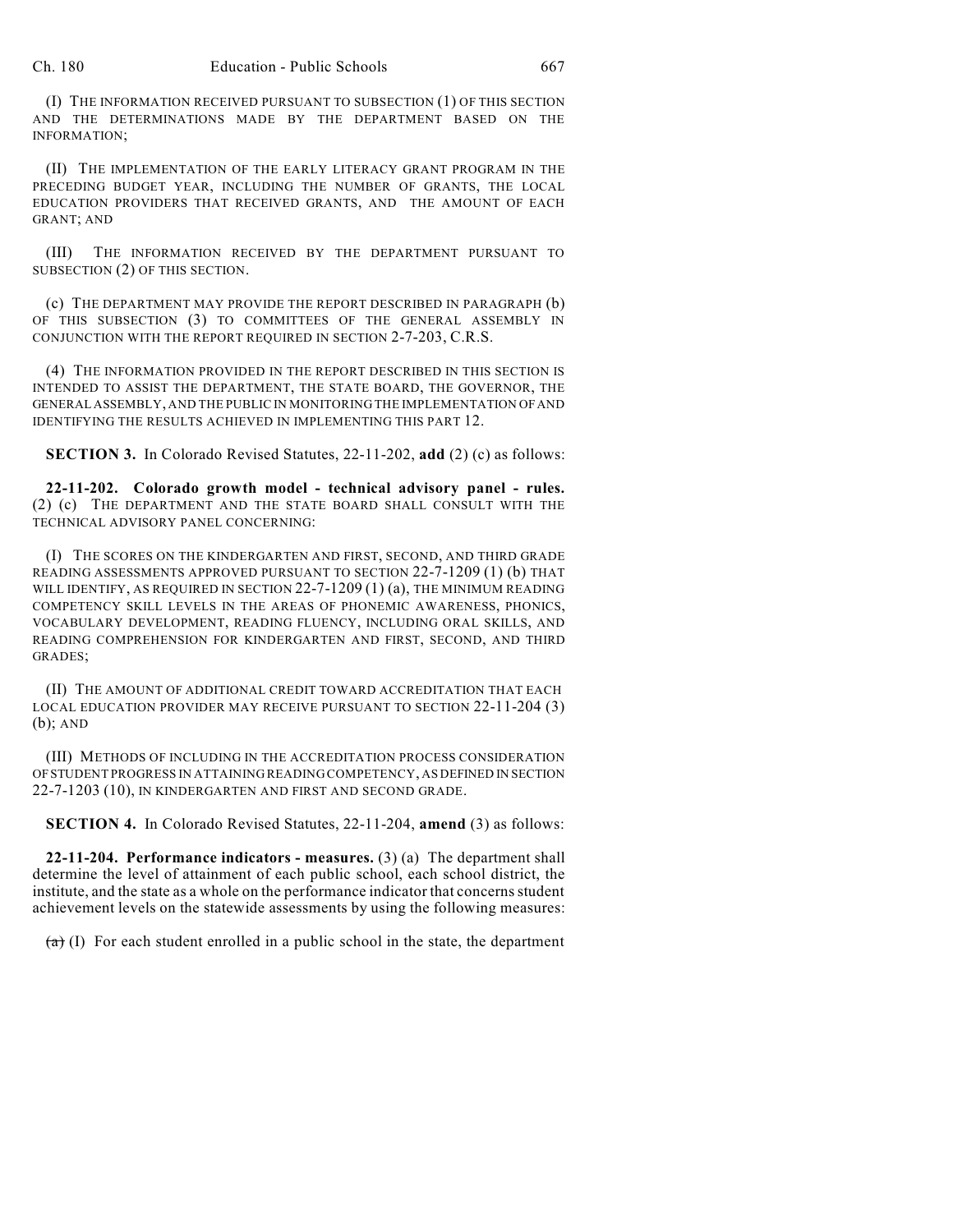shall determine the student's achievement level in the subjects included in the statewide assessments, as demonstrated by the score achieved by the student on the statewide assessments. The state board shall specify the score ranges that constitute each of the achievement levels.

 $(b)$  (II) For each public school, the department shall calculate the percentage of students enrolled in the public school at each grade level who score at each of the achievement levels on the statewide assessments in each of the subjects included in the statewide assessments.

 $\overline{(c)}$  (III) For each school district and the institute, the department shall calculate the percentage of allstudents enrolled in the district public schools or in the institute charter schools who score at each of the achievement levels in the subjects included in the statewide assessments.

 $\left(\frac{d}{d}\right)$  (IV) For the state, the department shall calculate the percentage of all students enrolled in the public schools in the state who score at each of the achievement levels in the subjects included in the statewide assessments.

(b) BEGINNING IN THE 2013-14 SCHOOL YEAR, IN DETERMINING THE LEVEL OF ATTAINMENT OF A PUBLIC SCHOOL THAT INCLUDES THIRD AND FOURTH GRADES, A SCHOOL DISTRICT, THE INSTITUTE, AND THE STATE AS A WHOLE ON THE PERFORMANCE INDICATOR THAT CONCERNS STUDENT ACHIEVEMENT LEVELS, THE DEPARTMENT SHALL CALCULATE THE PERCENTAGES OF STUDENTS ENROLLED IN THIRD AND FOURTH GRADES IN THE PUBLIC SCHOOL, THE SCHOOL DISTRICT, ALL INSTITUTE CHARTER SCHOOLS, AND THE STATE AS A WHOLE WHO WERE AT ONE TIME IDENTIFIED AS HAVING A SIGNIFICANT READING DEFICIENCY PURSUANT TO SECTION 22-7-1205 AND WHO SCORE PARTIALLY PROFICIENT, PROFICIENT, OR ADVANCED ON THE STATEWIDE READING ASSESSMENT IN THIRD OR FOURTH GRADE. THE STATE BOARD SHALL ADOPT RULES BY WHICH A PUBLIC SCHOOL, A SCHOOL DISTRICT, AND THE INSTITUTE RECEIVE ADDITIONAL CREDIT TOWARD THEIR ACCREDITATION RATINGS USINGTHE PERCENTAGES CALCULATED PURSUANT TO THIS PARAGRAPH (b), WHICH ADDITIONAL CREDIT IS INCREASED BASED ON THE LEVEL OF PERFORMANCE.

**SECTION 5.** In Colorado Revised Statutes, 22-11-303, **add** (3) (a.5) as follows:

**22-11-303. Accredited or accredited with distinction - performance plan school district or institute - contents - adoption.** (3) A district or institute performance plan shall be designed to raise the academic performance of students enrolled in the school district or in the institute charter schools and to ensure that the school district or the institute, following the next annual accreditation review, attains a higher accreditation category or remains in the same accreditation category if the school district or institute is accredited with distinction. At a minimum, each district and institute performance plan shall:

(a.5) IDENTIFY THE STRATEGIES TO BE USED IN ADDRESSING THE NEEDS OF STUDENTS ENROLLED IN KINDERGARTEN AND FIRST, SECOND, AND THIRD GRADE WHO ARE IDENTIFIED PURSUANT TO SECTION 22-7-1205 AS HAVING SIGNIFICANT READING DEFICIENCIES AND SET, REAFFIRM, OR REVISE, AS APPROPRIATE, AMBITIOUS BUT ATTAINABLE TARGETS THAT THE SCHOOL DISTRICT, INCLUDING THE DISTRICT PUBLIC SCHOOLS, OR THE INSTITUTE, INCLUDING THE INSTITUTE CHARTER SCHOOLS, SHALL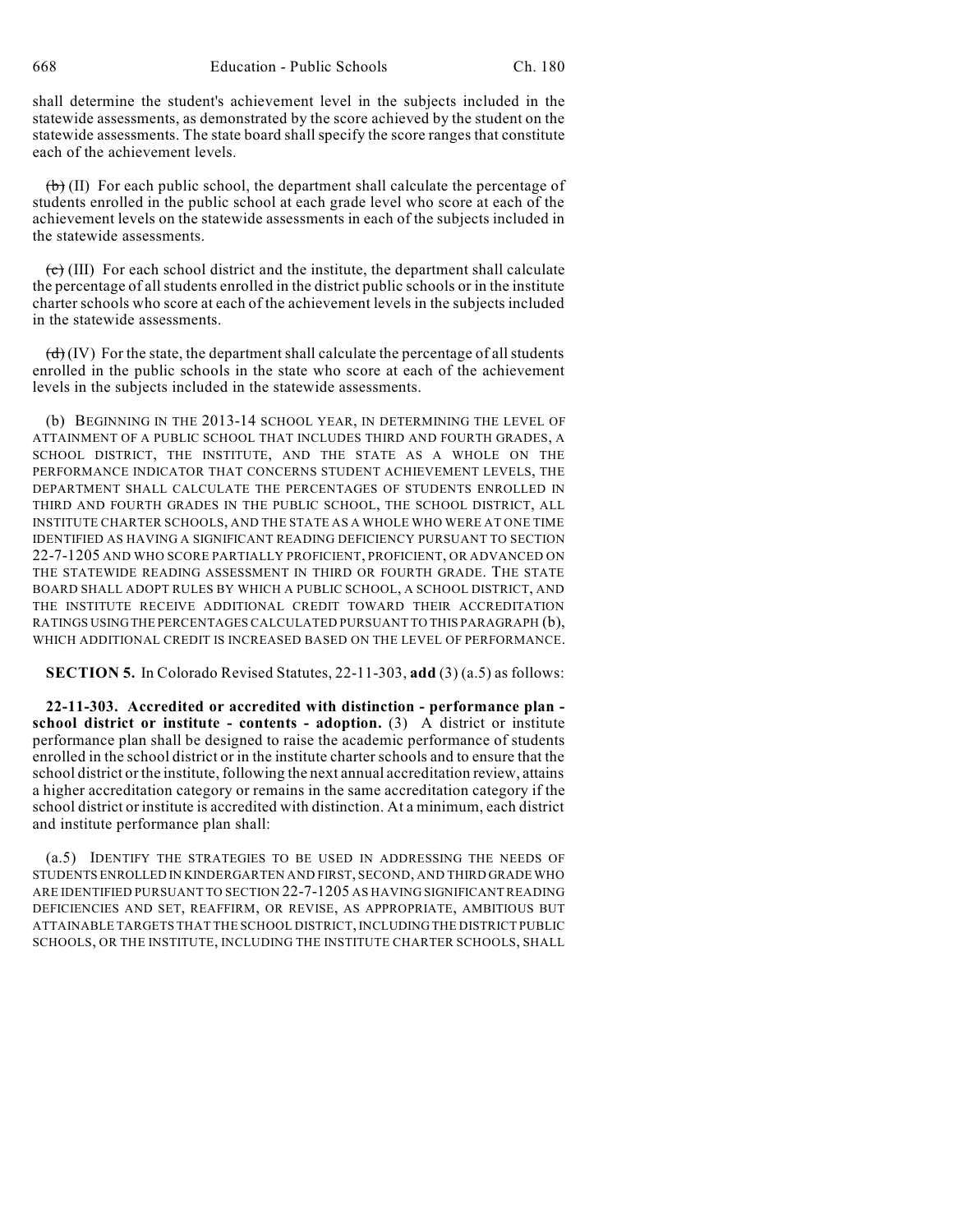ATTAIN IN REDUCING THE NUMBER OF STUDENTS WHO HAVE SIGNIFICANT READING DEFICIENCIES AND IN ENSURING THAT EACH STUDENT ACHIEVES GRADE LEVEL EXPECTATIONS IN READING;

**SECTION 6.** In Colorado Revised Statutes, 22-11-304, **add** (3) (a.5) as follows:

**22-11-304. Accredited with improvement plan - school district or institute - plan contents - adoption.** (3) A district improvement plan or an institute improvement plan shall be designed to ensure that the school district or the institute improves its performance to the extent that, following completion of its next annual accreditation review, the school district or the institute attains a higher accreditation category. At a minimum, a district improvement plan or an institute improvement plan shall:

(a.5) IDENTIFY THE STRATEGIES TO BE USED IN ADDRESSING THE NEEDS OF STUDENTS ENROLLED IN KINDERGARTEN AND FIRST, SECOND, AND THIRD GRADE WHO ARE IDENTIFIED PURSUANT TO SECTION 22-7-1205 AS HAVING SIGNIFICANT READING DEFICIENCIES AND SET OR REVISE, AS APPROPRIATE, AMBITIOUS BUT ATTAINABLE TARGETS THAT THE SCHOOL DISTRICT, INCLUDINGTHE DISTRICT PUBLIC SCHOOLS, OR THE INSTITUTE, INCLUDING THE INSTITUTE CHARTER SCHOOLS, SHALL ATTAIN IN REDUCING THE NUMBER OF STUDENTS WHO HAVE SIGNIFICANT READING DEFICIENCIES AND IN ENSURING THAT EACH STUDENT ACHIEVES GRADE LEVEL EXPECTATIONS IN READING;

**SECTION 7.** In Colorado Revised Statutes, 22-11-305, **add** (3) (a.5) as follows:

**22-11-305. Accredited with priority improvement plan - school district or institute - plan contents - adoption.** (3) A district priority improvement plan or an institute priority improvement plan shall be designed to ensure that the school district or the institute improves its performance to the extent that, following completion of its next annual accreditation review, the school district or the institute attains a higher accreditation category. At a minimum, a district priority improvement plan or an institute priority improvement plan shall:

(a.5) IDENTIFY THE STRATEGIES TO BE USED IN ADDRESSING THE NEEDS OF STUDENTS ENROLLED IN KINDERGARTEN AND FIRST, SECOND, AND THIRD GRADE WHO ARE IDENTIFIED PURSUANT TO SECTION 22-7-1205 AS HAVING SIGNIFICANT READING DEFICIENCIES AND SET OR REVISE, AS APPROPRIATE, AMBITIOUS BUT ATTAINABLE TARGETS THAT THE SCHOOL DISTRICT, INCLUDINGTHE DISTRICT PUBLIC SCHOOLS, OR THE INSTITUTE, INCLUDING THE INSTITUTE CHARTER SCHOOLS, SHALL ATTAIN IN REDUCING THE NUMBER OF STUDENTS WHO HAVE SIGNIFICANT READING DEFICIENCIES AND IN ENSURING THAT EACH STUDENT ACHIEVES GRADE LEVEL EXPECTATIONS IN READING;

**SECTION 8.** In Colorado Revised Statutes, 22-11-306, **add** (3) (a.5) as follows:

**22-11-306. Accredited with turnaround plan - school district or institute plan content - adoption.** (3) A district turnaround plan or an institute turnaround plan shall be designed to ensure that the school district or the institute improves its performance to the extent that, following completion of its next annual accreditation review, the school district or the institute attains a higher accreditation category. At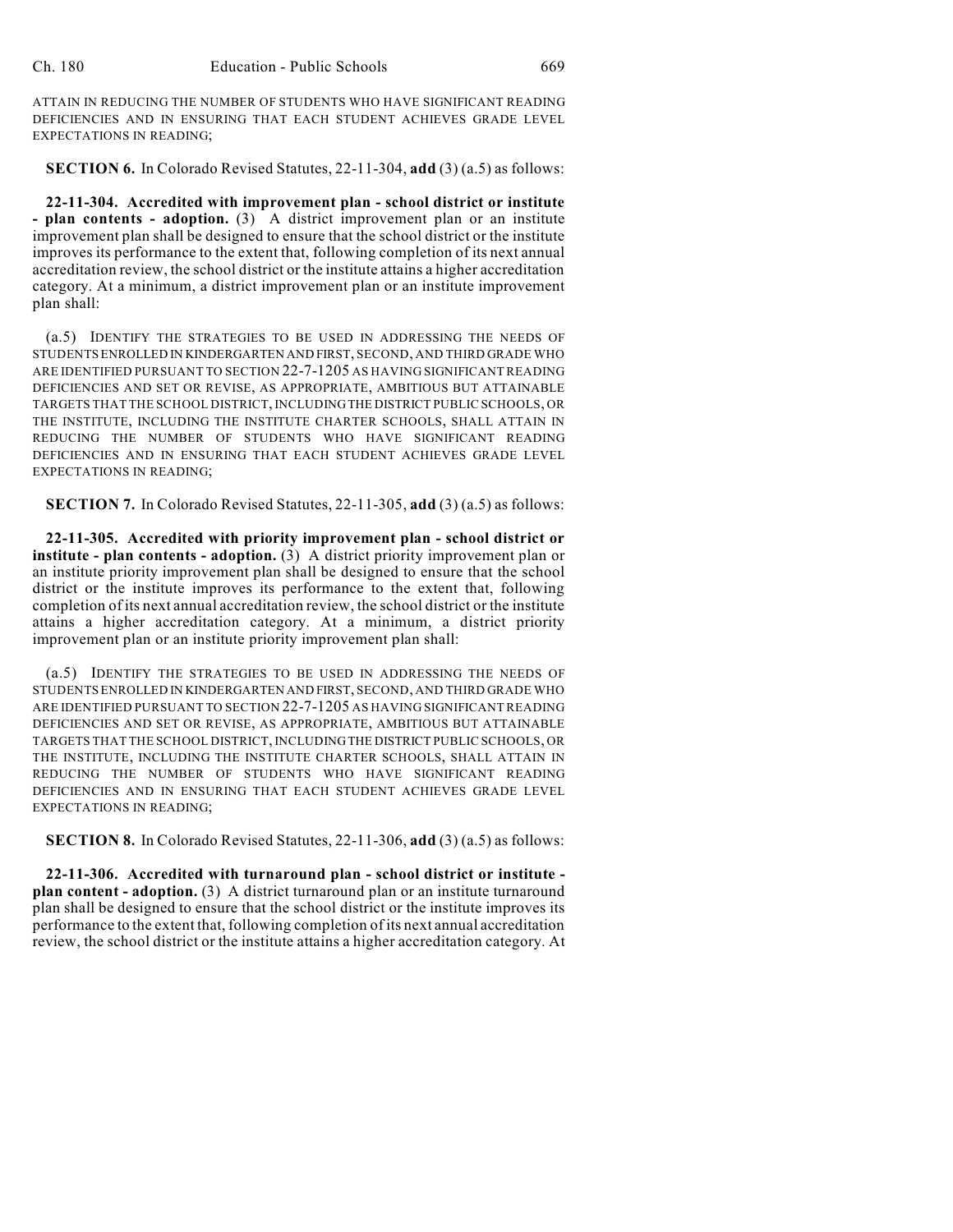a minimum, a district turnaround plan or an institute turnaround plan shall:

(a.5) IDENTIFY THE STRATEGIES TO BE USED IN ADDRESSING THE NEEDS OF STUDENTS ENROLLED IN KINDERGARTEN AND FIRST, SECOND, AND THIRD GRADE WHO ARE IDENTIFIED PURSUANT TO SECTION 22-7-1205 AS HAVING SIGNIFICANT READING DEFICIENCIES AND SET OR REVISE, AS APPROPRIATE, AMBITIOUS BUT ATTAINABLE TARGETS THAT THE SCHOOL DISTRICT,INCLUDING THE DISTRICT PUBLIC SCHOOLS, OR THE INSTITUTE, INCLUDING THE INSTITUTE CHARTER SCHOOLS, SHALL ATTAIN IN REDUCING THE NUMBER OF STUDENTS WHO HAVE SIGNIFICANT READING DEFICIENCIES AND IN ENSURING THAT EACH STUDENT ACHIEVES GRADE LEVEL EXPECTATIONS IN READING;

**SECTION 9.** In Colorado Revised Statutes, 22-11-403, **add** (3) (a.5) as follows:

**22-11-403. School performance plan - contents.** (3) A school performance plan shall be designed to raise the academic performance of students enrolled in the public school and to ensure that the public school, following the next annual performance review, attains a higher accreditation category or remains in the same accreditation category if the public school is already accredited by the school district or the institute at the highest level. At a minimum, each school performance plan shall:

(a.5) IF THE PUBLIC SCHOOL SERVES STUDENTS IN KINDERGARTEN AND FIRST, SECOND, AND THIRD GRADES, IDENTIFY THE STRATEGIES TO BE USED IN ADDRESSING THE NEEDS OF STUDENTS ENROLLED IN KINDERGARTEN AND FIRST, SECOND, AND THIRD GRADE WHO ARE IDENTIFIED PURSUANT TO SECTION 22-7-1205 AS HAVING SIGNIFICANT READING DEFICIENCIES AND SET, REAFFIRM, OR REVISE, AS APPROPRIATE, AMBITIOUS BUT ATTAINABLE TARGETS THAT THE PUBLIC SCHOOL SHALL ATTAIN IN REDUCING THE NUMBER OF STUDENTS WHO HAVE SIGNIFICANT READING DEFICIENCIES AND IN ENSURING THAT EACH STUDENT ACHIEVES GRADE LEVEL EXPECTATIONS IN READING;

**SECTION 10.** In Colorado Revised Statutes, 22-11-404, **add** (3) (a.5) as follows:

**22-11-404. School improvement plan - contents.** (3) A school improvement plan shall be designed to raise the academic performance of students enrolled in the public school and to ensure that the public school, following the next annual performance review, attains a higher accreditation category. At a minimum, each school improvement plan shall:

(a.5) IF THE PUBLIC SCHOOL SERVES STUDENTS IN KINDERGARTEN AND FIRST, SECOND, AND THIRD GRADES, IDENTIFY THE STRATEGIES TO BE USED IN ADDRESSING THE NEEDS OF STUDENTS ENROLLED IN KINDERGARTEN AND FIRST, SECOND, AND THIRD GRADE WHO ARE IDENTIFIED PURSUANT TO SECTION 22-7-1205 AS HAVING SIGNIFICANT READING DEFICIENCIES AND SET OR REVISE, AS APPROPRIATE, AMBITIOUS BUT ATTAINABLE TARGETS THAT THE PUBLIC SCHOOL SHALL ATTAIN IN REDUCING THE NUMBER OF STUDENTS WHO HAVE SIGNIFICANT READING DEFICIENCIES AND IN ENSURING THAT EACH STUDENT ACHIEVES GRADE LEVEL EXPECTATIONS IN READING;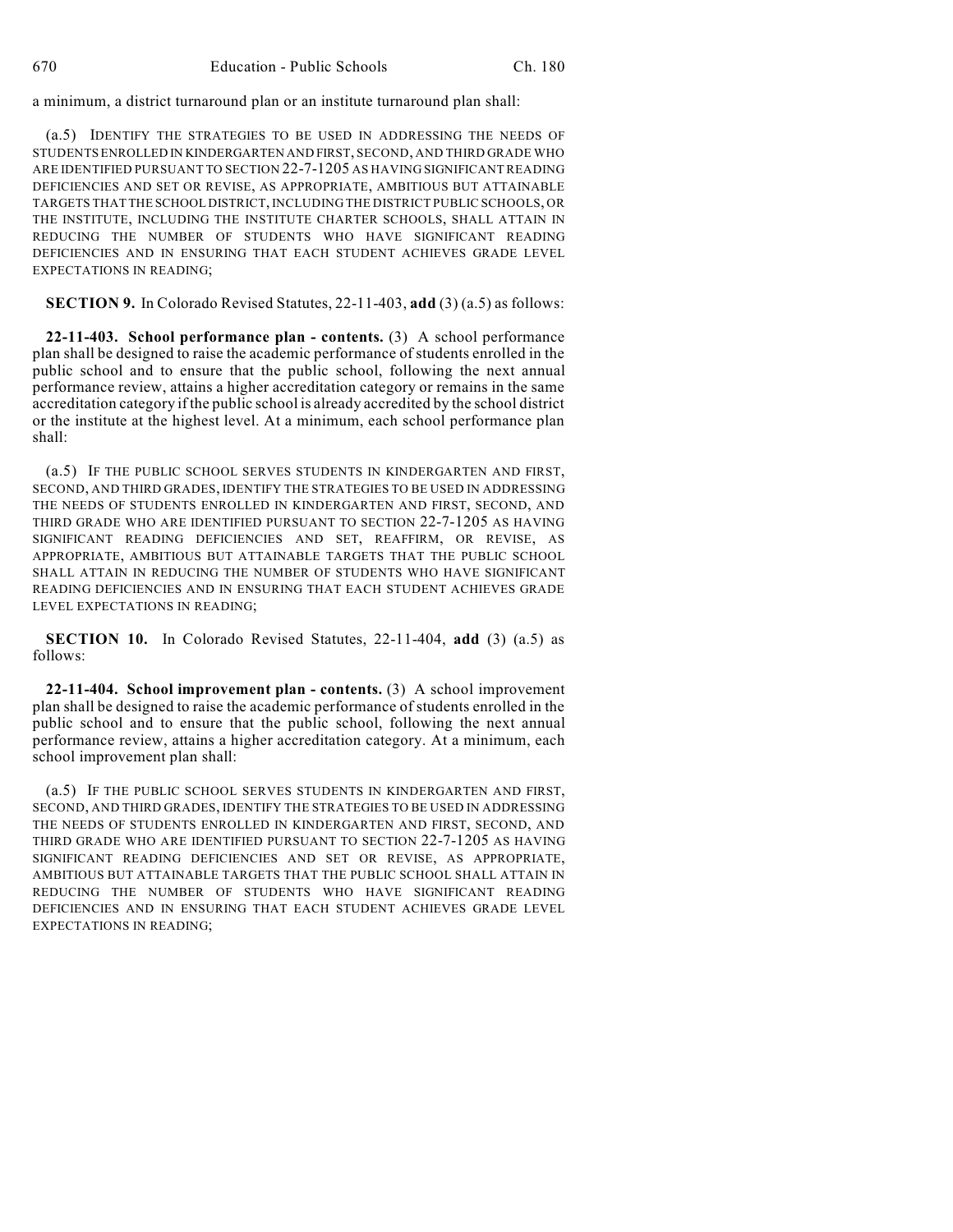**SECTION 11.** In Colorado Revised Statutes, 22-11-405, **add** (4) (a.5) as follows:

**22-11-405. School priority improvement plan - contents.** (4) A school priority improvement plan shall be designed to ensure that the public school improves its performance to the extent that, following completion of the public school's next annual performance review, the public school attains a higher accreditation category. At a minimum, a school priority improvement plan shall:

(a.5) IF THE PUBLIC SCHOOL SERVES STUDENTS IN KINDERGARTEN AND FIRST, SECOND, AND THIRD GRADES, IDENTIFY THE STRATEGIES TO BE USED IN ADDRESSING THE NEEDS OF STUDENTS ENROLLED IN KINDERGARTEN AND FIRST, SECOND, AND THIRD GRADE WHO ARE IDENTIFIED PURSUANT TO SECTION 22-7-1205 AS HAVING SIGNIFICANT READING DEFICIENCIES AND SET OR REVISE, AS APPROPRIATE, AMBITIOUS BUT ATTAINABLE TARGETS THAT THE PUBLIC SCHOOL SHALL ATTAIN IN REDUCING THE NUMBER OF STUDENTS WHO HAVE SIGNIFICANT READING DEFICIENCIES AND IN ENSURING THAT EACH STUDENT ACHIEVES GRADE LEVEL EXPECTATIONS IN READING;

**SECTION 12.** In Colorado Revised Statutes, 22-11-406, **add** (3) (a.5) as follows:

**22-11-406. School turnaround plan - contents.** (3) A school turnaround plan shall be designed to ensure that the public school improves its performance to the extent that, following completion of the public school's next annual performance review, the public school attains a higher accreditation category. At a minimum, a school turnaround plan shall:

(a.5) IF THE PUBLIC SCHOOL SERVES STUDENTS IN KINDERGARTEN AND FIRST, SECOND, AND THIRD GRADES, IDENTIFY THE STRATEGIES TO BE USED IN ADDRESSING THE NEEDS OF STUDENTS ENROLLED IN KINDERGARTEN AND FIRST, SECOND, AND THIRD GRADE WHO ARE IDENTIFIED PURSUANT TO SECTION 22-7-1205 AS HAVING SIGNIFICANT READING DEFICIENCIES AND SET OR REVISE, AS APPROPRIATE, AMBITIOUS BUT ATTAINABLE TARGETS THAT THE PUBLIC SCHOOL SHALL ATTAIN IN REDUCING THE NUMBER OF STUDENTS WHO HAVE SIGNIFICANT READING DEFICIENCIES AND IN ENSURING THAT EACH STUDENT ACHIEVES GRADE LEVEL EXPECTATIONS IN READING;

**SECTION 13.** In Colorado Revised Statutes, 22-41-102, **amend** (3) (a); and **add** (3) (c) as follows:

**22-41-102. Fund inviolate.** (3) (a) Except as provided in paragraph (b) of this subsection (3), for the 2010-11 state fiscal year and each state fiscal year thereafter, the first eleven million dollars of any interest or income earned on the investment of the moneys in the public school fund shall be credited to the state public school fund created in section 22-54-114 for distribution as provided by law. PRIOR TO THE 2013-14 STATE FISCAL YEAR, any amount of such interest and income earned on the investment of the moneys in the state public school fund in excess of eleven million dollars, other than interest and income credited to the public school capital construction assistance fund, created in section  $22-43.7-104(1)$ , pursuant to section 22-43.7-104 (2) (b) (I), shall remain in the fund and shall become part of the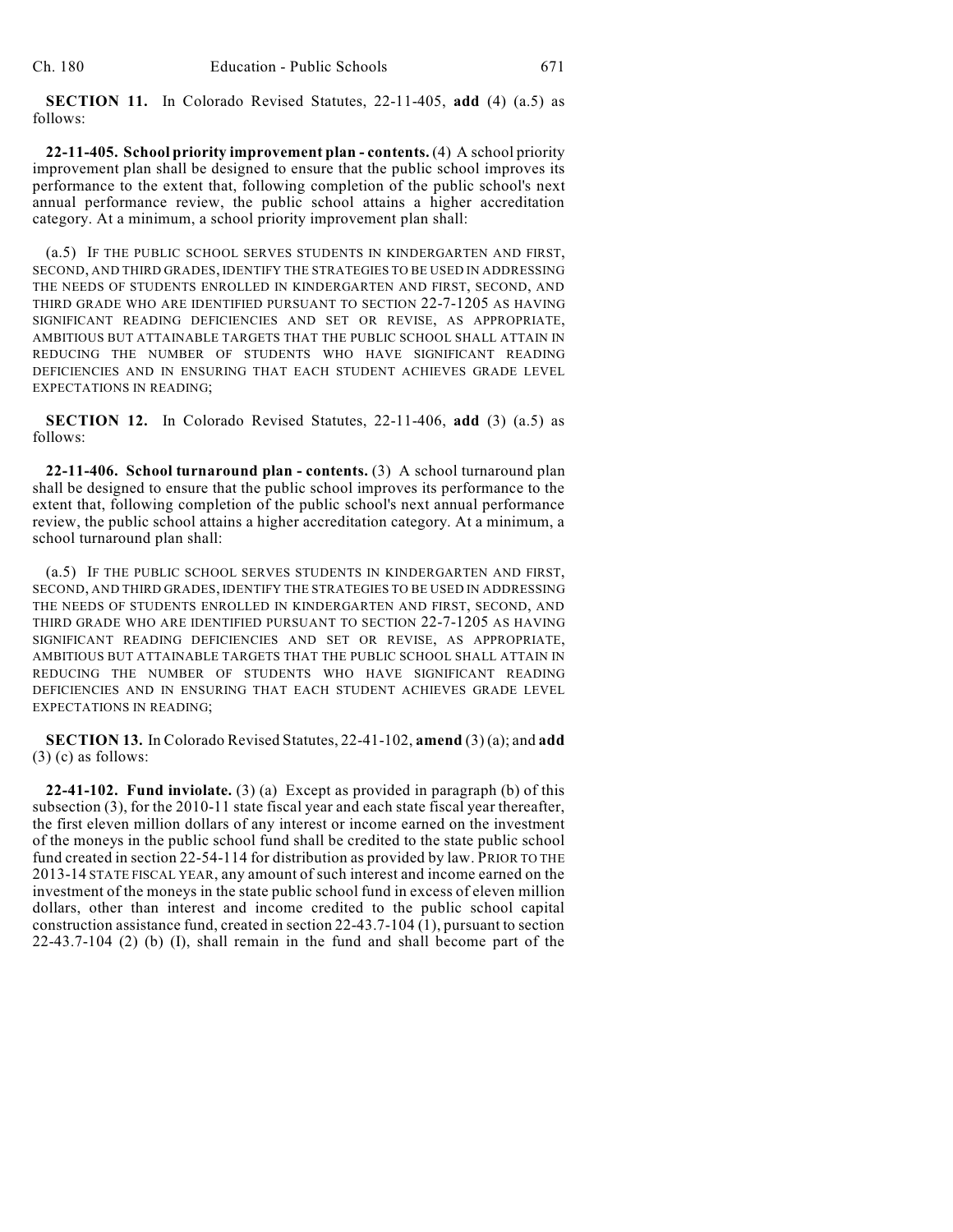### principal of the fund.

(c) FOR THE 2013-14 STATE FISCAL YEAR AND FOR EACH STATE FISCAL YEAR THEREAFTER, ANY AMOUNT OF INTEREST OR INCOME EARNED ON THE INVESTMENT OF MONEYS IN THE PUBLIC SCHOOL FUND IN EXCESS OF ELEVEN MILLION DOLLARS, OTHER THAN INTEREST AND INCOME CREDITED TO THE PUBLIC SCHOOL CAPITAL CONSTRUCTION ASSISTANCE FUND,CREATED IN SECTION 22-43.7-104 (1), PURSUANT TO SECTION 22-43.7-104 (2) (b) (I), SHALL BE CREDITED TO THE EARLY LITERACY FUND CREATED IN SECTION 22-7-1210; EXCEPT THAT THE AMOUNT CREDITED TO THE EARLY LITERACY FUND PURSUANT TO THIS PARAGRAPH (c) SHALL NOT EXCEED SIXTEEN MILLION DOLLARS IN ANY STATE FISCAL YEAR.

**SECTION 14.** In Colorado Revised Statutes, 22-54-103, **amend** (10) (b) (I) introductory portion as follows:

**22-54-103. Definitions - repeal.** As used in this article, unless the context otherwise requires:

(10) (b) (I) A pupil enrolled in a kindergarten educational program pursuant to section 22-32-119 (1) shall be counted as not more than a half-day pupil; EXCEPT THAT, IF THE PUPIL DOES NOT ADVANCE TO FIRST GRADE, PURSUANT TO SECTION 22-7-1207, AFTER COMPLETING ONE YEAR OF ENROLLMENT IN A KINDERGARTEN EDUCATIONAL PROGRAM, THE PUPIL SHALL BE COUNTED AS A FULL-DAY PUPIL FOR THE SECOND YEAR IN WHICH HE OR SHE IS ENROLLED IN THE KINDERGARTEN EDUCATIONAL PROGRAM. For the 2005-06 budget year and each budget year thereafter, a district shall count and receive funding only for pupils enrolled in a kindergarten educational program who are:

**SECTION 15.** In Colorado Revised Statutes, 22-7-908, **amend** (1) as follows:

**22-7-908. Read-to-achieve cash fund - created.** (1) There is hereby established in the state treasury the read-to-achieve cash fund, referred to in this section as the "cash fund". The cash fund shall consist of moneys transferred thereto pursuant to subsection (3) of this section and any other moneys that may be made available by the general assembly. Subject to appropriation by the general assembly, moneys in the cash fund shall be used to provide grants pursuant to this part 9 and for reimbursements to school districts for educational services provided pursuant to section 22-32-141 to juveniles held in jails or other facilities for the detention of adult offenders. Any moneys not provided as grants may be invested by the state treasurer as provided in section 24-36-113, C.R.S. All interest derived from the deposit and investment of moneys in the cash fund shall be credited to the cash fund. Any amount remaining in the cash fund at the end of any fiscal year shall remain in the cash fund and shall not be credited or transferred to the general fund or to any other fund; EXCEPT THAT ANY MONEYS REMAINING IN THE CASH FUND AS OF JUNE 30, 2012, ARE TRANSFERRED TO THE EARLY LITERACY FUND CREATED IN SECTION 22-7-1210.

**SECTION 16.** In Colorado Revised Statutes, **amend** 22-7-909 as follows:

**22-7-909. Repeal of part.** (1) This part 9 is repealed, effective July 1, 2014 JULY 1, 2012.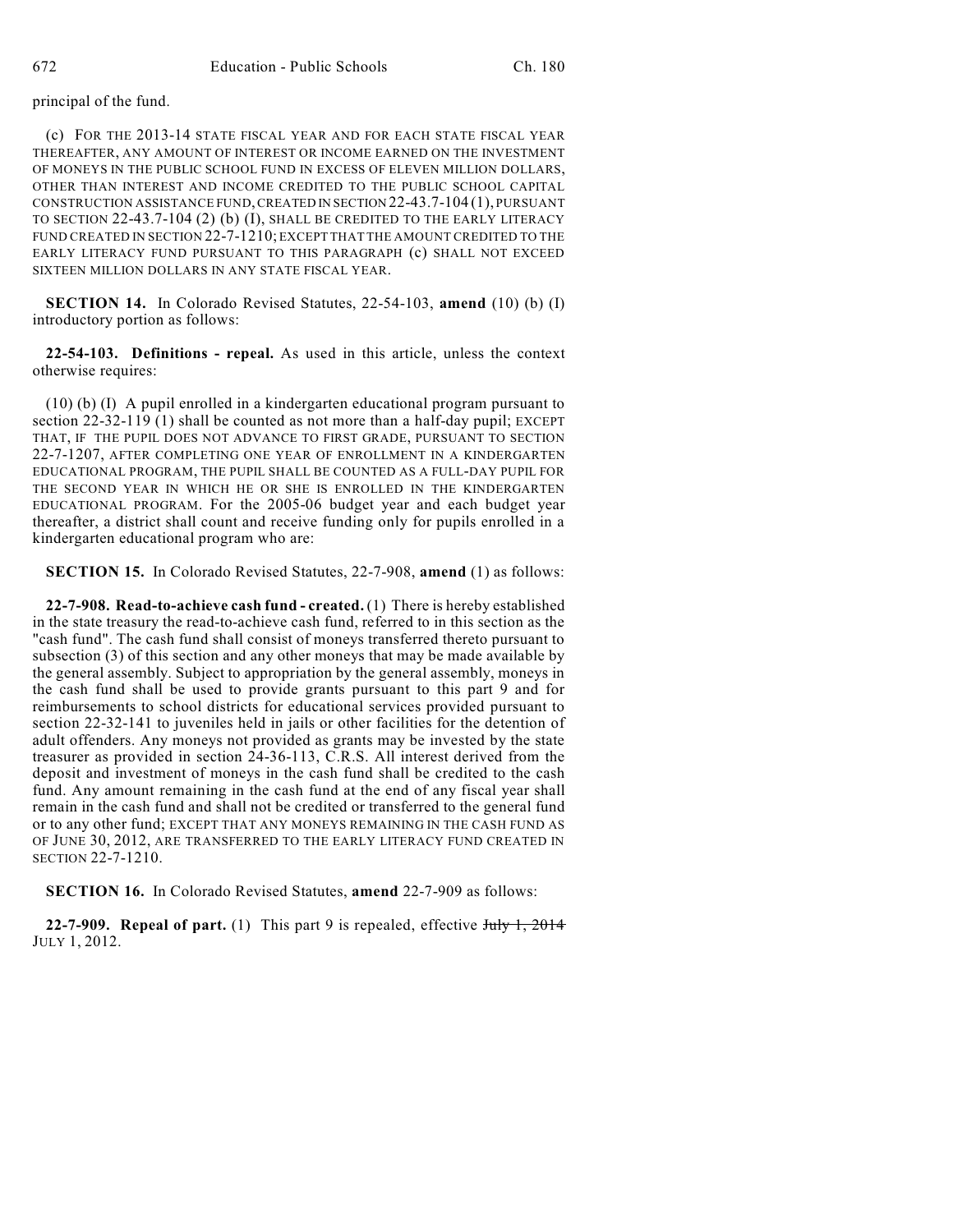(2) Prior to said repeal, the read-to-achieve board appointed pursuant to section 22-7-904 shall be reviewed as provided for in NOTWITHSTANDING THE PROVISIONS OF section 2-3-1203, C.R.S., THE READ-TO-ACHIEVE BOARD APPOINTED PURSUANT TO SECTION 22-7-904 SHALL NOT BE REVIEWED AS PROVIDED FOR IN SECTION 2-3-1203, C.R.S.

**SECTION 17.** In Colorado Revised Statutes, 2-3-1203, **repeal** (3) (aa) (IV) as follows:

**2-3-1203. Sunset review of advisory committees.** (3) The following dates are the dates for which the statutory authorization for the designated advisory committees is scheduled for repeal:

(aa) July 1, 2014:

(IV) The read-to-achieve board, created pursuant to section  $22$ -7-904, C.R.S.;

**SECTION 18.** In Colorado Revised Statutes, 22-7-613, **repeal** (1) (b) asfollows:

**22-7-613.** Closing the achievement gap cash fund - creation. (1) (b)  $\Theta$ n July 1, 2009, the state treasurer, pursuant to section 22-7-908 (4) (a), shall transfer from the read-to-achieve cash fund created in section 22-7-908 to the closing the achievement gap cash fund the amount of one million seven hundred fifty thousand dollars for the purposes of implementing section 22-7-611.

**SECTION 19.** In Colorado Revised Statutes, 22-11-605, **repeal** (3) as follows:

**22-11-605.** School awards program fund - creation - contributions. (3)  $\Theta$ m July 1, 2009, the state treasurer, pursuant to section 22-7-908 (4) (b), shall transfer from the read-to-achieve cash fund created in section 22-7-908 to the school awards program fund the amount of two hundred fifty thousand dollars to be awarded pursuant to section 22-11-603.5 as "Centers of Excellence Awards".

**SECTION 20.** In Colorado Revised Statutes, 24-75-217, **repeal** (3) (c) as follows:

**24-75-217. Restoration of fundstransferred to augment the general fund for the 2001-02 fiscal year.** (3) The funds that shall be restored pursuant to subsection (1) of this section include:

(c) The read-to-achieve cash fund created in section  $22$ -7-908 (1), C.R.S.;

**SECTION 21.** In Colorado Revised Statutes, 24-75-1104.5, **amend** (1) (h) and (3) as follows:

**24-75-1104.5. Use of settlement moneys - programs - repeal.** (1) Except as otherwise provided in subsection (5) of this section, for the 2004-05 fiscal year and for each fiscal year thereafter, the following programs, services, or funds shall receive the following specified amounts from the settlement moneys received by the state in the preceding fiscal year; except that fifteen million four hundred thousand dollars of strategic contribution fund moneys and, for the 2010-11 fiscal year and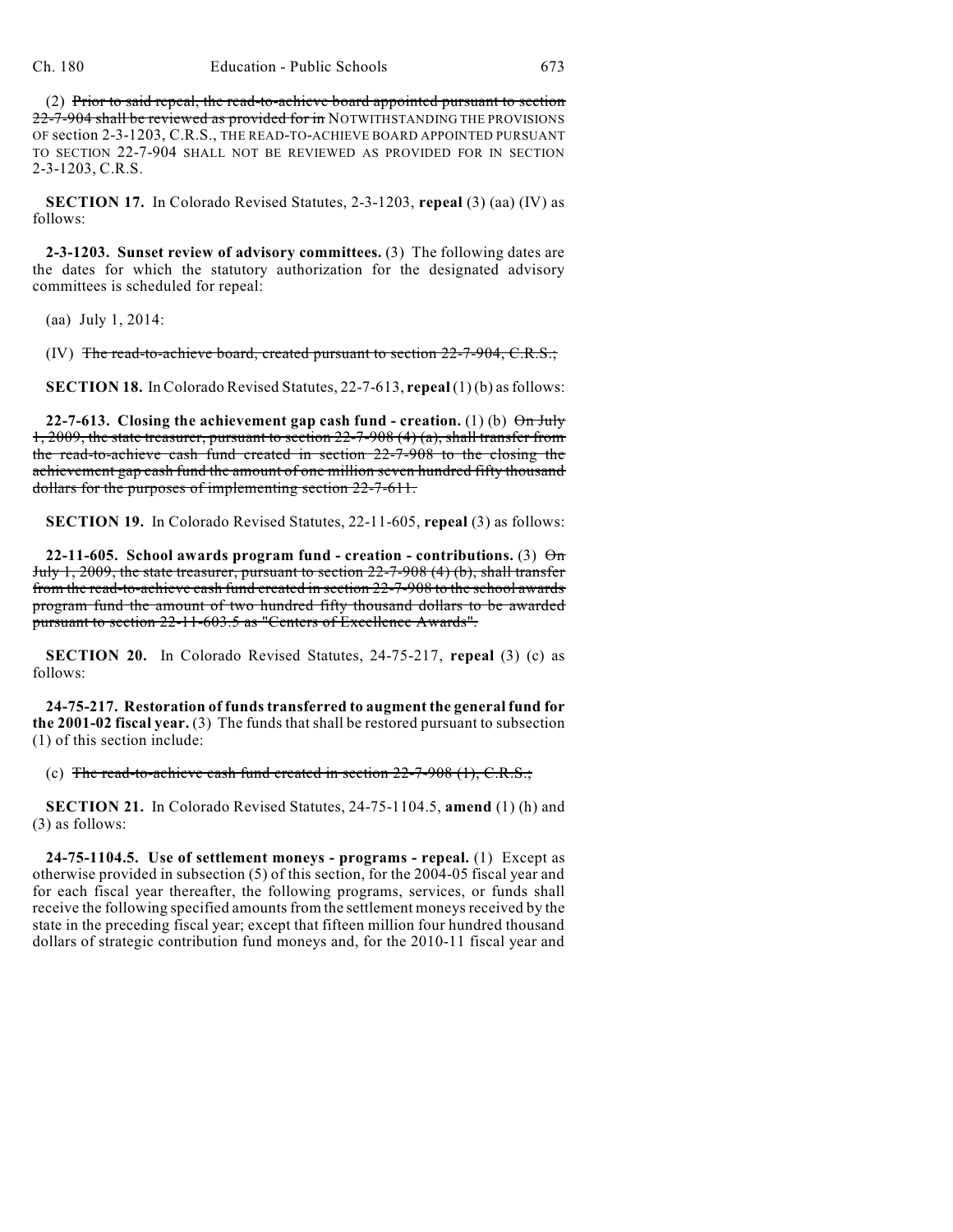674 Education - Public Schools Ch. 180

for each fiscal year thereafter only, the lesser of sixty-five million dollars of other settlement moneys or all other settlement moneys shall be allocated in each fiscal year in which they are received by the state and except that, of the other settlement moneys received by the state in the 2009-10 fiscal year, the lesser of sixty-five million dollars or all of such moneys shall be transferred to the general fund on June 30, 2010, and shall not be allocated:

(h) The read-to-achieve grant program created in part  $9$  of article  $7$  of title  $22$ , C.R.S. EARLY LITERACY FUND CREATED IN SECTION 22-7-1210,C.R.S., shall receive five percent of the total amount of settlement moneys annually received by the state, not to exceed eight million dollars in any fiscal year, as provided in said section; except that, for the 2004-05 fiscal year, the read-to-achieve grant program shall receive nineteen percent of the total amount of settlement moneys received, not to exceed nineteen million dollars.

(3) Notwithstanding the provisions of subsections (1) and (1.5) of this section, for purposes of sections  $22-7-908$  (3) SECTIONS 22-7-1210 (3), 23-20-136 (3.5) (a), 25-4-1411 (6) (a), 25-4-1415 (2), 25-20.5-201 (2) (c), 25-23-104 (2), 25-31-107 (2) (d) (I), 25.5-6-805 (2), 25.5-8-105 (3), 27-67-106 (2) (b), and 28-5-709 (2) (a), C.R.S., settlement moneys received and allocated by the state pursuant to said subsections (1) and (1.5) during the same fiscal year shall be deemed to be moneys received for or during the preceding fiscal year.

**SECTION 22.** In Colorado Revised Statutes, 24-77-104.5, **repeal** (3) (a) (VII) as follows:

**24-77-104.5. General fund exempt account - appropriations to critical needs fund - specification of uses for health care and education - definitions.** (3) (a) Funding for preschool through twelfth grade education, as used in subparagraph (II) of paragraph (b) of subsection (1) of this section, shall be limited to funding for:

#### (VII) Read-to-achieve programs;

**SECTION 23.** In Colorado Revised Statutes, 22-54-104.2, **add** (3) as follows:

**22-54-104.2. Legislative declaration.** (3) THE GENERAL ASSEMBLY FURTHER FINDS AND DECLARES THAT, FOR PURPOSES OF SECTION 17 OF ARTICLE IX OF THE STATE CONSTITUTION, THE REQUIREMENT THAT SCHOOL DISTRICTS PROVIDE EDUCATIONAL SERVICES TO JUVENILES PURSUANT TO SECTION 22-32-141 AND THAT THE SCHOOL DISTRICTS RECEIVE REIMBURSEMENT FOR PROVIDING THE SERVICES PURSUANT TO SECTION 22-54-114 (4) (b), IS PART OF PROVIDING ACCOUNTABLE PROGRAMS TO MEET STATE ACADEMIC STANDARDS AND MAY THEREFORE RECEIVE FUNDING FROM THE STATE EDUCATION FUND CREATED IN SECTION 17 (4) OF ARTICLE IX OF THE STATE CONSTITUTION.

**SECTION 24. Appropriation.** (1) In addition to any other appropriation, there is hereby appropriated, out of any moneys in the early literacy fund created in section 22-7-1210, Colorado Revised Statutes, not otherwise appropriated, to the department of education, for the fiscal year beginning July 1, 2012, the sum of \$5,411,989 and 9.8 FTE, or so much thereof as may be necessary, for allocation to